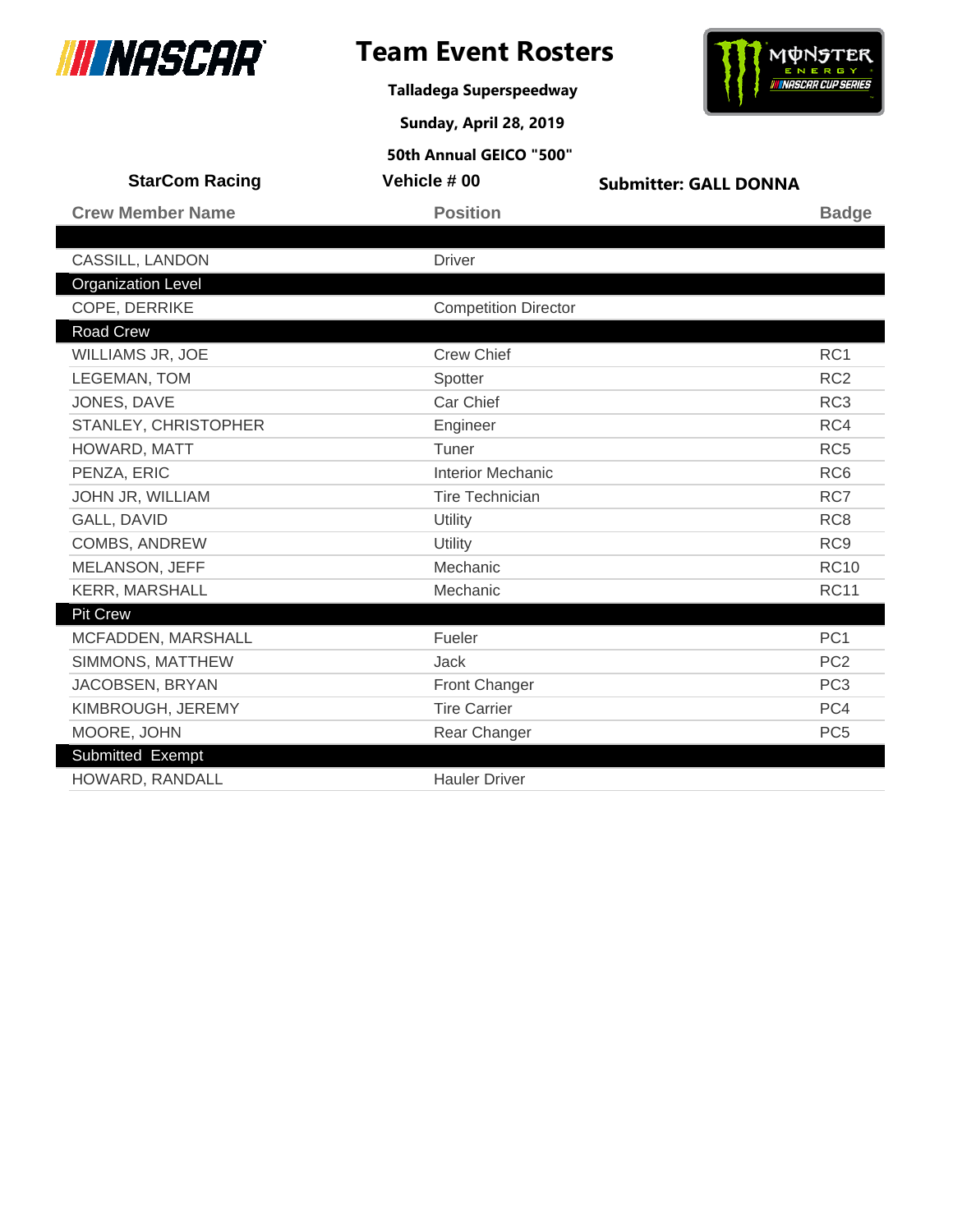

**Talladega Superspeedway**

**Sunday, April 28, 2019**



| <b>Chip Ganassi Racing</b> | Vehicle #1                  | <b>Submitter: ROWELL AMY</b> |                 |
|----------------------------|-----------------------------|------------------------------|-----------------|
| <b>Crew Member Name</b>    | <b>Position</b>             |                              | <b>Badge</b>    |
|                            |                             |                              |                 |
| <b>BUSCH, KURT</b>         | <b>Driver</b>               |                              |                 |
| <b>Organization Level</b>  |                             |                              |                 |
| LUNDERS, TONY              | <b>Competition Director</b> |                              |                 |
| MCCULLOUGH, MICHAEL        | <b>IT Support</b>           |                              |                 |
| PEET, SHAUN                | Other -                     |                              |                 |
| Road Crew                  |                             |                              |                 |
| MCCALL, MATT               | <b>Crew Chief</b>           |                              | RC1             |
| SELL, JOSH                 | Engineer                    |                              | RC <sub>2</sub> |
| <b>BRANZELLE, JONATHAN</b> | Engineer                    |                              | RC <sub>3</sub> |
| <b>BERGENTY, RYAN</b>      | Car Chief                   |                              | RC4             |
| CASE, NICK                 | <b>Front End Mechanic</b>   |                              | RC <sub>5</sub> |
| HOUSE, MATTHEW             | <b>Interior Mechanic</b>    |                              | RC <sub>6</sub> |
| ELLIS, JONATHAN            | <b>Underneath Mechanic</b>  |                              | RC7             |
| <b>SEALES, BRYCE</b>       | Shock Technician            |                              | RC <sub>8</sub> |
| <b>BONSIGNORE, FRANK</b>   | <b>Tire Technician</b>      |                              | RC <sub>9</sub> |
| <b>GREEN, TYLER</b>        | Spotter                     |                              | <b>RC10</b>     |
| DELL, BOBBY                | Tuner                       |                              | <b>RC11</b>     |
| HARTLE, RICKY              | Utility                     |                              | <b>RC12</b>     |
| <b>Pit Crew</b>            |                             |                              |                 |
| KINCAID, DANIEL            | <b>Front Changer</b>        |                              | PC <sub>1</sub> |
| <b>BALDWIN, CORY</b>       | Rear Changer                |                              | PC <sub>2</sub> |
| KIRBY, JUSTIN              | <b>Tire Carrier</b>         |                              | PC <sub>3</sub> |
| APPLEBY, JOSH              | <b>Jack</b>                 |                              | PC4             |
| RUDANOVIC, MILAN           | Fueler                      |                              | PC <sub>5</sub> |
| Back-up Pit Crew           |                             |                              |                 |
| HOUSTON, KENYATTA          | Front Changer               |                              |                 |
| DAVENPORT, BROOK           | Fueler                      |                              |                 |
| WILLARD, JONATHAN          | Jack                        |                              |                 |
| MAYO, DAVID                | Rear Changer                |                              |                 |
| JOHNSON JR, WILBERT        | <b>Tire Carrier</b>         |                              |                 |
| Submitted Exempt           |                             |                              |                 |
| WOODFIN, SCOTT             | <b>Hauler Driver</b>        |                              |                 |
| WISE, JOSH                 | Trainer / Masseuse          |                              |                 |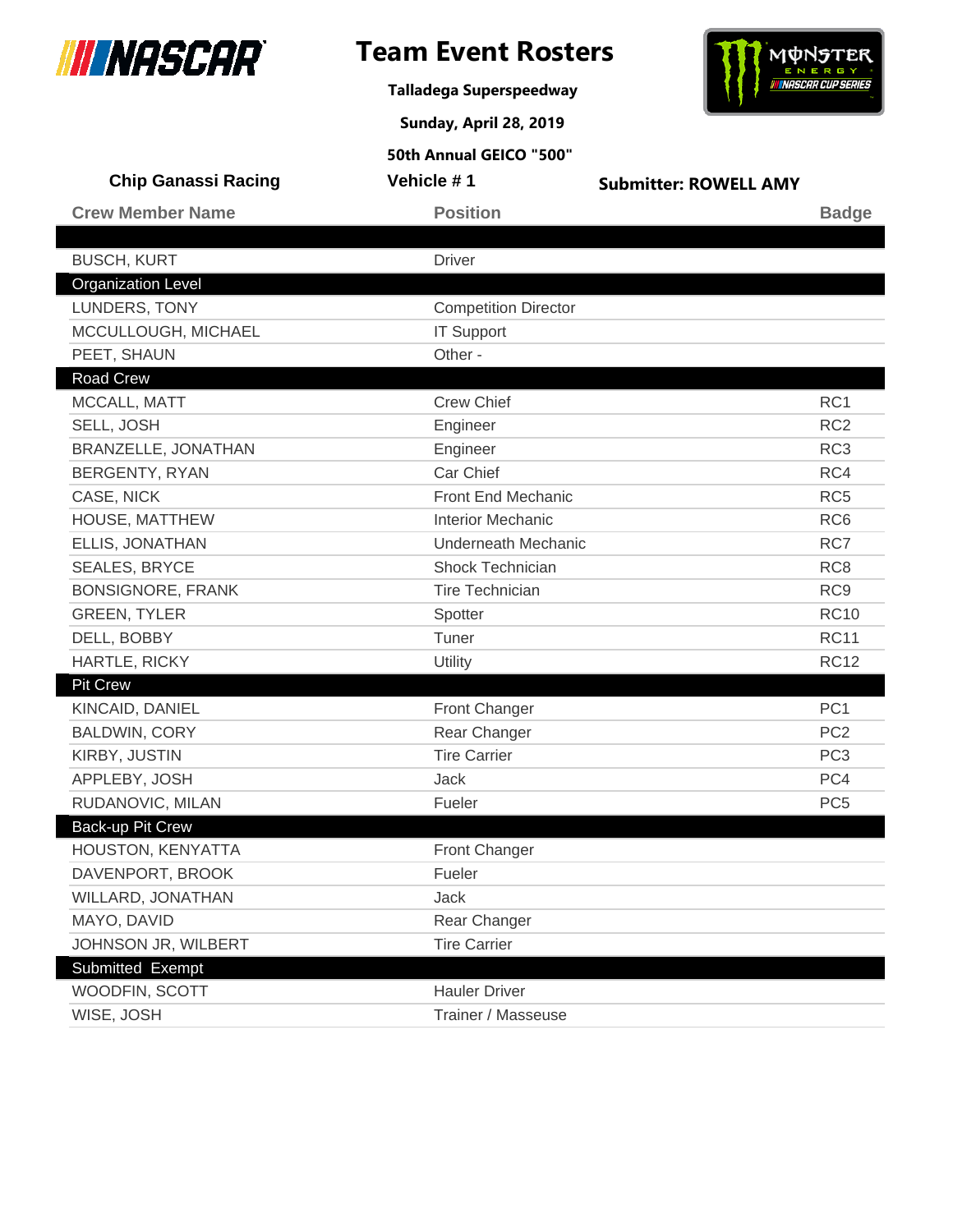

**Talladega Superspeedway**



**Sunday, April 28, 2019**

| <b>Stewart-Haas Racing</b> | Vehicle #10                 | <b>Submitter: STIMBERIS JENNIFER</b> |
|----------------------------|-----------------------------|--------------------------------------|
| <b>Crew Member Name</b>    | <b>Position</b>             | <b>Badge</b>                         |
|                            |                             |                                      |
| ALMIROLA, ARIC             | <b>Driver</b>               |                                      |
| <b>Organization Level</b>  |                             |                                      |
| ZIPADELLI, GREG            | <b>Competition Director</b> |                                      |
| <b>JUSTICE, CHRIS</b>      | <b>IT Support</b>           |                                      |
| CAPETS, ZACK               | <b>Technical Director</b>   |                                      |
| <b>Road Crew</b>           |                             |                                      |
| KLAUSMEIER, JOHN           | <b>Crew Chief</b>           | RC <sub>1</sub>                      |
| COOK, MICHAEL              | Engineer                    | RC <sub>2</sub>                      |
| EDMONDS, JOEL              | Spotter                     | RC <sub>3</sub>                      |
| EADS, KEITH                | <b>Tire Technician</b>      | RC4                                  |
| FREY, JEROME               | <b>Front End Mechanic</b>   | RC <sub>5</sub>                      |
| ADAMS, TREVOR              | <b>Interior Mechanic</b>    | RC <sub>6</sub>                      |
| HANEY, CHAD                | Car Chief                   | RC7                                  |
| PHILLIPS, JON              | Tuner                       | RC <sub>8</sub>                      |
| HENDRICKSEN, MARC          | Engineer                    | RC <sub>9</sub>                      |
| HOLSHOUSER, BRIAN          | Shock Technician            | <b>RC10</b>                          |
| GONZALEZ, STEPHEN          | Underneath Mechanic         | <b>RC11</b>                          |
| RUSSELL, MICHAEL           | Utility                     | <b>RC12</b>                          |
| <b>Pit Crew</b>            |                             |                                      |
| <b>BERNAL, JON</b>         | <b>Tire Carrier</b>         | PC <sub>1</sub>                      |
| MORRELL, BRETT             | Jack                        | PC <sub>2</sub>                      |
| HOWARD, JEREMY             | Fueler                      | PC <sub>3</sub>                      |
| MCMULLEN, CHRIS            | Rear Changer                | PC4                                  |
| COFFEY, DANIEL             | Front Changer               | PC <sub>5</sub>                      |
| <b>Back-up Pit Crew</b>    |                             |                                      |
| LESLIE, JOSH               | Front Changer               |                                      |
| EMMONS, CHAD               | Fueler                      |                                      |
| SOBECKI, JOSH              | Jack                        |                                      |
| JACKSON, CHRIS             | Rear Changer                |                                      |
| HARRIS, MASON              | <b>Tire Carrier</b>         |                                      |
| Submitted Exempt           |                             |                                      |
| CABLE, TODD                | <b>Hauler Driver</b>        |                                      |
| ROBBINS, SCOTT             | <b>Hauler Driver</b>        |                                      |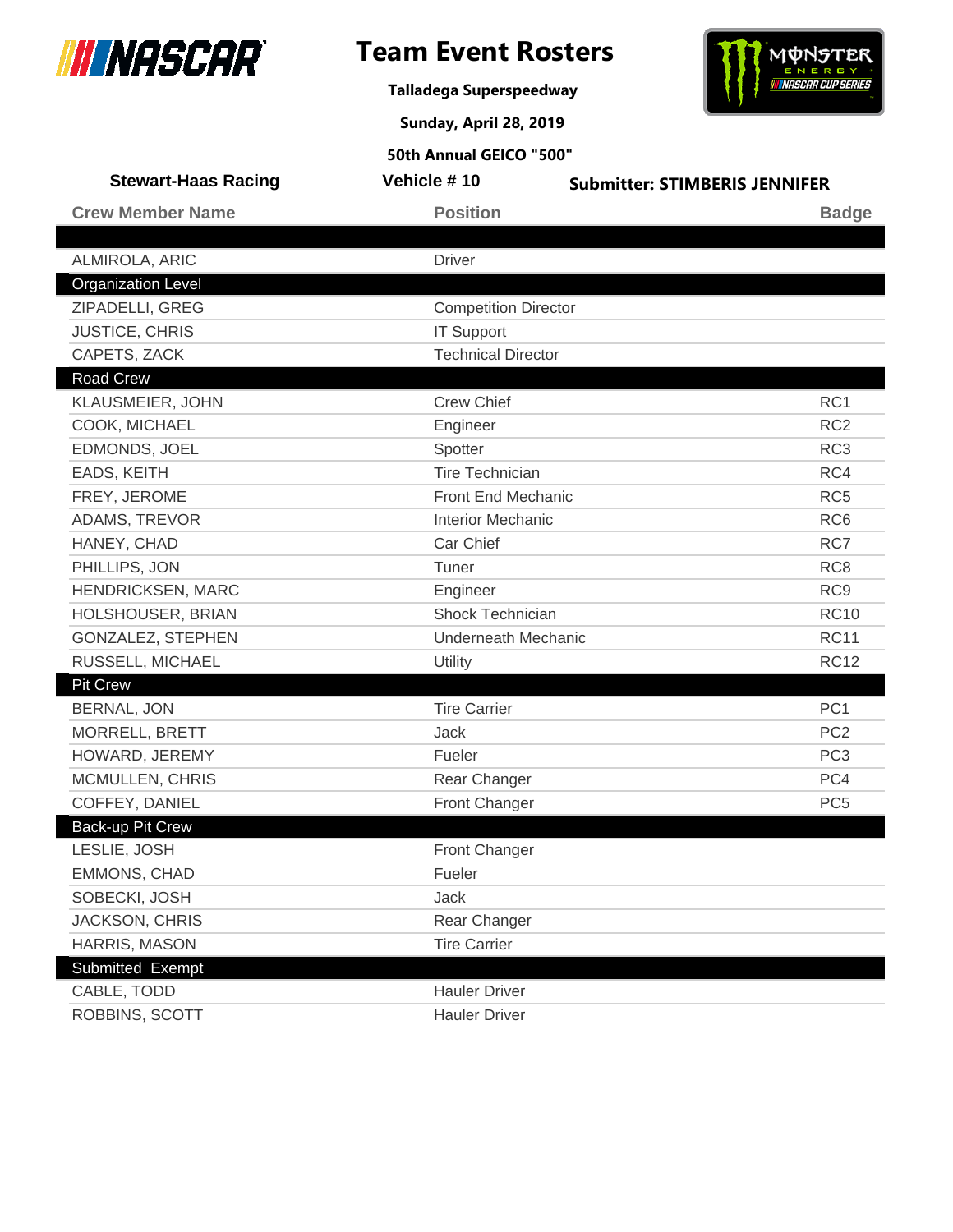

**Talladega Superspeedway**

**Sunday, April 28, 2019**



| <b>Joe Gibbs Racing</b>   | Vehicle #11                 | <b>Submitter: LAMBE ROBIN</b> |                 |
|---------------------------|-----------------------------|-------------------------------|-----------------|
| <b>Crew Member Name</b>   | <b>Position</b>             |                               | <b>Badge</b>    |
|                           |                             |                               |                 |
| HAMLIN, DENNY             | <b>Driver</b>               |                               |                 |
| <b>Organization Level</b> |                             |                               |                 |
| BROWN, WALLY              | <b>Competition Director</b> |                               |                 |
| <b>GREENE, KEVIN</b>      | <b>IT Support</b>           |                               |                 |
| HUNSUCKER, YATES          | <b>IT Support</b>           |                               |                 |
| YANCHAR, CHRIS            | <b>Technical Director</b>   |                               |                 |
| <b>Road Crew</b>          |                             |                               |                 |
| <b>GABEHART, CHRIS</b>    | <b>Crew Chief</b>           |                               | RC <sub>1</sub> |
| PHILLIPS, ERIC            | Car Chief                   |                               | RC <sub>2</sub> |
| <b>GRIFFETH, BRANDON</b>  | Front End Mechanic          |                               | RC <sub>3</sub> |
| ELDRIDGE, SCOTT           | <b>Underneath Mechanic</b>  |                               | RC4             |
| MCAULAY, SAMUEL           | Engineer                    |                               | RC <sub>5</sub> |
| <b>BOWERS, RYAN</b>       | Engineer                    |                               | RC <sub>6</sub> |
| DENTON, RON               | Shock Technician            |                               | RC7             |
| SIMMONS, SCOTT            | <b>Tire Technician</b>      |                               | RC <sub>8</sub> |
| LAMBERT, CHRIS            | Spotter                     |                               | RC <sub>9</sub> |
| DUDLEY, JAMES             | Tuner                       |                               | <b>RC10</b>     |
| <b>KERLIN, SEAN</b>       | <b>Interior Mechanic</b>    |                               | <b>RC11</b>     |
| SMALL, GREG               | Utility                     |                               | <b>RC12</b>     |
| <b>Pit Crew</b>           |                             |                               |                 |
| MOLATCH, GRAHAM           | Jack                        |                               | PC <sub>1</sub> |
| STAMPER, HOUSTON          | Front Changer               |                               | PC <sub>2</sub> |
| SHIPPLETT, JOSHUA         | <b>Tire Carrier</b>         |                               | PC <sub>3</sub> |
| TAUTGES, STEVEN           | Rear Changer                |                               | PC4             |
| MILLS, KELLEN             | Fueler                      |                               | PC <sub>5</sub> |
| Back-up Pit Crew          |                             |                               |                 |
| HARTMAN, ADAM             | <b>Front Changer</b>        |                               |                 |
| EASTLAND, BRIAN           | Fueler                      |                               |                 |
| WALKER, BAILEY            | Jack                        |                               |                 |
| YOUKER, DEVEN             | Rear Changer                |                               |                 |
| HALL, CHRIS               | <b>Tire Carrier</b>         |                               |                 |
| Submitted Exempt          |                             |                               |                 |
| COLLINS, JOSH             | <b>Hauler Driver</b>        |                               |                 |
| HODEL, FRANKIE            | <b>Hauler Driver</b>        |                               |                 |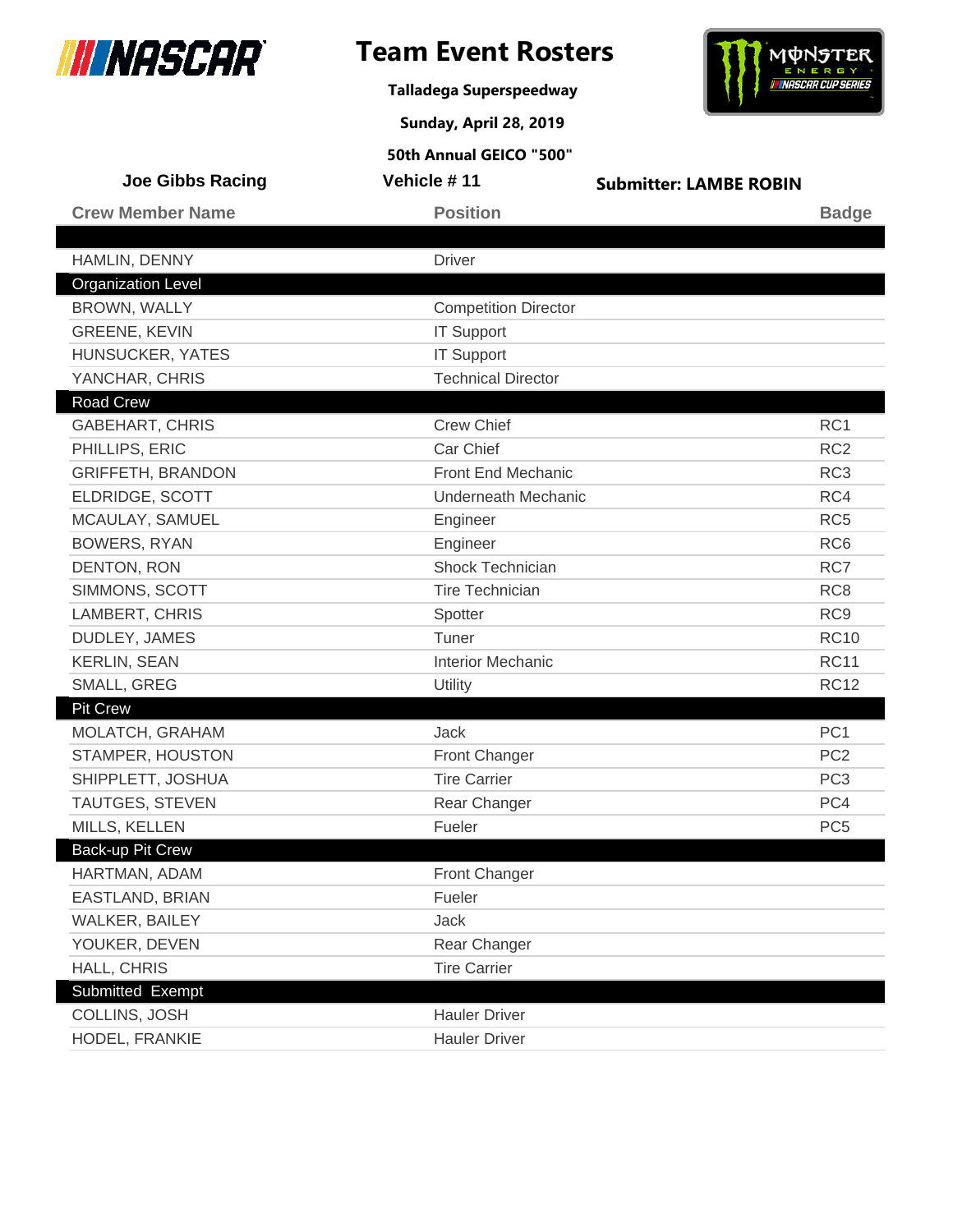

**Talladega Superspeedway**

**Sunday, April 28, 2019**



| <b>Team Penske</b>        | Vehicle #12                 | <b>Submitter: FULTZ ANGELA</b> |                 |
|---------------------------|-----------------------------|--------------------------------|-----------------|
| <b>Crew Member Name</b>   | <b>Position</b>             |                                | <b>Badge</b>    |
|                           |                             |                                |                 |
| BLANEY, RYAN              | <b>Driver</b>               |                                |                 |
| <b>Organization Level</b> |                             |                                |                 |
| <b>GEISLER, TRAVIS</b>    | <b>Competition Director</b> |                                |                 |
| <b>GATLING, STAFFORD</b>  | <b>IT Support</b>           |                                |                 |
| PERRY, DAVID              | <b>IT Support</b>           |                                |                 |
| <b>BUSKIRK, KEVIN</b>     | <b>Technical Director</b>   |                                |                 |
| <b>Road Crew</b>          |                             |                                |                 |
| <b>BULLINS, JEREMY</b>    | <b>Crew Chief</b>           |                                | RC1             |
| WILLIAMS, JOSH            | Spotter                     |                                | RC <sub>2</sub> |
| MUELLER, ANDREA           | Engineer                    |                                | RC <sub>3</sub> |
| HUTCHENS, GRANT           | Engineer                    |                                | RC4             |
| ALMQUIST, KIRK            | Car Chief                   |                                | RC <sub>5</sub> |
| JENNINGS, JUSTIN          | Front End Mechanic          |                                | RC <sub>6</sub> |
| <b>BELMONT, KYLE</b>      | <b>Interior Mechanic</b>    |                                | RC7             |
| TIDWELL, CHRIS            | <b>Underneath Mechanic</b>  |                                | RC <sub>8</sub> |
| STILLMAN, DAVID           | Shock Technician            |                                | RC <sub>9</sub> |
| SLINEY, BRIAN             | <b>Tire Technician</b>      |                                | <b>RC10</b>     |
| RUSSELL, DARIN            | Tuner                       |                                | <b>RC11</b>     |
| <b>BROSEL, WARREN</b>     | <b>Utility</b>              |                                | <b>RC12</b>     |
| Pit Crew                  |                             |                                |                 |
| FLORES, RYAN              | Front Changer               |                                | PC <sub>1</sub> |
| MOORE, WADE               | <b>Tire Carrier</b>         |                                | PC <sub>2</sub> |
| DONLIN, GREG              | Rear Changer                |                                | PC <sub>3</sub> |
| STODDARD, GRAHAM          | Jack                        |                                | PC4             |
| LACKEY, ANDREW            | Fueler                      |                                | PC <sub>5</sub> |
| <b>Back-up Pit Crew</b>   |                             |                                |                 |
| PREVETTE, JUSTIN          | <b>Front Changer</b>        |                                |                 |
| BELL, TJ                  | Fueler                      |                                |                 |
| YAGER, ZACH               | Jack                        |                                |                 |
| HOUSTON, BLAKE            | Rear Changer                |                                |                 |
| <b>BAKER, BLAKE</b>       | <b>Tire Carrier</b>         |                                |                 |
| Submitted Exempt          |                             |                                |                 |
| JOHNSON JR, RICK          | <b>Hauler Driver</b>        |                                |                 |
| WHITT, GEFFERY            | <b>Hauler Driver</b>        |                                |                 |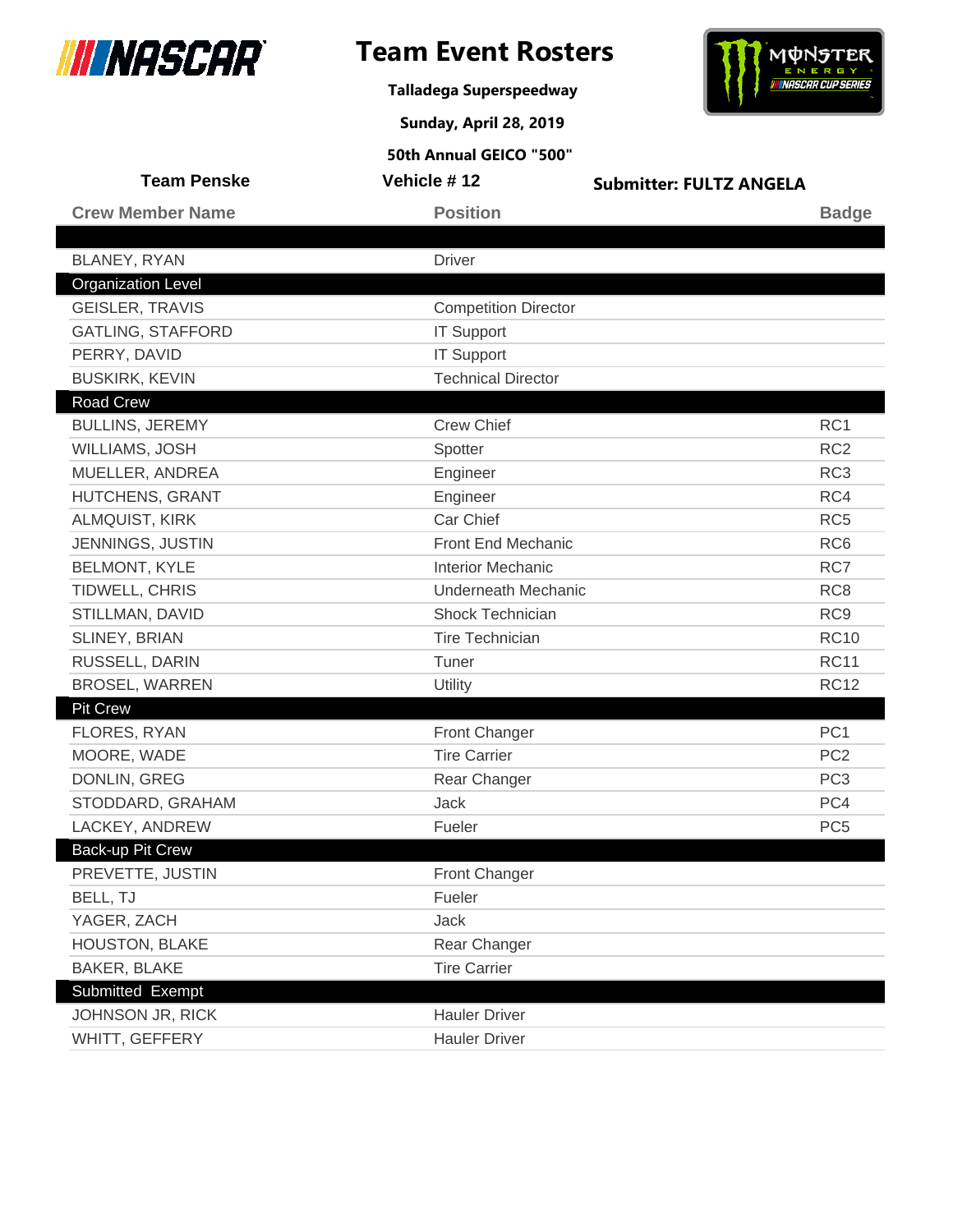

**Talladega Superspeedway**

**Sunday, April 28, 2019**



| <b>Germain Racing</b>     | Vehicle #13                | <b>Submitter: BERRYMAN KERRI</b> |
|---------------------------|----------------------------|----------------------------------|
| <b>Crew Member Name</b>   | <b>Position</b>            | <b>Badge</b>                     |
|                           |                            |                                  |
| DILLON, TY                | <b>Driver</b>              |                                  |
| <b>Organization Level</b> |                            |                                  |
| <b>GREER, SHANE</b>       | <b>IT Support</b>          |                                  |
| LONG, JOSHUA              | Other - Other              |                                  |
| <b>OSBORNE, GREG</b>      | Other - Other              |                                  |
| <b>Road Crew</b>          |                            |                                  |
| <b>BORLAND, MATT</b>      | <b>Crew Chief</b>          | RC <sub>1</sub>                  |
| PLOURDE, BILLY            | Car Chief                  | RC <sub>2</sub>                  |
| <b>BURCH, LAWRENCE</b>    | Engineer                   | RC <sub>3</sub>                  |
| KIRKENDALL, JEFF          | Engineer                   | RC4                              |
| <b>OWENS, TRAVIS</b>      | Front End Mechanic         | RC <sub>5</sub>                  |
| EDWARDS, JAMIE            | <b>Underneath Mechanic</b> | RC <sub>6</sub>                  |
| KINCHELOE, BRYAN          | <b>Tire Technician</b>     | RC7                              |
| CHASE, MIKE               | Shock Technician           | RC <sub>8</sub>                  |
| PRESGRAVES, DUSTYN        | Tuner                      | RC <sub>9</sub>                  |
| HALPIN, TRACY             | Utility                    | <b>RC10</b>                      |
| CASADA, ZACHARY           | <b>Interior Mechanic</b>   | <b>RC11</b>                      |
| O'DEA, WILLIAM            | Spotter                    | <b>RC12</b>                      |
| <b>Pit Crew</b>           |                            |                                  |
| <b>MARTIN, CORBIN</b>     | Jack                       | PC <sub>1</sub>                  |
| POWELL, GREG              | <b>Tire Carrier</b>        | PC <sub>2</sub>                  |
| MASTERSON, CHASE          | Rear Changer               | PC <sub>3</sub>                  |
| HEISTER, A J              | Fueler                     | PC4                              |
| HOLLAND, AUSTIN           | Front Changer              | PC <sub>5</sub>                  |
| Back-up Pit Crew          |                            |                                  |
| EDWARDS, JAMIE            | Fueler                     |                                  |
| HEISTER, A J              | <b>Tire Carrier</b>        |                                  |
| Submitted Exempt          |                            |                                  |
| <b>BISHOP, MILTON</b>     | <b>Hauler Driver</b>       |                                  |
| PRINCE, BEN               | <b>Hauler Driver</b>       |                                  |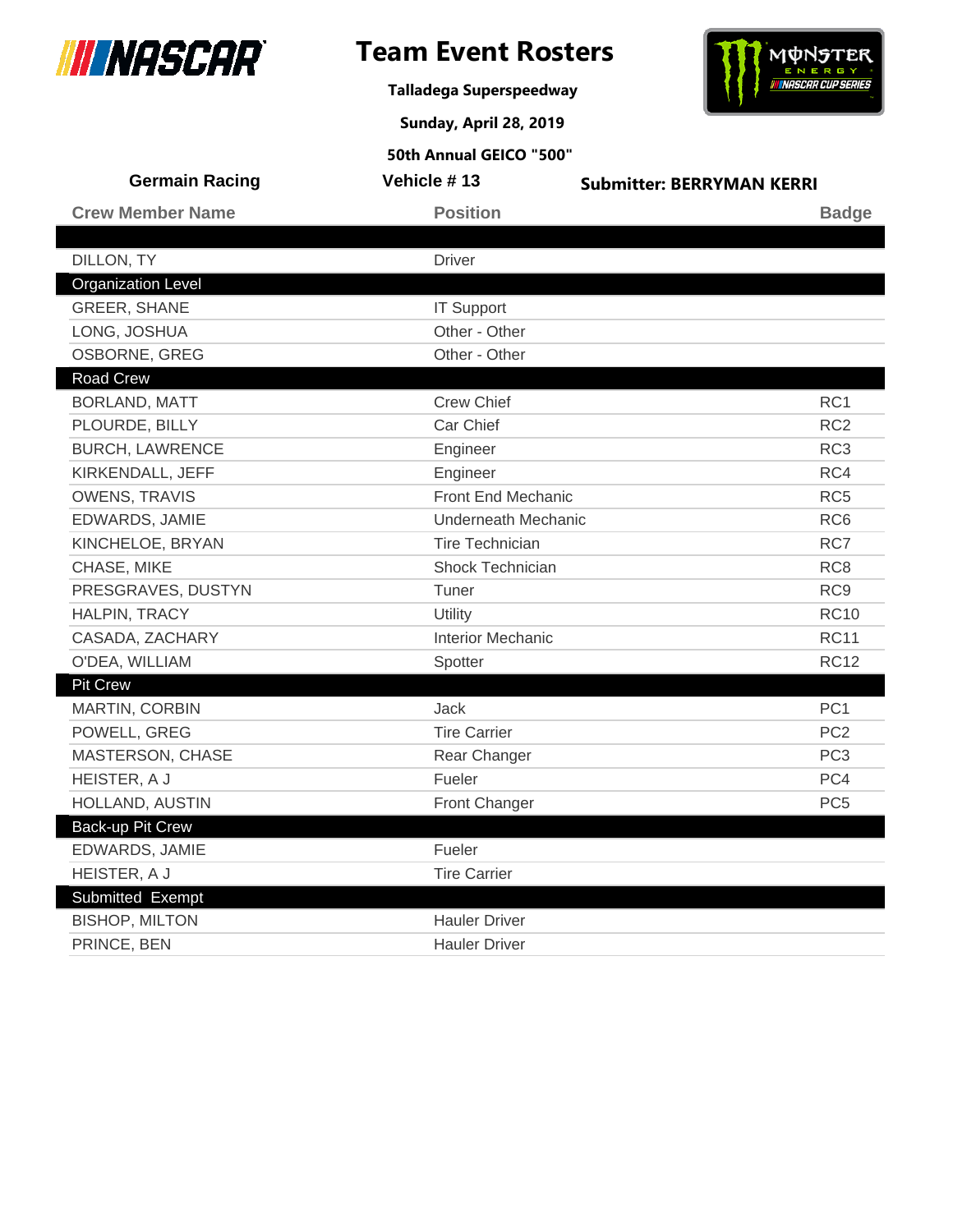

**Talladega Superspeedway**



**Sunday, April 28, 2019**

| <b>Stewart-Haas Racing</b> | Vehicle #14                 | <b>Submitter: STIMBERIS JENNIFER</b> |
|----------------------------|-----------------------------|--------------------------------------|
| <b>Crew Member Name</b>    | <b>Position</b>             | <b>Badge</b>                         |
|                            |                             |                                      |
| <b>BOWYER, CLINT</b>       | <b>Driver</b>               |                                      |
| <b>Organization Level</b>  |                             |                                      |
| ZIPADELLI, GREG            | <b>Competition Director</b> |                                      |
| <b>JUSTICE, CHRIS</b>      | <b>IT Support</b>           |                                      |
| CAPETS, ZACK               | <b>Technical Director</b>   |                                      |
| <b>Road Crew</b>           |                             |                                      |
| <b>BUGAREWICZ, MIKE</b>    | <b>Crew Chief</b>           | RC1                                  |
| COOK, JERRY                | Car Chief                   | RC <sub>2</sub>                      |
| DEESE, LEE                 | Engineer                    | RC <sub>3</sub>                      |
| FAIRWEATHER, ROBBIE        | <b>Underneath Mechanic</b>  | RC4                                  |
| TRICKETT, CHRIS            | <b>Interior Mechanic</b>    | RC <sub>5</sub>                      |
| SILVESTRI, TONY            | <b>Front End Mechanic</b>   | RC <sub>6</sub>                      |
| SMITH, WAYNE               | Shock Technician            | RC7                                  |
| MOELLER, MATTHEW           | Tuner                       | RC <sub>8</sub>                      |
| PENNELL, KEVIN             | Utility                     | RC <sub>9</sub>                      |
| <b>GRIFFIN, BRETT</b>      | Spotter                     | <b>RC10</b>                          |
| SIMPSON, RUSSELL           | <b>Tire Technician</b>      | <b>RC11</b>                          |
| KIMBROUGH, JAMES           | Engineer                    | <b>RC12</b>                          |
| <b>Pit Crew</b>            |                             |                                      |
| <b>COTTEN, SEAN</b>        | Jack                        | PC <sub>1</sub>                      |
| MULDER, RYAN               | Front Changer               | PC <sub>2</sub>                      |
| DOLLARHIDE, COLEMAN        | Rear Changer                | PC <sub>3</sub>                      |
| MOORE, DWAYNE              | <b>Tire Carrier</b>         | PC4                                  |
| <b>KEENER, JAMES</b>       | Fueler                      | PC <sub>5</sub>                      |
| Back-up Pit Crew           |                             |                                      |
| LESLIE, JOSH               | <b>Front Changer</b>        |                                      |
| <b>EMMONS, CHAD</b>        | Fueler                      |                                      |
| SOBECKI, JOSH              | Jack                        |                                      |
| JACKSON, CHRIS             | Rear Changer                |                                      |
| HARRIS, MASON              | <b>Tire Carrier</b>         |                                      |
| Submitted Exempt           |                             |                                      |
| <b>HAMILTON, CHRIS</b>     | <b>Hauler Driver</b>        |                                      |
| LACKEY, DALE               | <b>Hauler Driver</b>        |                                      |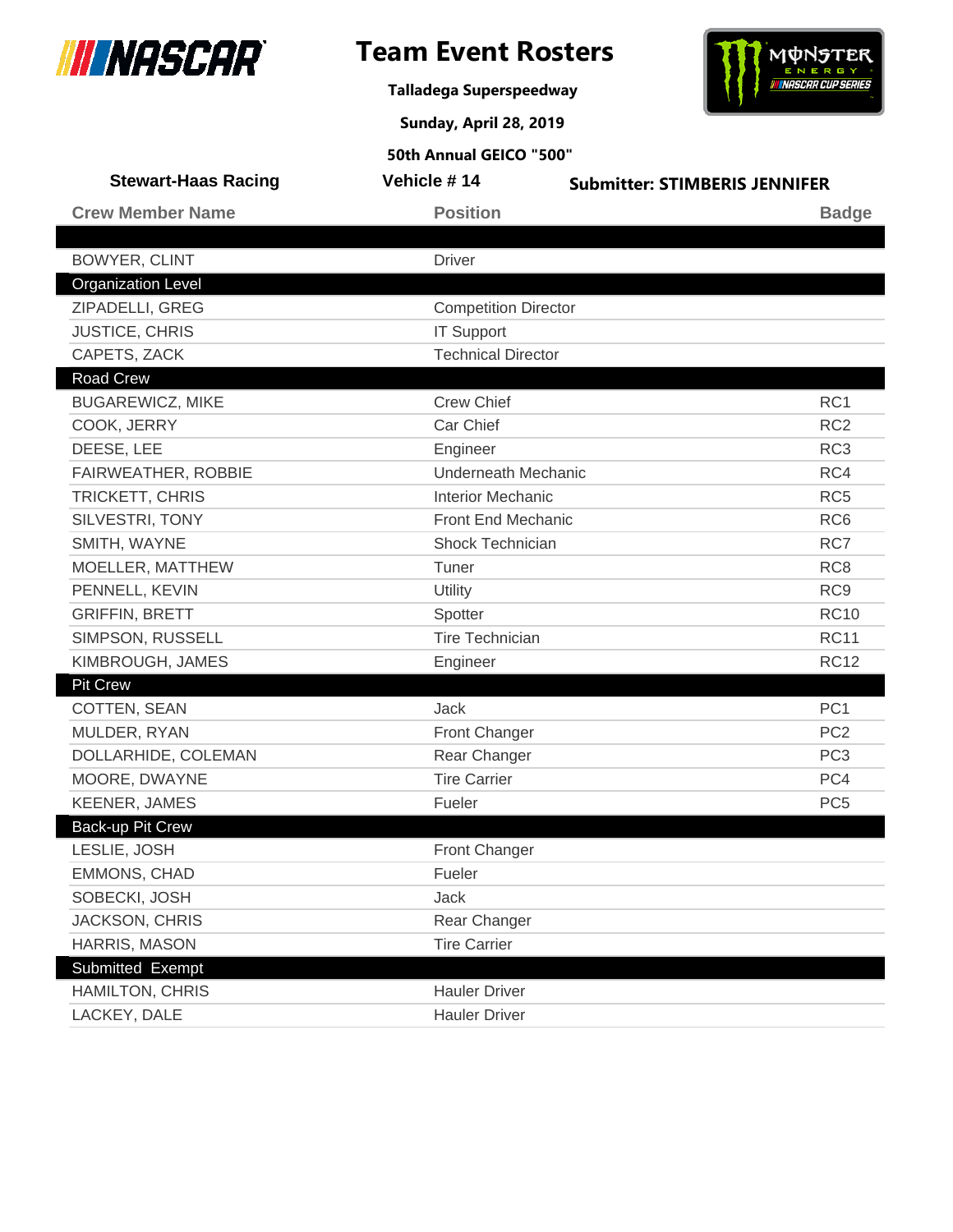

**Talladega Superspeedway**





**Sunday, April 28, 2019**

| <b>Premium Motorsports</b> | Vehicle #15                | <b>Submitter: EGGLESTON SCOTT</b> |
|----------------------------|----------------------------|-----------------------------------|
| <b>Crew Member Name</b>    | <b>Position</b>            | <b>Badge</b>                      |
|                            |                            |                                   |
| CHASTAIN, ROSS             | <b>Driver</b>              |                                   |
| <b>Road Crew</b>           |                            |                                   |
| <b>TRYSON, PATRICK</b>     | <b>Crew Chief</b>          | RC <sub>1</sub>                   |
| FORDHAM, MARK              | Car Chief                  | RC <sub>2</sub>                   |
| MILLER, MIKE               | <b>Interior Mechanic</b>   | RC <sub>3</sub>                   |
| HORTON, JOSHUA             | <b>Underneath Mechanic</b> | RC4                               |
| MCGUIRE, NATHAN            | <b>Tire Technician</b>     | RC <sub>5</sub>                   |
| DAY, ROBERT                | Tuner                      | RC <sub>6</sub>                   |
| BRADSHAW, RANDY            | Spotter                    | RC7                               |
| FLYNN, KEITH               | Pit Coach                  | RC <sub>8</sub>                   |
| STEBBINS, RICKY            | Utility                    | RC <sub>9</sub>                   |
| <b>Pit Crew</b>            |                            |                                   |
| BALFANZ JR, GEORGE         | Front Changer              | PC <sub>1</sub>                   |
| RAMIREZ, ROJELIO           | <b>Tire Carrier</b>        | PC <sub>2</sub>                   |
| <b>BRIDGEFORTH, ANDREW</b> | Rear Changer               | PC <sub>3</sub>                   |
| JOHNSON, BRANDON           | <b>Jack</b>                | PC4                               |
| WATTS, JIMMY               | Fueler                     | PC <sub>5</sub>                   |
| Back-up Pit Crew           |                            |                                   |
| MILLER, MIKE               | Front Changer              |                                   |
| <b>GARDNER JR, BUGS</b>    | Fueler                     |                                   |
| ROBINSON, JAY              | Jack                       |                                   |
| HORTON, JOSHUA             | Rear Changer               |                                   |
| MCGUIRE, NATHAN            | <b>Tire Carrier</b>        |                                   |
| Submitted Exempt           |                            |                                   |
| EVERNHAM SR, WILLIE        | <b>Hauler Driver</b>       |                                   |
| GUFFEY, CHRISTOPHER        | <b>Hauler Driver</b>       |                                   |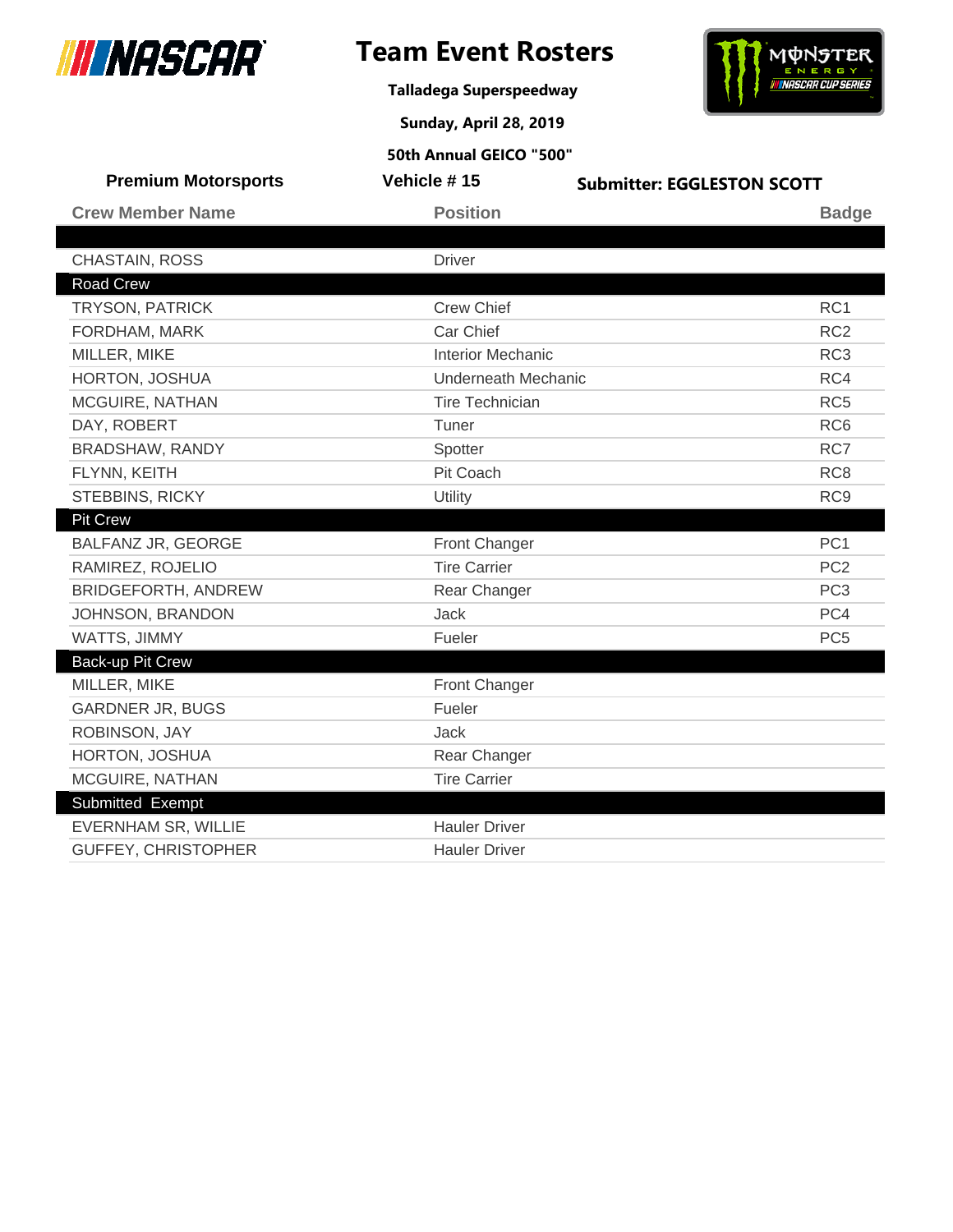

**Talladega Superspeedway**



**Sunday, April 28, 2019**

| <b>Beard Motorsports</b>  | Vehicle #162                | <b>Submitter: BEARD AMIE</b> |                 |
|---------------------------|-----------------------------|------------------------------|-----------------|
| <b>Crew Member Name</b>   | <b>Position</b>             |                              | <b>Badge</b>    |
|                           |                             |                              |                 |
| GAUGHAN, BRENDAN          | <b>Driver</b>               |                              |                 |
| <b>Organization Level</b> |                             |                              |                 |
| BEARD, MARK               | <b>Competition Director</b> |                              |                 |
| Road Crew                 |                             |                              |                 |
| SHAW, DARREN              | <b>Crew Chief</b>           |                              | RC1             |
| LEWIS JR, RON             | Spotter                     |                              | RC <sub>2</sub> |
| MICKEY, ANDREW            | Car Chief                   |                              | RC <sub>3</sub> |
| <b>WATKINS, JASON</b>     | Tuner                       |                              | RC4             |
| <b>GAGNON, JACK</b>       | Mechanic                    |                              | RC <sub>5</sub> |
| HILL, NIC                 | Mechanic                    |                              | RC <sub>6</sub> |
| WHEELER, STEVEN           | <b>Tire Technician</b>      |                              | RC7             |
| <b>Pit Crew</b>           |                             |                              |                 |
| SHEETS, TIM               | Front Changer               |                              | PC <sub>1</sub> |
| <b>BRADEN, JORDY</b>      | Rear Changer                |                              | PC <sub>2</sub> |
| GRANT, BOBBY              | Fueler                      |                              | PC <sub>3</sub> |
| <b>WERMES, DAMIEN</b>     | <b>Tire Carrier</b>         |                              | PC4             |
| CLAPPER, JUSTIN           | Jack                        |                              | PC <sub>5</sub> |
| Submitted Exempt          |                             |                              |                 |
| <b>BOGGS, DAVID</b>       | <b>Hauler Driver</b>        |                              |                 |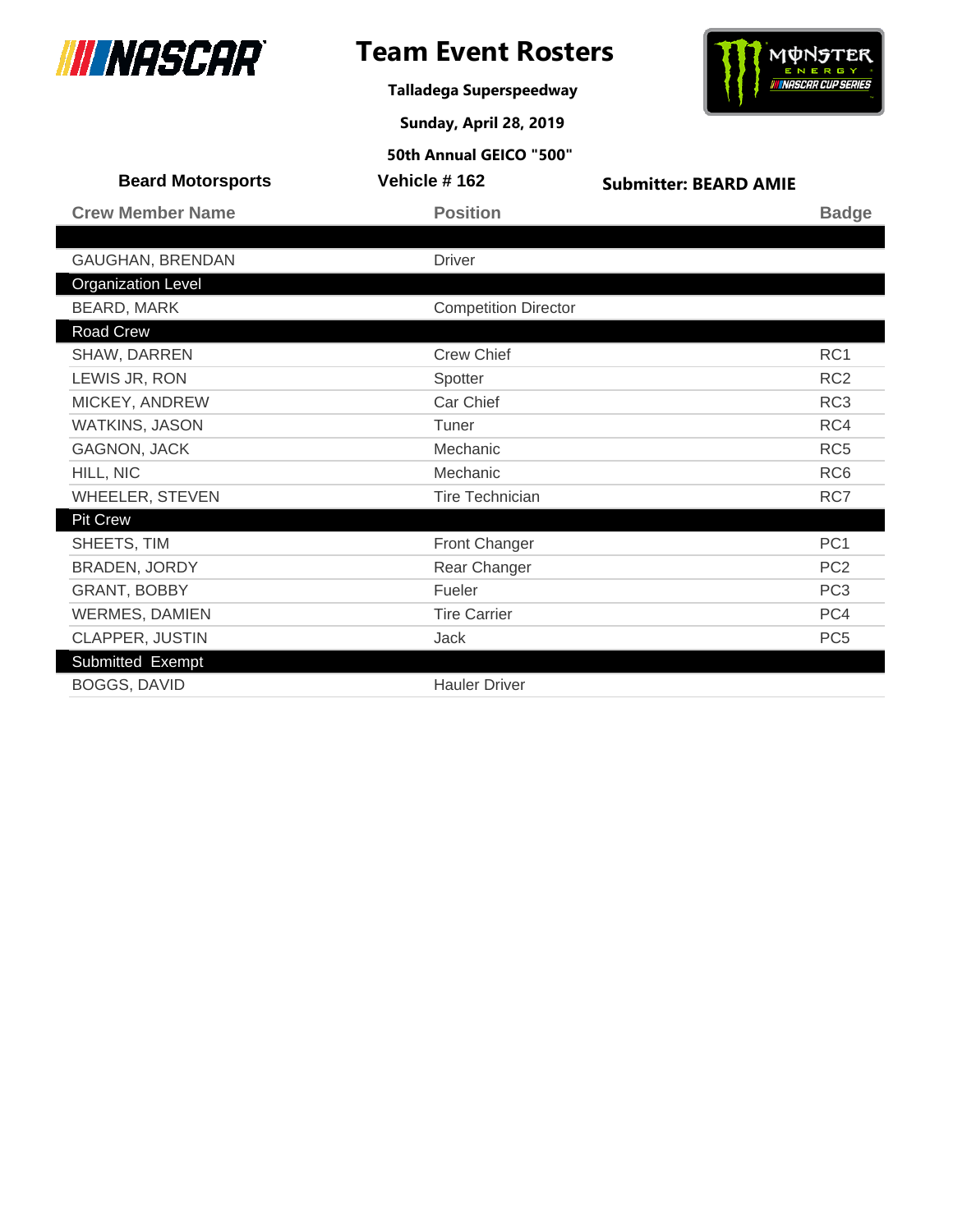

**Talladega Superspeedway**

**Sunday, April 28, 2019**



| <b>Roush Fenway Racing</b> | Vehicle #17                 | <b>Submitter: ALLEN KYLE</b> |                 |
|----------------------------|-----------------------------|------------------------------|-----------------|
| <b>Crew Member Name</b>    | <b>Position</b>             |                              | <b>Badge</b>    |
|                            |                             |                              |                 |
| STENHOUSE JR, RICKY        | <b>Driver</b>               |                              |                 |
| <b>Organization Level</b>  |                             |                              |                 |
| KIDD, KEVIN                | <b>Competition Director</b> |                              |                 |
| <b>BRIDGES, BRANDON</b>    | <b>IT Support</b>           |                              |                 |
| FENNIG, JAMES              | <b>Technical Director</b>   |                              |                 |
| Road Crew                  |                             |                              |                 |
| PATTIE, BRIAN              | <b>Crew Chief</b>           |                              | RC <sub>1</sub> |
| LOUX, GEORGE               | Car Chief                   |                              | RC <sub>2</sub> |
| SEALS JR, RANDY            | Engineer                    |                              | RC <sub>3</sub> |
| ASHMORE, ANGELA            | Engineer                    |                              | RC4             |
| HYLTON, BRANDON            | Front End Mechanic          |                              | RC <sub>5</sub> |
| DE GUISTO, KENNY           | Mechanic                    |                              | RC <sub>6</sub> |
| CHURCH, CHRISTOPHER        | <b>Interior Mechanic</b>    |                              | RC7             |
| MINGO, BENNY               | <b>Tire Technician</b>      |                              | RC <sub>8</sub> |
| MCDONALD, DAVID            | Shock Technician            |                              | RC <sub>9</sub> |
| SALMONS, JONATHAN          | Tuner                       |                              | <b>RC10</b>     |
| HERMAN JR, MIKE            | Spotter                     |                              | <b>RC11</b>     |
| SHINN, RODNEY              | Utility                     |                              | <b>RC12</b>     |
| <b>Pit Crew</b>            |                             |                              |                 |
| ROBISON, BRAD              | <b>Jack</b>                 |                              | PC <sub>1</sub> |
| WING, KEVIN                | Fueler                      |                              | PC <sub>2</sub> |
| ZUNK, RYAN                 | Front Changer               |                              | PC <sub>3</sub> |
| EDGELL, JUSTIN             | <b>Tire Carrier</b>         |                              | PC4             |
| <b>WOLFMEIER, KIP</b>      | Rear Changer                |                              | PC <sub>5</sub> |
| Back-up Pit Crew           |                             |                              |                 |
| UPHOFF, KALE               | Front Changer               |                              |                 |
| <b>BROWN, MICHAEL</b>      | Fueler                      |                              |                 |
| WILPS, MATTHEW             | <b>Jack</b>                 |                              |                 |
| GAJDORUS, SETH             | Rear Changer                |                              |                 |
| MCCLURKIN, TELVIN          | <b>Tire Carrier</b>         |                              |                 |
| Submitted Exempt           |                             |                              |                 |
| MAYBRY, JAY                | <b>Hauler Driver</b>        |                              |                 |
| ZIRKLE, JOHN               | <b>Hauler Driver</b>        |                              |                 |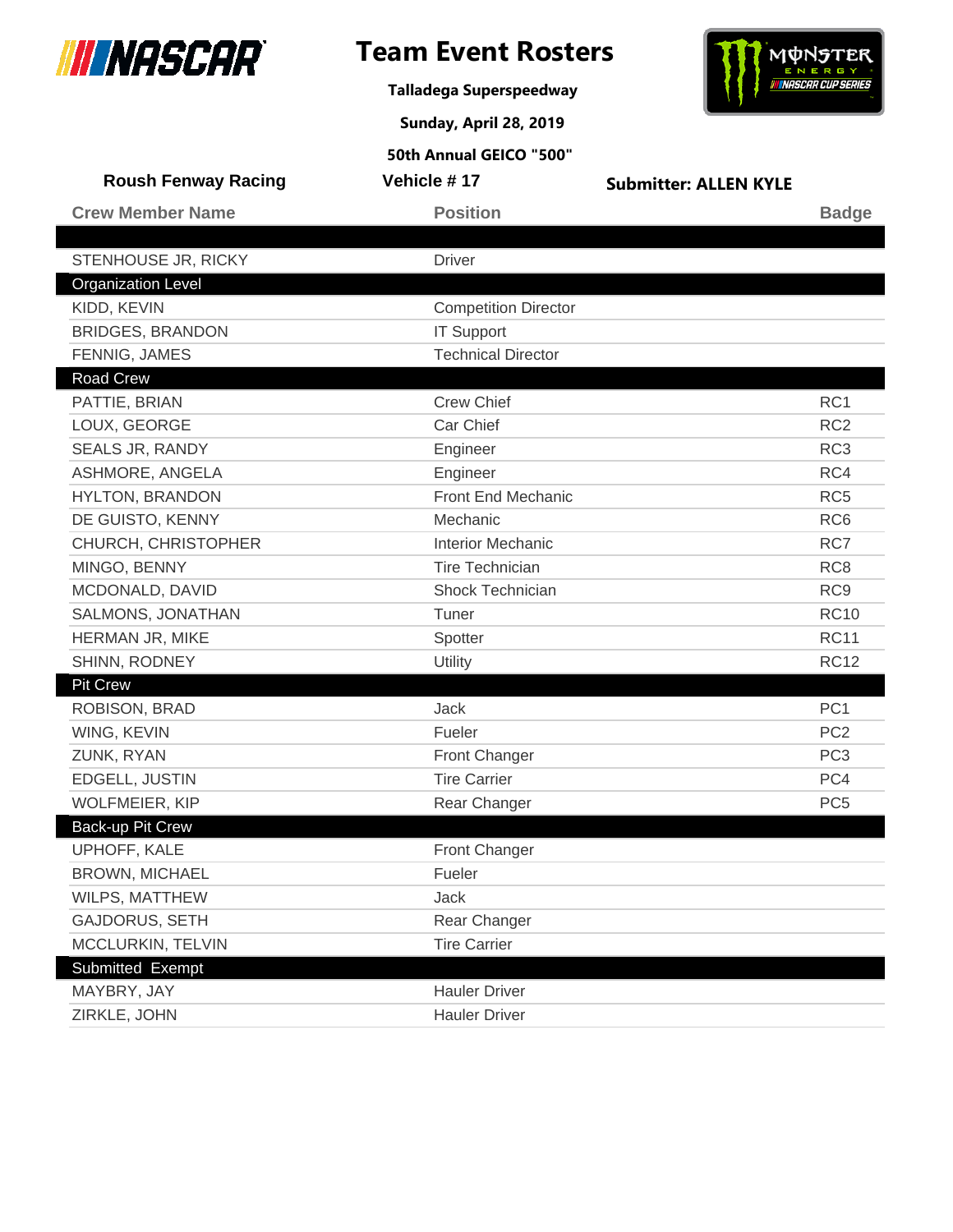

**Talladega Superspeedway**

**Sunday, April 28, 2019**



| <b>Joe Gibbs Racing</b>   | Vehicle #18                 | <b>Submitter: LAMBE ROBIN</b> |                 |
|---------------------------|-----------------------------|-------------------------------|-----------------|
| <b>Crew Member Name</b>   | <b>Position</b>             |                               | <b>Badge</b>    |
|                           |                             |                               |                 |
| <b>BUSCH, KYLE</b>        | <b>Driver</b>               |                               |                 |
| <b>Organization Level</b> |                             |                               |                 |
| BROWN, WALLY              | <b>Competition Director</b> |                               |                 |
| <b>GREENE, KEVIN</b>      | <b>IT Support</b>           |                               |                 |
| HUNSUCKER, YATES          | <b>IT Support</b>           |                               |                 |
| YANCHAR, CHRIS            | <b>Technical Director</b>   |                               |                 |
| <b>Road Crew</b>          |                             |                               |                 |
| STEVENS, ADAM             | <b>Crew Chief</b>           |                               | RC <sub>1</sub> |
| <b>BELLOWS, NATE</b>      | Car Chief                   |                               | RC <sub>2</sub> |
| ALLEN, TYLER              | Engineer                    |                               | RC <sub>3</sub> |
| HARTMAN, WILLIAM          | Engineer                    |                               | RC4             |
| CHASE, CHRIS              | <b>Shock Technician</b>     |                               | RC <sub>5</sub> |
| FOSTER, TODD              | <b>Interior Mechanic</b>    |                               | RC <sub>6</sub> |
| JONES, CHRIS              | Front End Mechanic          |                               | RC7             |
| LAPE, WESLEY              | <b>Underneath Mechanic</b>  |                               | RC <sub>8</sub> |
| DESROCHER, JON            | <b>Tire Technician</b>      |                               | RC <sub>9</sub> |
| JOHNSON, MICHAEL          | Tuner                       |                               | <b>RC10</b>     |
| CHARCUT, CHAZ             | Utility                     |                               | <b>RC11</b>     |
| HIRSCHMAN III, ANTHONY    | Spotter                     |                               | <b>RC12</b>     |
| <b>Pit Crew</b>           |                             |                               |                 |
| FORD, TJ                  | Jack                        |                               | PC <sub>1</sub> |
| WAUGH, CAMRON             | <b>Front Changer</b>        |                               | PC <sub>2</sub> |
| CROSSEN, JOE              | <b>Tire Carrier</b>         |                               | PC <sub>3</sub> |
| CORDERO, JEFF             | Rear Changer                |                               | PC4             |
| <b>TYRRELL, MATTHEW</b>   | Fueler                      |                               | PC <sub>5</sub> |
| <b>Back-up Pit Crew</b>   |                             |                               |                 |
| HARTMAN, ADAM             | Front Changer               |                               |                 |
| EASTLAND, BRIAN           | Fueler                      |                               |                 |
| WALKER, BAILEY            | Jack                        |                               |                 |
| YOUKER, DEVEN             | Rear Changer                |                               |                 |
| HALL, CHRIS               | <b>Tire Carrier</b>         |                               |                 |
| Submitted Exempt          |                             |                               |                 |
| <b>GREENE, BRENDAN</b>    | <b>Hauler Driver</b>        |                               |                 |
| PRICE, JAMIE              | <b>Hauler Driver</b>        |                               |                 |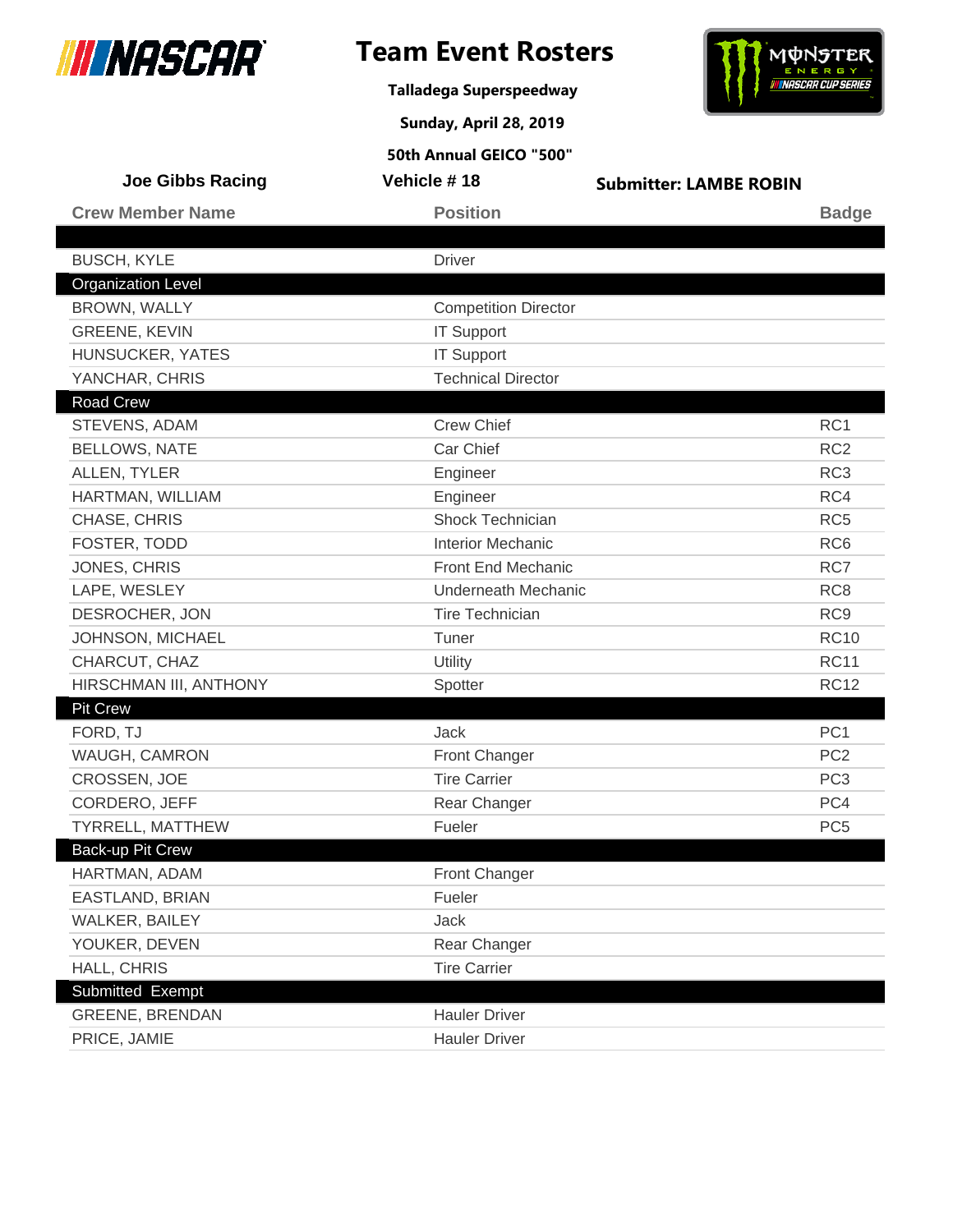

**Talladega Superspeedway**



**Sunday, April 28, 2019**

| <b>Joe Gibbs Racing</b>   | Vehicle #19                 | <b>Submitter: LAMBE ROBIN</b> |                 |
|---------------------------|-----------------------------|-------------------------------|-----------------|
| <b>Crew Member Name</b>   | <b>Position</b>             |                               | <b>Badge</b>    |
|                           |                             |                               |                 |
| TRUEX JR, MARTIN          | <b>Driver</b>               |                               |                 |
| <b>Organization Level</b> |                             |                               |                 |
| BROWN, WALLY              | <b>Competition Director</b> |                               |                 |
| <b>GREENE, KEVIN</b>      | <b>IT Support</b>           |                               |                 |
| HUNSUCKER, YATES          | <b>IT Support</b>           |                               |                 |
| YANCHAR, CHRIS            | <b>Technical Director</b>   |                               |                 |
| <b>Road Crew</b>          |                             |                               |                 |
| PEARN, COLE               | <b>Crew Chief</b>           |                               | RC1             |
| SMALL, JAMES              | Engineer                    |                               | RC <sub>2</sub> |
| ADKINS, JT                | Engineer                    |                               | RC <sub>3</sub> |
| HARRIS, BLAKE             | Car Chief                   |                               | RC4             |
| RUDY, DAVE                | Front End Mechanic          |                               | RC <sub>5</sub> |
| CARMICHAEL, TODD          | <b>Interior Mechanic</b>    |                               | RC <sub>6</sub> |
| <b>MARTIN, RYAN</b>       | Underneath Mechanic         |                               | RC7             |
| <b>BIBLE, DREW</b>        | Shock Technician            |                               | RC <sub>8</sub> |
| <b>DIBLASI, TOMMY</b>     | <b>Tire Technician</b>      |                               | RC <sub>9</sub> |
| <b>HUGHES, CLAYTON</b>    | Spotter                     |                               | <b>RC10</b>     |
| HULS, GREGG               | Tuner                       |                               | <b>RC11</b>     |
| LAMPE, TOM                | Utility                     |                               | <b>RC12</b>     |
| <b>Pit Crew</b>           |                             |                               |                 |
| ODELL, DAVID              | <b>Jack</b>                 |                               | PC <sub>1</sub> |
| ROBINSON, CLAY            | Front Changer               |                               | PC <sub>2</sub> |
| <b>GROEN, ERIC</b>        | <b>Tire Carrier</b>         |                               | PC <sub>3</sub> |
| <b>CUNNINGHAM, LEE</b>    | Rear Changer                |                               | PC4             |
| PURCELL, KENNETH          | Fueler                      |                               | PC <sub>5</sub> |
| <b>Back-up Pit Crew</b>   |                             |                               |                 |
| HARTMAN, ADAM             | Front Changer               |                               |                 |
| EASTLAND, BRIAN           | Fueler                      |                               |                 |
| WALKER, BAILEY            | Jack                        |                               |                 |
| YOUKER, DEVEN             | Rear Changer                |                               |                 |
| HALL, CHRIS               | <b>Tire Carrier</b>         |                               |                 |
| Submitted Exempt          |                             |                               |                 |
| BAZZELL, KYLE             | <b>Hauler Driver</b>        |                               |                 |
| PITCHER, KENNETH          | <b>Hauler Driver</b>        |                               |                 |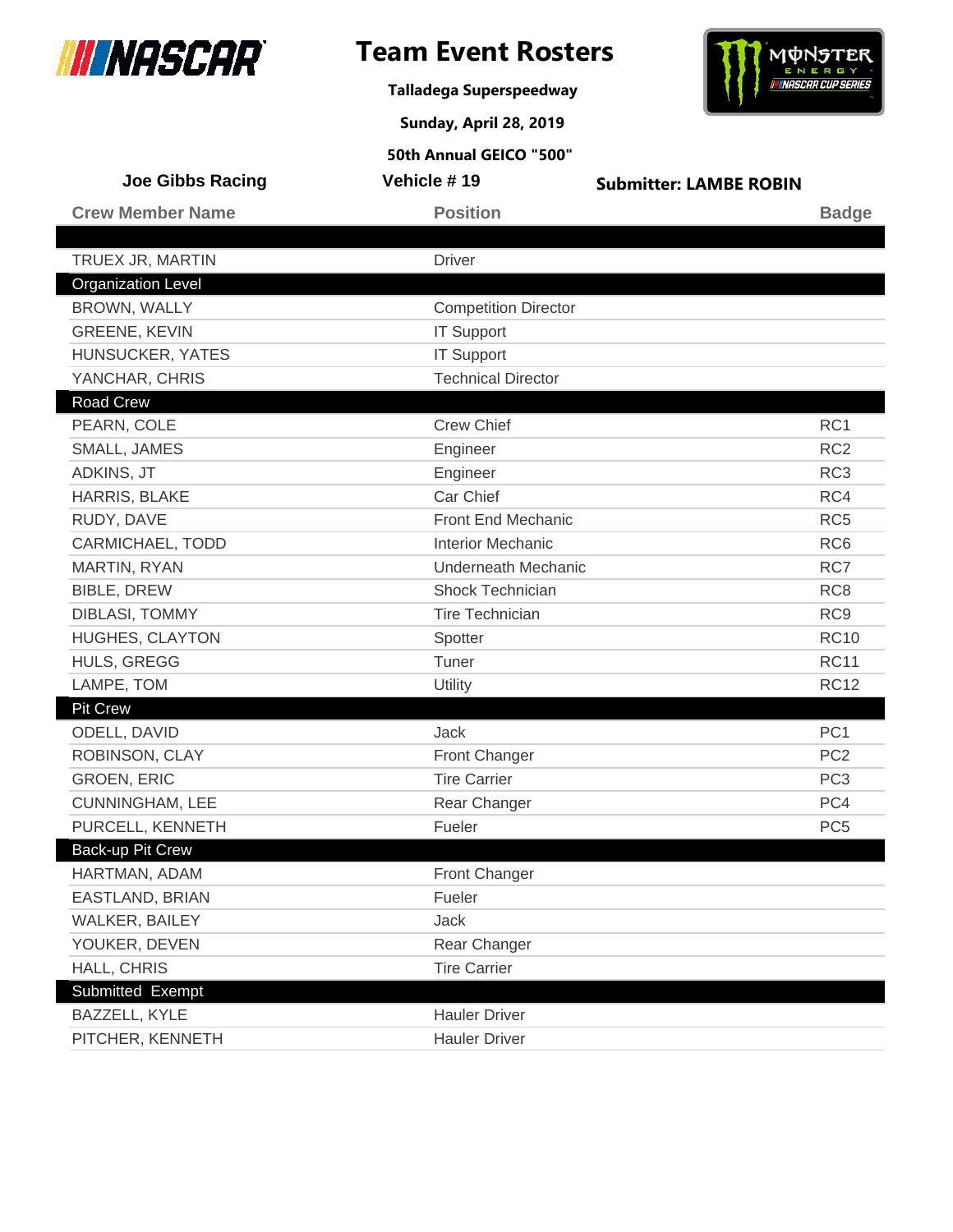

**Talladega Superspeedway**



**Sunday, April 28, 2019**

| <b>Team Penske</b>        | Vehicle #2                  | <b>Submitter: FULTZ ANGELA</b> |
|---------------------------|-----------------------------|--------------------------------|
| <b>Crew Member Name</b>   | <b>Position</b>             | <b>Badge</b>                   |
|                           |                             |                                |
| <b>KESELOWSKI, BRAD</b>   | <b>Driver</b>               |                                |
| <b>Organization Level</b> |                             |                                |
| <b>GEISLER, TRAVIS</b>    | <b>Competition Director</b> |                                |
| <b>GATLING, STAFFORD</b>  | <b>IT Support</b>           |                                |
| PERRY, DAVID              | <b>IT Support</b>           |                                |
| <b>BUSKIRK, KEVIN</b>     | <b>Technical Director</b>   |                                |
| Road Crew                 |                             |                                |
| WOLFE, PAUL               | <b>Crew Chief</b>           | RC1                            |
| PRESSLEY, COLEMAN         | Spotter                     | RC <sub>2</sub>                |
| POPE, BRANDON             | Engineer                    | RC <sub>3</sub>                |
| HASSLER, JONATHAN         | Engineer                    | RC4                            |
| KELLEY, JERRY             | Car Chief                   | RC <sub>5</sub>                |
| MACQUEEN, BRIAN           | Front End Mechanic          | RC <sub>6</sub>                |
| WHITAKER, TIM             | <b>Interior Mechanic</b>    | RC7                            |
| CHANNING, STEVE           | <b>Underneath Mechanic</b>  | RC <sub>8</sub>                |
| HILL, CHRIS               | <b>Shock Technician</b>     | RC <sub>9</sub>                |
| LEATHERWOOD, CLINT        | <b>Tire Technician</b>      | <b>RC10</b>                    |
| NICKELS, MARK             | Tuner                       | <b>RC11</b>                    |
| ORTEGA, MIKE              | Utility                     | <b>RC12</b>                    |
| Pit Crew                  |                             |                                |
| <b>MASLING, HUNTER</b>    | Front Changer               | PC <sub>1</sub>                |
| <b>OGLES, JEREMY</b>      | <b>Tire Carrier</b>         | PC <sub>2</sub>                |
| SEMINARA, JAKE            | Rear Changer                | PC <sub>3</sub>                |
| <b>BRANNON, BRAXTON</b>   | <b>Jack</b>                 | PC4                            |
| HENSLEY, NICK             | Fueler                      | PC <sub>5</sub>                |
| Back-up Pit Crew          |                             |                                |
| PREVETTE, JUSTIN          | Front Changer               |                                |
| BELL, TJ                  | Fueler                      |                                |
| YAGER, ZACH               | Jack                        |                                |
| HOUSTON, BLAKE            | Rear Changer                |                                |
| <b>BAKER, BLAKE</b>       | <b>Tire Carrier</b>         |                                |
| Submitted Exempt          |                             |                                |
| MINTON, CHRIS             | <b>Hauler Driver</b>        |                                |
| WILLIAMS, MICHAEL         | <b>Hauler Driver</b>        |                                |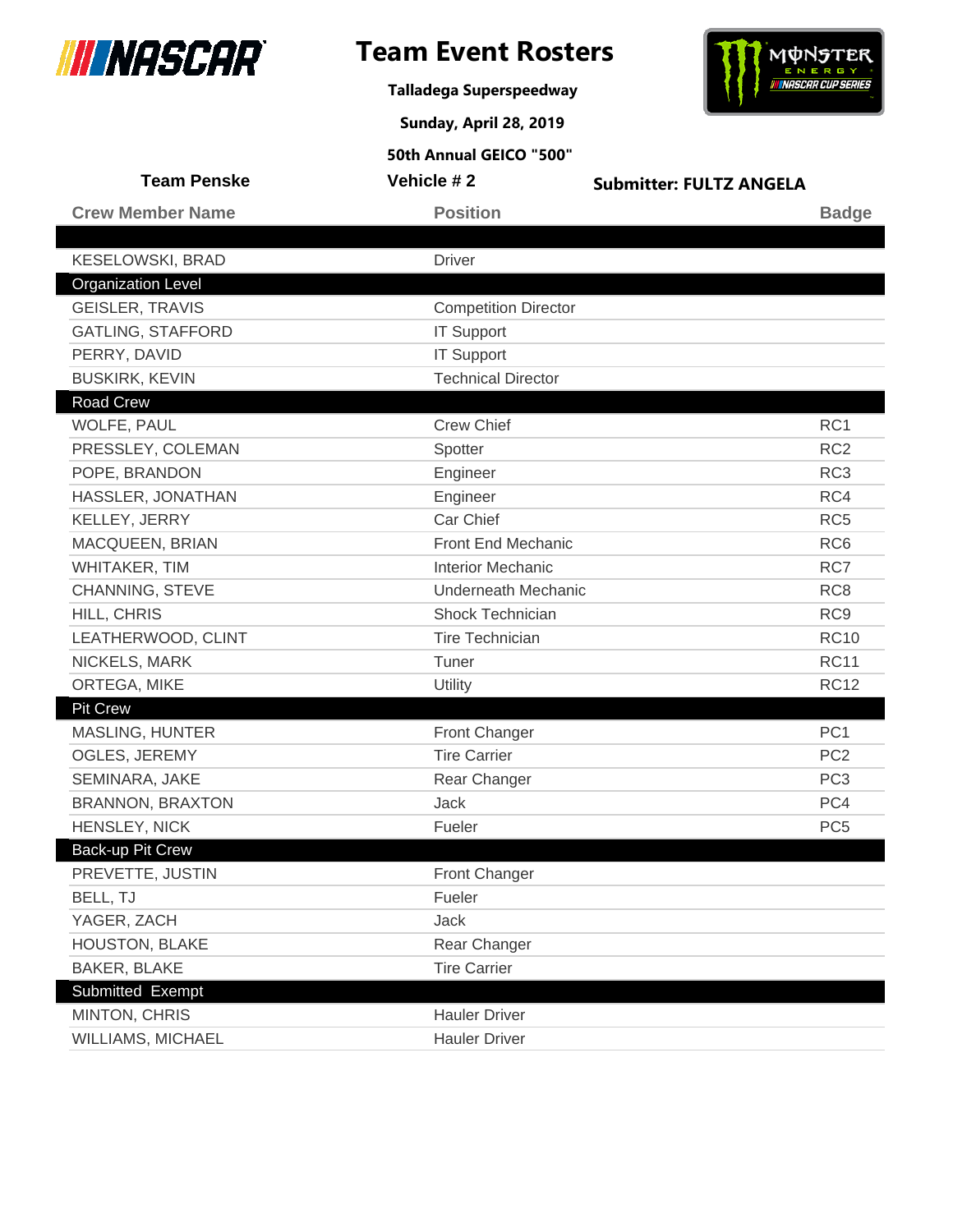

**Talladega Superspeedway**

**Sunday, April 28, 2019**



| <b>Joe Gibbs Racing</b>   | Vehicle #20                 | <b>Submitter: LAMBE ROBIN</b> |                 |
|---------------------------|-----------------------------|-------------------------------|-----------------|
| <b>Crew Member Name</b>   | <b>Position</b>             |                               | <b>Badge</b>    |
|                           |                             |                               |                 |
| JONES, ERIK               | <b>Driver</b>               |                               |                 |
| <b>Organization Level</b> |                             |                               |                 |
| BROWN, WALLY              | <b>Competition Director</b> |                               |                 |
| <b>GREENE, KEVIN</b>      | <b>IT Support</b>           |                               |                 |
| HUNSUCKER, YATES          | <b>IT Support</b>           |                               |                 |
| YANCHAR, CHRIS            | <b>Technical Director</b>   |                               |                 |
| <b>Road Crew</b>          |                             |                               |                 |
| <b>GAYLE, CHRIS</b>       | <b>Crew Chief</b>           |                               | RC1             |
| CHAVKA, SETH              | Engineer                    |                               | RC <sub>2</sub> |
| HALPAINY, JAIK            | Engineer                    |                               | RC <sub>3</sub> |
| OVERSTREET, JASON         | Car Chief                   |                               | RC4             |
| HAMM, TONY                | <b>Front End Mechanic</b>   |                               | RC <sub>5</sub> |
| PEIFFER, JUSTIN           | <b>Interior Mechanic</b>    |                               | RC <sub>6</sub> |
| <b>STOCK, TRAVIS</b>      | <b>Underneath Mechanic</b>  |                               | RC7             |
| MYERS, SCOTT              | Shock Technician            |                               | RC <sub>8</sub> |
| SHIRES, JEROLD            | <b>Tire Technician</b>      |                               | RC <sub>9</sub> |
| CARELLI, RICK             | Spotter                     |                               | <b>RC10</b>     |
| BAJEK, DAN                | Tuner                       |                               | <b>RC11</b>     |
| BERRIER, TODD             | Utility                     |                               | <b>RC12</b>     |
| <b>Pit Crew</b>           |                             |                               |                 |
| PIERCE, ERNIE             | Jack                        |                               | PC <sub>1</sub> |
| NECAISE, DUSTIN           | <b>Front Changer</b>        |                               | PC <sub>2</sub> |
| HARRIS, KEVIN             | <b>Tire Carrier</b>         |                               | PC <sub>3</sub> |
| HICKS, MICHAEL            | Rear Changer                |                               | PC4             |
| WHITE, JUSTIN             | Fueler                      |                               | PC <sub>5</sub> |
| Back-up Pit Crew          |                             |                               |                 |
| HARTMAN, ADAM             | <b>Front Changer</b>        |                               |                 |
| EASTLAND, BRIAN           | Fueler                      |                               |                 |
| WALKER, BAILEY            | Jack                        |                               |                 |
| YOUKER, DEVEN             | Rear Changer                |                               |                 |
| HALL, CHRIS               | <b>Tire Carrier</b>         |                               |                 |
| Submitted Exempt          |                             |                               |                 |
| LALLY, LARRY              | <b>Hauler Driver</b>        |                               |                 |
| MIKO, CHRIS               | <b>Hauler Driver</b>        |                               |                 |
| HEBERT, LEYNA             | Trainer / Masseuse          |                               |                 |
| JONES, LINDSAY            | Trainer / Masseuse          |                               |                 |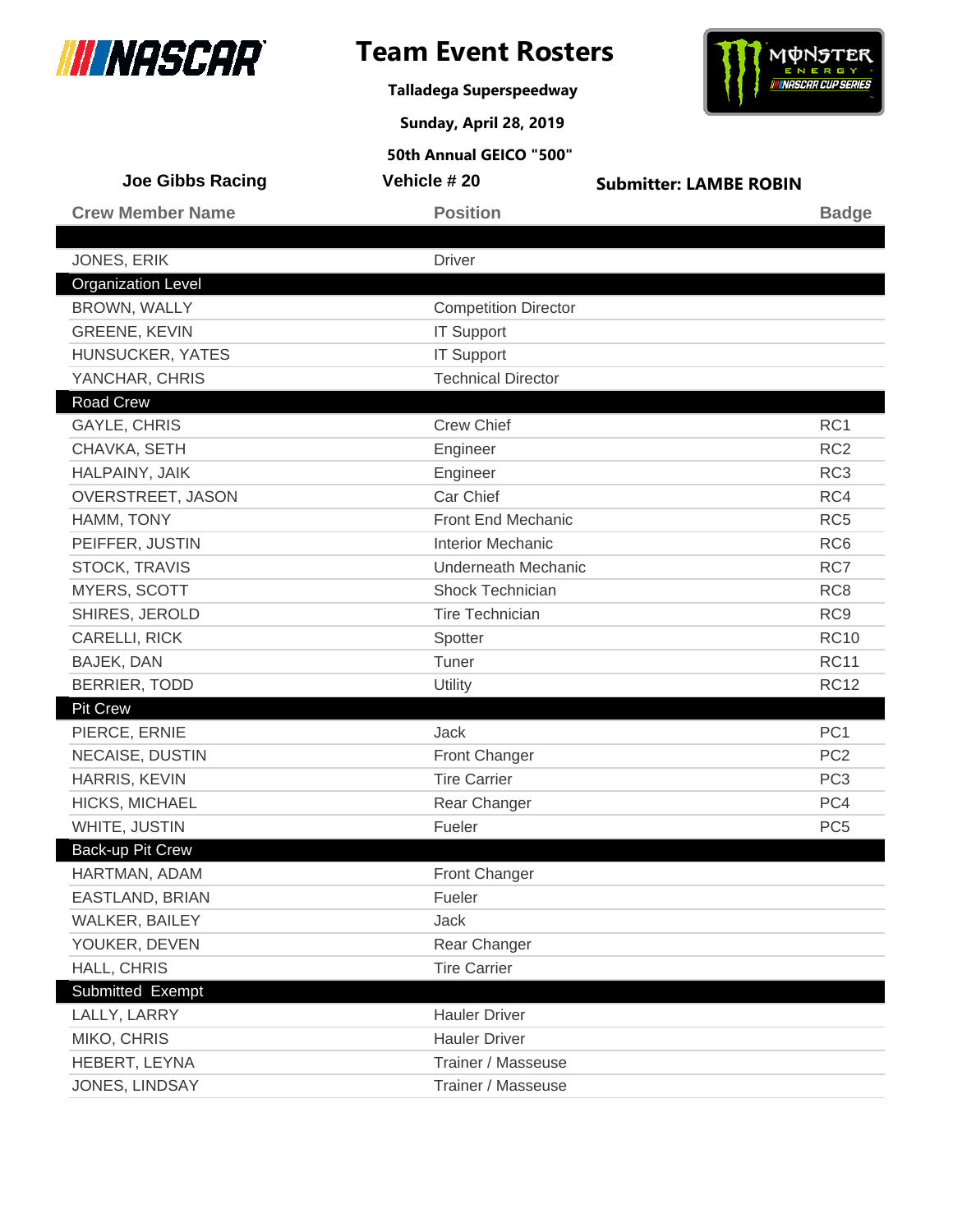

**Talladega Superspeedway**

**Sunday, April 28, 2019**



| <b>Wood Brothers Racing</b> | Vehicle #21                 | <b>Submitter: HALL KIM</b> |                 |
|-----------------------------|-----------------------------|----------------------------|-----------------|
| <b>Crew Member Name</b>     | <b>Position</b>             |                            | <b>Badge</b>    |
|                             |                             |                            |                 |
| MENARD, PAUL                | <b>Driver</b>               |                            |                 |
| <b>Organization Level</b>   |                             |                            |                 |
| <b>GEISLER, TRAVIS</b>      | <b>Competition Director</b> |                            |                 |
| PERRY, DAVID                | <b>IT Support</b>           |                            |                 |
| <b>BUSKIRK, KEVIN</b>       | <b>Technical Director</b>   |                            |                 |
| <b>Road Crew</b>            |                             |                            |                 |
| ERWIN, GREG                 | <b>Crew Chief</b>           |                            | RC1             |
| PALMER, TONY                | Engineer                    |                            | RC <sub>2</sub> |
| <b>BISSON, JOSEPH</b>       | Engineer                    |                            | RC <sub>3</sub> |
| CURWOOD, WILLIAM            | Car Chief                   |                            | RC4             |
| SMITH, MICHAEL              | <b>Front End Mechanic</b>   |                            | RC <sub>5</sub> |
| <b>WENTZ, BRENT</b>         | <b>Interior Mechanic</b>    |                            | RC <sub>6</sub> |
| FENWICK, ROGER              | <b>Underneath Mechanic</b>  |                            | RC7             |
| CASTRO, MARCOS              | Shock Technician            |                            | RC <sub>8</sub> |
| LYDEN, PATRICK              | <b>Tire Technician</b>      |                            | RC <sub>9</sub> |
| MEIER, JOEY                 | Spotter                     |                            | <b>RC10</b>     |
| ALEXANDER, TRAVIS           | Tuner                       |                            | <b>RC11</b>     |
| MUNARI, DAVE                | Utility                     |                            | <b>RC12</b>     |
| <b>Pit Crew</b>             |                             |                            |                 |
| LINKER, BRANDON             | Front Changer               |                            | PC <sub>1</sub> |
| OGLES, DWAYNE               | Rear Changer                |                            | PC <sub>2</sub> |
| MILLS, JESSE                | <b>Tire Carrier</b>         |                            | PC <sub>3</sub> |
| <b>GRAY, PATRICK</b>        | Jack                        |                            | PC4             |
| REISSMANN, JUSTIN           | Fueler                      |                            | PC <sub>5</sub> |
| <b>Back-up Pit Crew</b>     |                             |                            |                 |
| PREVETTE, JUSTIN            | <b>Front Changer</b>        |                            |                 |
| BELL, TJ                    | Fueler                      |                            |                 |
| YAGER, ZACH                 | Jack                        |                            |                 |
| HOUSTON, BLAKE              | Rear Changer                |                            |                 |
| <b>BAKER, BLAKE</b>         | <b>Tire Carrier</b>         |                            |                 |
| Submitted Exempt            |                             |                            |                 |
| KOHN, CHAD                  | <b>Hauler Driver</b>        |                            |                 |
| MELTON, MICHAEL             | <b>Hauler Driver</b>        |                            |                 |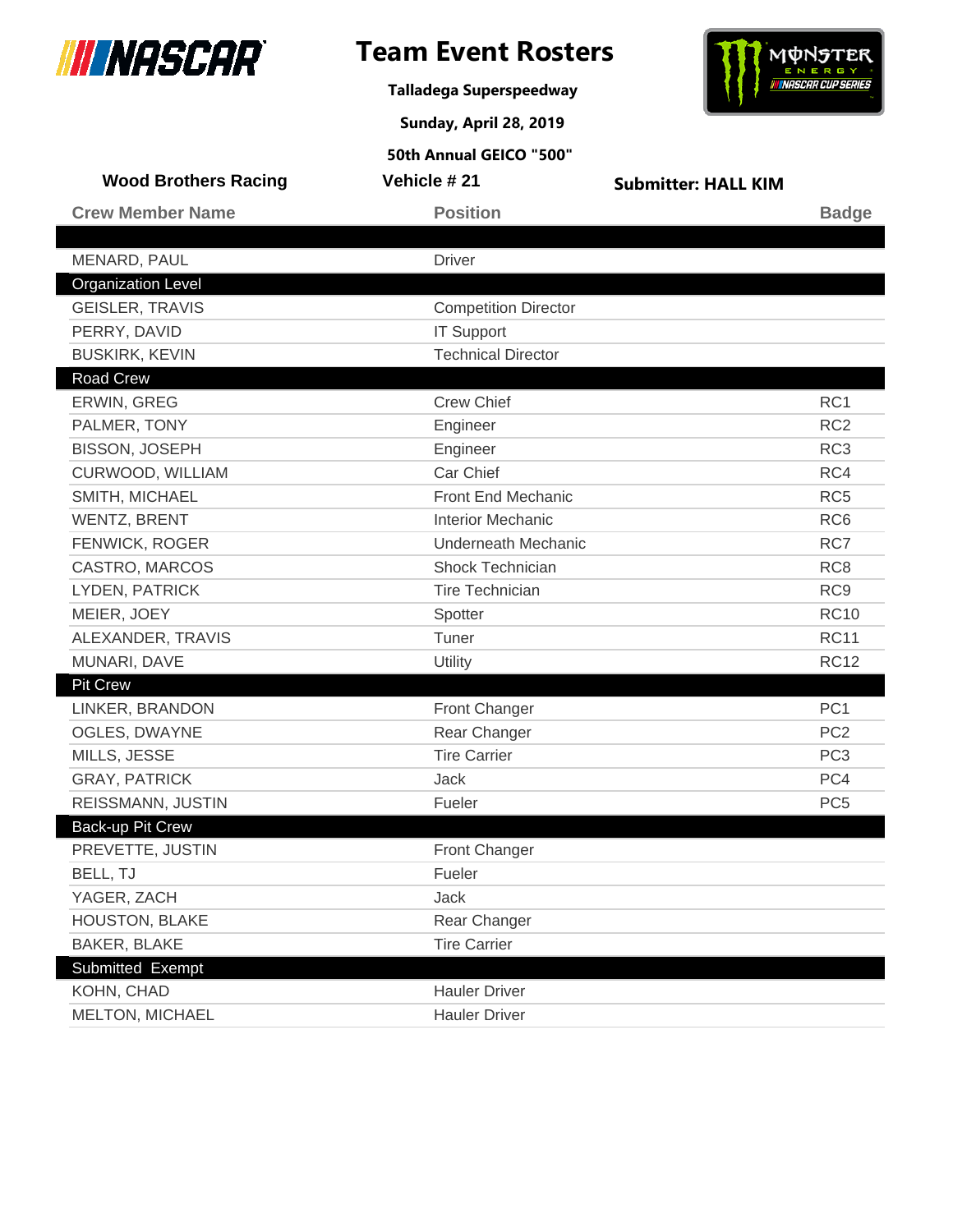

**Talladega Superspeedway**

**Sunday, April 28, 2019**



| <b>Team Penske</b>        | Vehicle # 22                | <b>Submitter: FULTZ ANGELA</b> |
|---------------------------|-----------------------------|--------------------------------|
| <b>Crew Member Name</b>   | <b>Position</b>             | <b>Badge</b>                   |
|                           |                             |                                |
| LOGANO, JOEY              | <b>Driver</b>               |                                |
| <b>Organization Level</b> |                             |                                |
| <b>GEISLER, TRAVIS</b>    | <b>Competition Director</b> |                                |
| <b>GATLING, STAFFORD</b>  | <b>IT Support</b>           |                                |
| PERRY, DAVID              | <b>IT Support</b>           |                                |
| <b>BUSKIRK, KEVIN</b>     | <b>Technical Director</b>   |                                |
| Road Crew                 |                             |                                |
| GORDON, TODD              | <b>Crew Chief</b>           | RC <sub>1</sub>                |
| MAJORS, TJ                | Spotter                     | RC <sub>2</sub>                |
| STANLEY, MILES            | Engineer                    | RC <sub>3</sub>                |
| GUIDONE, JOHN             | Engineer                    | RC4                            |
| FOX, RAYMOND              | Car Chief                   | RC <sub>5</sub>                |
| <b>BAILEY, ERIC</b>       | Front End Mechanic          | RC <sub>6</sub>                |
| LYNCH, DANIEL             | <b>Interior Mechanic</b>    | RC7                            |
| <b>WILLIAMS, STEVE</b>    | <b>Underneath Mechanic</b>  | RC <sub>8</sub>                |
| ZAMBRANO, RAMON           | Shock Technician            | RC <sub>9</sub>                |
| NICHOLS JR, DAVE          | <b>Tire Technician</b>      | <b>RC10</b>                    |
| SHOFE, KEVIN              | Tuner                       | <b>RC11</b>                    |
| CHERRY, TRENT             | <b>Utility</b>              | <b>RC12</b>                    |
| <b>Pit Crew</b>           |                             |                                |
| HATCHER, THOMAS           | Front Changer               | PC <sub>1</sub>                |
| DOWELL, DYLAN             | <b>Tire Carrier</b>         | PC <sub>2</sub>                |
| PRICE, ZACHARY            | Rear Changer                | PC <sub>3</sub>                |
| RICKETTS, NATHAN          | Jack                        | PC4                            |
| <b>CONKLIN, CHRIS</b>     | Fueler                      | PC <sub>5</sub>                |
| Back-up Pit Crew          |                             |                                |
| PREVETTE, JUSTIN          | Front Changer               |                                |
| BELL, TJ                  | Fueler                      |                                |
| YAGER, ZACH               | Jack                        |                                |
| HOUSTON, BLAKE            | Rear Changer                |                                |
| <b>BAKER, BLAKE</b>       | <b>Tire Carrier</b>         |                                |
| Submitted Exempt          |                             |                                |
| <b>BOSCH, JUSTIN</b>      | <b>Hauler Driver</b>        |                                |
| SORBER, GREG              | <b>Hauler Driver</b>        |                                |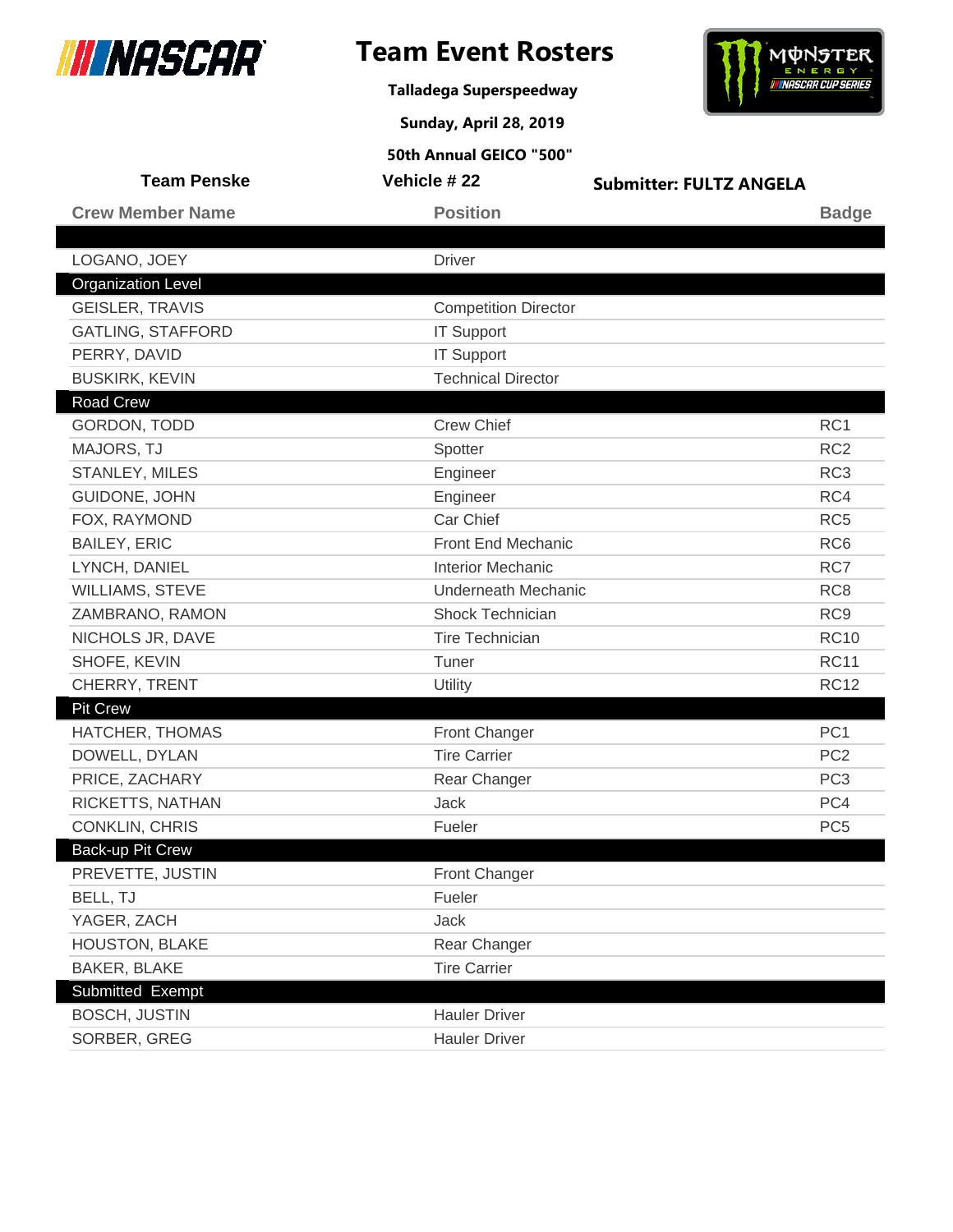

**Talladega Superspeedway**



**Sunday, April 28, 2019**

| <b>Hendrick Motorsports</b> | Vehicle #24                 | <b>Submitter: LANDIS MICHAEL</b> |
|-----------------------------|-----------------------------|----------------------------------|
| <b>Crew Member Name</b>     | <b>Position</b>             | <b>Badge</b>                     |
|                             |                             |                                  |
| <b>BYRON, WILLIAM</b>       | <b>Driver</b>               |                                  |
| <b>Organization Level</b>   |                             |                                  |
| ANDREWS, JEFF               | <b>Competition Director</b> |                                  |
| CABRERA, KON                | <b>IT Support</b>           |                                  |
| WALSH, BRIAN                | <b>IT Support</b>           |                                  |
| <b>GRUBB, DARIAN</b>        | <b>Technical Director</b>   |                                  |
| <b>Road Crew</b>            |                             |                                  |
| KNAUS, CHAD                 | <b>Crew Chief</b>           | RC1                              |
| JONES, TYLER                | Car Chief                   | RC <sub>2</sub>                  |
| <b>BROWN, ZACHARY</b>       | Engineer                    | RC <sub>3</sub>                  |
| MCSWAIN, BRANDON            | Engineer                    | RC4                              |
| SMITH, ADAM                 | Shock Technician            | RC <sub>5</sub>                  |
| SIPES, TY                   | Front End Mechanic          | RC <sub>6</sub>                  |
| MADILL, MICHAEL             | <b>Underneath Mechanic</b>  | RC7                              |
| LUPIEN, ZAC                 | <b>Tire Technician</b>      | RC <sub>8</sub>                  |
| BOWMAN, JACOB               | <b>Interior Mechanic</b>    | RC <sub>9</sub>                  |
| PROCTOR, BEN                | Tuner                       | <b>RC10</b>                      |
| <b>BOYD II, TAB</b>         | Spotter                     | <b>RC11</b>                      |
| <b>WILLIAMS, COREY</b>      | Utility                     | <b>RC12</b>                      |
| <b>Pit Crew</b>             |                             |                                  |
| DICKEY, AUSTIN              | <b>Front Changer</b>        | PC <sub>1</sub>                  |
| ROBERTS, JOHNNY             | Rear Changer                | PC <sub>2</sub>                  |
| LUDWIG, ERIC                | Jack                        | PC <sub>3</sub>                  |
| RIDDLE, JAMES               | <b>Tire Carrier</b>         | PC4                              |
| <b>WALKER, LANDON</b>       | Fueler                      | PC <sub>5</sub>                  |
| Back-up Pit Crew            |                             |                                  |
| TASSER, DONNIE              | <b>Front Changer</b>        |                                  |
| LEHMAN, MATTHEW             | Fueler                      |                                  |
| <b>BISHOP, SPENCER</b>      | Jack                        |                                  |
| OSSOWSKI, ORANE             | Rear Changer                |                                  |
| PATTON, RYAN                | <b>Tire Carrier</b>         |                                  |
| Submitted Exempt            |                             |                                  |
| ELLIS, MARK                 | <b>Hauler Driver</b>        |                                  |
| GRAY, JASON                 | <b>Hauler Driver</b>        |                                  |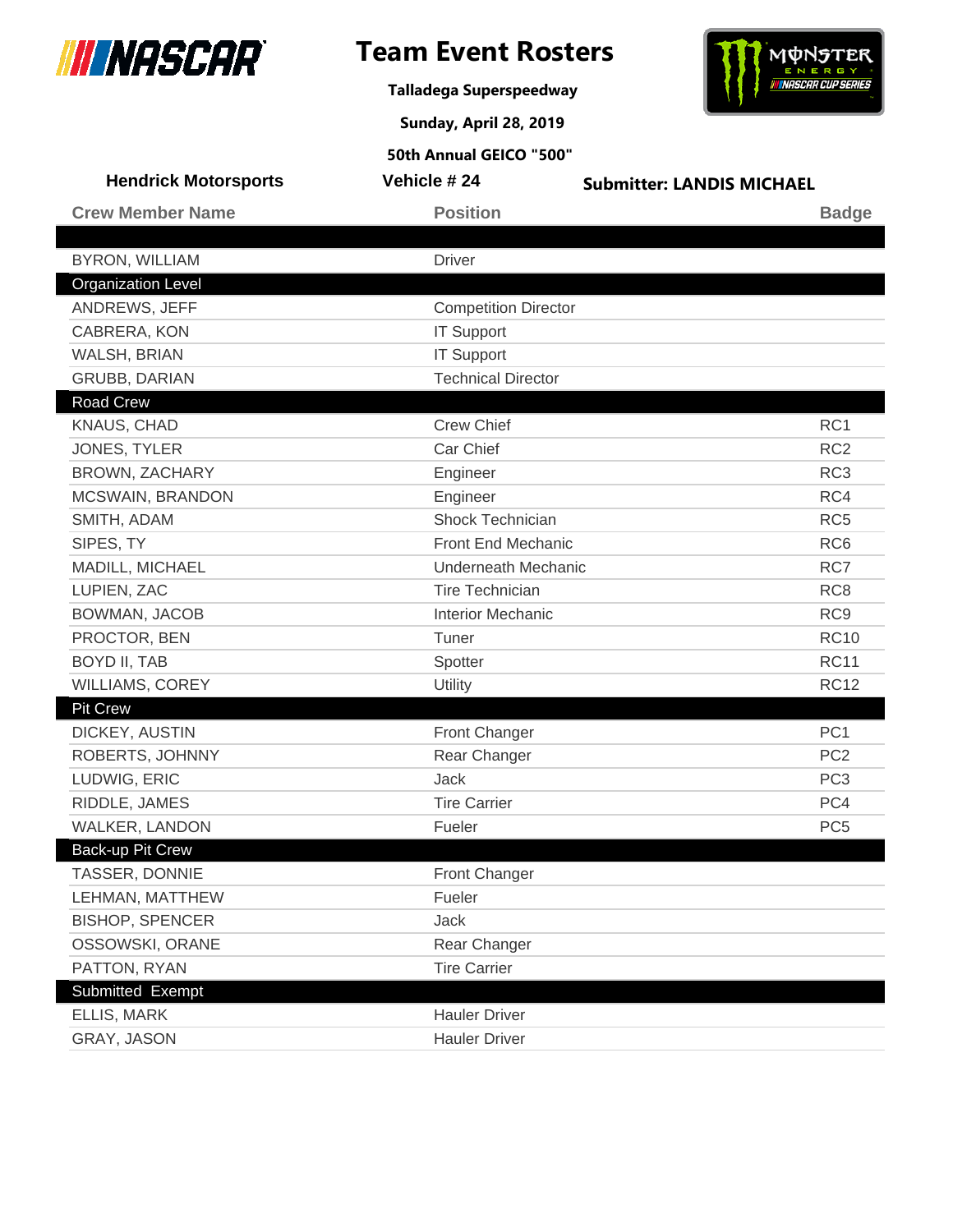

**Talladega Superspeedway**



**Sunday, April 28, 2019**

| <b>Premium Motorsports</b> | <b>Vehicle #27</b>         | <b>Submitter: EGGLESTON SCOTT</b> |
|----------------------------|----------------------------|-----------------------------------|
| <b>Crew Member Name</b>    | <b>Position</b>            | <b>Badge</b>                      |
|                            |                            |                                   |
| SORENSON, REED             | <b>Driver</b>              |                                   |
| <b>Road Crew</b>           |                            |                                   |
| <b>BALDWIN, TOMMY</b>      | <b>Crew Chief</b>          | RC <sub>1</sub>                   |
| MCDOWELL, JOHN             | Car Chief                  | RC <sub>2</sub>                   |
| SUDDETH, FOREST            | <b>Underneath Mechanic</b> | RC4                               |
| TUCKER, THOMAS             | <b>Tire Technician</b>     | RC <sub>5</sub>                   |
| DAY, ROBERT                | Tuner                      | RC <sub>6</sub>                   |
| CAMPBELL, JOE              | Spotter                    | RC7                               |
| <b>GARDNER JR, BUGS</b>    | Utility                    | RC <sub>8</sub>                   |
| <b>STEBBINS, RICKY</b>     | Utility                    | RC <sub>9</sub>                   |
| MILLER, CARL               | Utility                    | <b>RC10</b>                       |
| Pit Crew                   |                            |                                   |
| NELSON, JACOB              | Front Changer              | PC <sub>1</sub>                   |
| WHITLEY, WILLIAM           | <b>Tire Carrier</b>        | PC <sub>2</sub>                   |
| NANTUNA, RYAN              | Rear Changer               | PC <sub>3</sub>                   |
| SMITH, DEANDRE             | <b>Jack</b>                | PC4                               |
| CARNEY, JABARI             | Fueler                     | PC <sub>5</sub>                   |
| Back-up Pit Crew           |                            |                                   |
| MILLER, MIKE               | <b>Front Changer</b>       |                                   |
| <b>GARDNER JR, BUGS</b>    | Fueler                     |                                   |
| ROBINSON, JAY              | <b>Jack</b>                |                                   |
| HORTON, JOSHUA             | Rear Changer               |                                   |
| KRASZEWSKI, MATT           | <b>Tire Carrier</b>        |                                   |
| Submitted Exempt           |                            |                                   |
| <b>GUFFEY, CHRISTOPHER</b> | <b>Hauler Driver</b>       |                                   |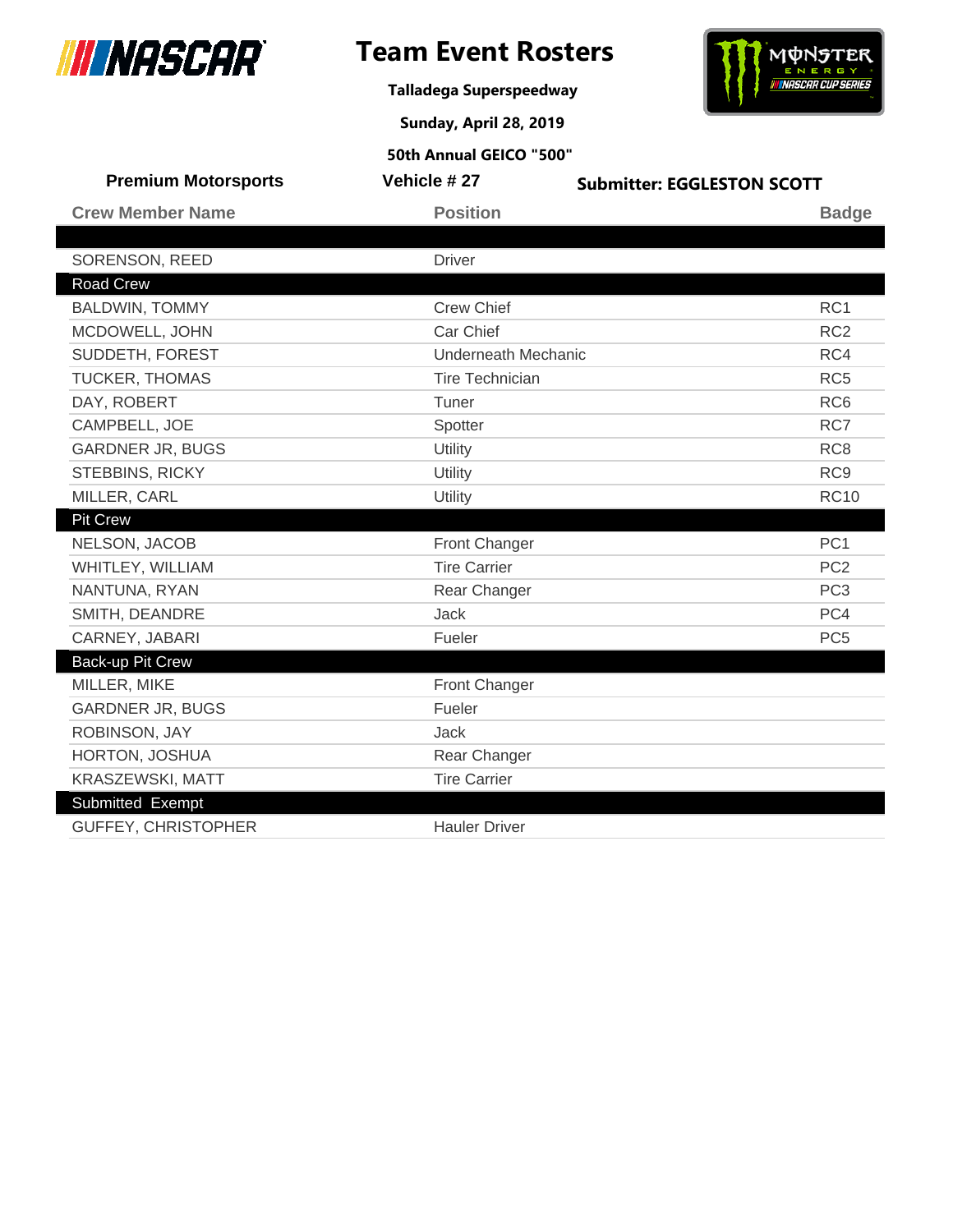

I

# **Team Event Rosters**

**Talladega Superspeedway**

**Sunday, April 28, 2019**



| 50th Annual GEICO "500"         |                            |                                  |                 |
|---------------------------------|----------------------------|----------------------------------|-----------------|
| <b>Richard Childress Racing</b> | Vehicle #3                 | <b>Submitter: MCDANIEL LAURA</b> |                 |
| <b>Crew Member Name</b>         | <b>Position</b>            |                                  | <b>Badge</b>    |
|                                 |                            |                                  |                 |
| <b>DILLON, AUSTIN</b>           | <b>Driver</b>              |                                  |                 |
| <b>Organization Level</b>       |                            |                                  |                 |
| <b>GREER, SHANE</b>             | <b>IT Support</b>          |                                  |                 |
| <b>WARREN, ERIC</b>             | <b>Technical Director</b>  |                                  |                 |
| <b>Road Crew</b>                |                            |                                  |                 |
| STOCKMAN JR, DANNY              | <b>Crew Chief</b>          |                                  | RC <sub>1</sub> |
| EBERT, GREG                     | Car Chief                  |                                  | RC <sub>2</sub> |
| SPARKS, RYAN                    | Engineer                   |                                  | RC <sub>3</sub> |
| LEONARD, JON                    | Engineer                   |                                  | RC4             |
| ALEXANDER, CLAY                 | Shock Technician           |                                  | RC <sub>5</sub> |
| BEAVER, MATTHEW                 | Tuner                      |                                  | RC <sub>6</sub> |
| CHISM, RYAN                     | <b>Front End Mechanic</b>  |                                  | RC7             |
| <b>HOPKINS, SHAWN</b>           | <b>Interior Mechanic</b>   |                                  | RC <sub>8</sub> |
| LADYGA, TIMOTHY                 | <b>Underneath Mechanic</b> |                                  | RC <sub>9</sub> |
| GOLEMBESKI, SJ                  | <b>Tire Technician</b>     |                                  | <b>RC10</b>     |
| STRMISKA, ROBERT                | Utility                    |                                  | <b>RC11</b>     |
| HOUSTON, ANDY                   | Spotter                    |                                  | <b>RC12</b>     |
| <b>Pit Crew</b>                 |                            |                                  |                 |
| TINGLER, ETHAN                  | <b>Front Changer</b>       |                                  | PC <sub>1</sub> |
| SWAN, PAUL                      | <b>Tire Carrier</b>        |                                  | PC <sub>2</sub> |
| LIND, JAKE                      | Rear Changer               |                                  | PC <sub>3</sub> |
| EDWARDS, DERRELL                | Jack                       |                                  | PC4             |
| VOSS, JUSTIN                    | Fueler                     |                                  | PC <sub>5</sub> |
| <b>Back-up Pit Crew</b>         |                            |                                  |                 |
| LADYGA, TIMOTHY                 | Front Changer              |                                  |                 |
| EBERT, GREG                     | Fueler                     |                                  |                 |
| THOMAS, JOSHUA                  | <b>Tire Carrier</b>        |                                  |                 |
| Submitted Exempt                |                            |                                  |                 |
| <b>GAMMONS, DENNIS</b>          | <b>Hauler Driver</b>       |                                  |                 |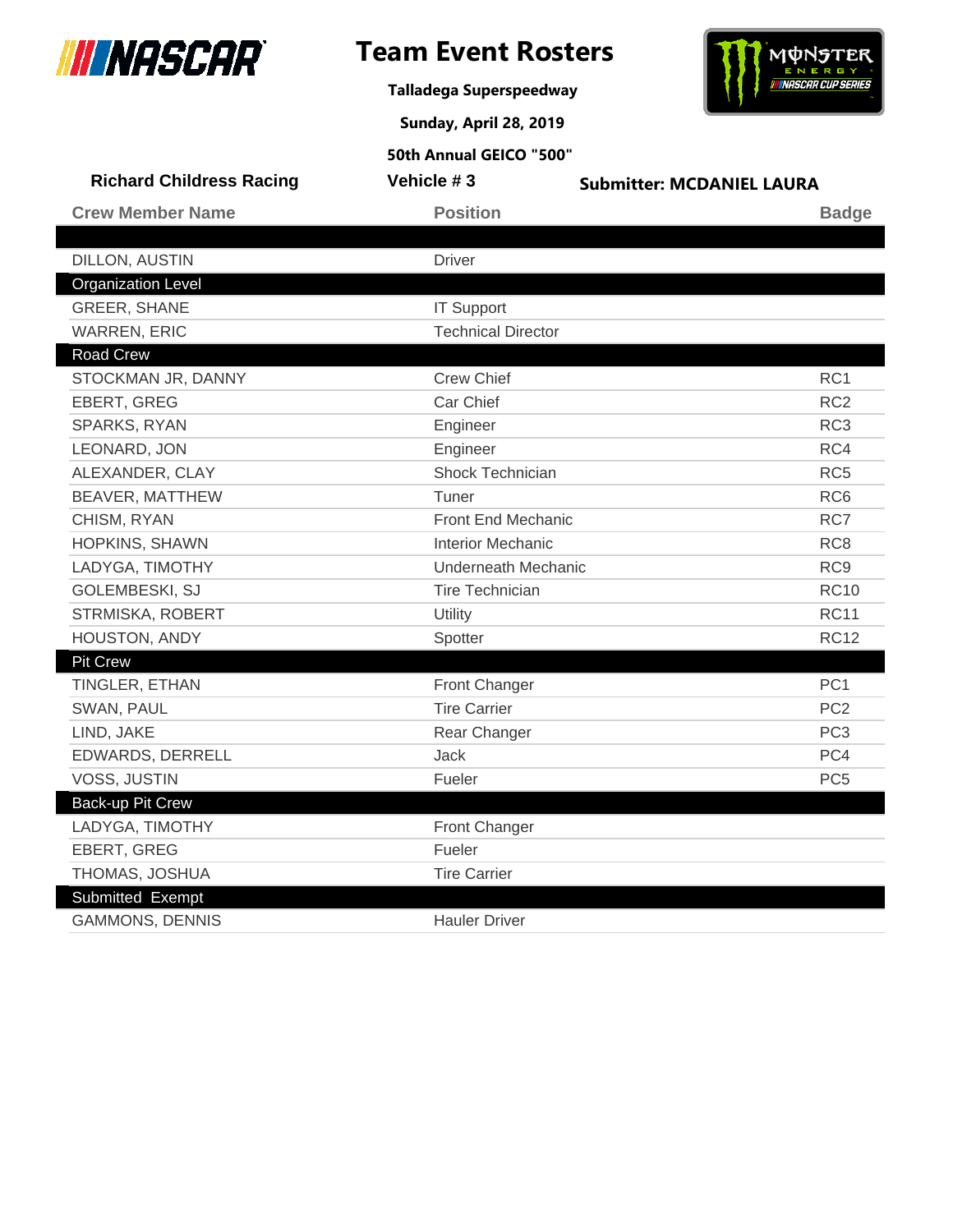

**Talladega Superspeedway**

**Sunday, April 28, 2019**

# **MONSTER** ENERGY

|                           | 50th Annual GEICO "500"     |                              |                 |
|---------------------------|-----------------------------|------------------------------|-----------------|
| <b>GO FAS Racing</b>      | Vehicle #32                 | <b>Submitter: ELLIS RYAN</b> |                 |
| <b>Crew Member Name</b>   | <b>Position</b>             |                              | <b>Badge</b>    |
|                           |                             |                              |                 |
| LAJOIE, COREY             | <b>Driver</b>               |                              |                 |
| <b>Organization Level</b> |                             |                              |                 |
| ST HILAIRE, MASON         | <b>Competition Director</b> |                              |                 |
| <b>Road Crew</b>          |                             |                              |                 |
| COX, RANDY                | <b>Crew Chief</b>           |                              | RC <sub>1</sub> |
| GANGDAL, ROY              | Engineer                    |                              | RC <sub>2</sub> |
| FRATTURA, JOHN            | Car Chief                   |                              | RC <sub>3</sub> |
| <b>WOMACK, CHRIS</b>      | Front End Mechanic          |                              | RC4             |
| <b>GROVES, MICHAEL</b>    | Underneath Mechanic         |                              | RC7             |
| <b>BELL, CHRISTOPHER</b>  | <b>Tire Technician</b>      |                              | RC <sub>8</sub> |
| PEPPER, DAVID             | Spotter                     |                              | RC <sub>9</sub> |
| PELOTTE, WILLIAM          | Tuner                       |                              | <b>RC10</b>     |
| THOMPSON, CURTIS          | Utility                     |                              | <b>RC11</b>     |
| TOMBERLIN, CHRISTOPHER    | Mechanic                    |                              | <b>RC12</b>     |
| <b>Pit Crew</b>           |                             |                              |                 |
| PREVETTE, JUSTIN          | Front Changer               |                              | PC <sub>1</sub> |
| <b>BAKER, BLAKE</b>       | <b>Tire Carrier</b>         |                              | PC <sub>2</sub> |
| <b>HOUSTON, BLAKE</b>     | Rear Changer                |                              | PC <sub>3</sub> |
| YAGER, ZACH               | Jack                        |                              | PC4             |
| BELL, TJ                  | Fueler                      |                              | PC <sub>5</sub> |
| Back-up Pit Crew          |                             |                              |                 |
| <b>GATLING, STAFFORD</b>  | <b>Jack</b>                 |                              |                 |
| THOMPSON, CURTIS          | Rear Changer                |                              |                 |
| Submitted Exempt          |                             |                              |                 |
| ALDRIDGE, CURTIS          | <b>Hauler Driver</b>        |                              |                 |
| UTTER, RON                | <b>Hauler Driver</b>        |                              |                 |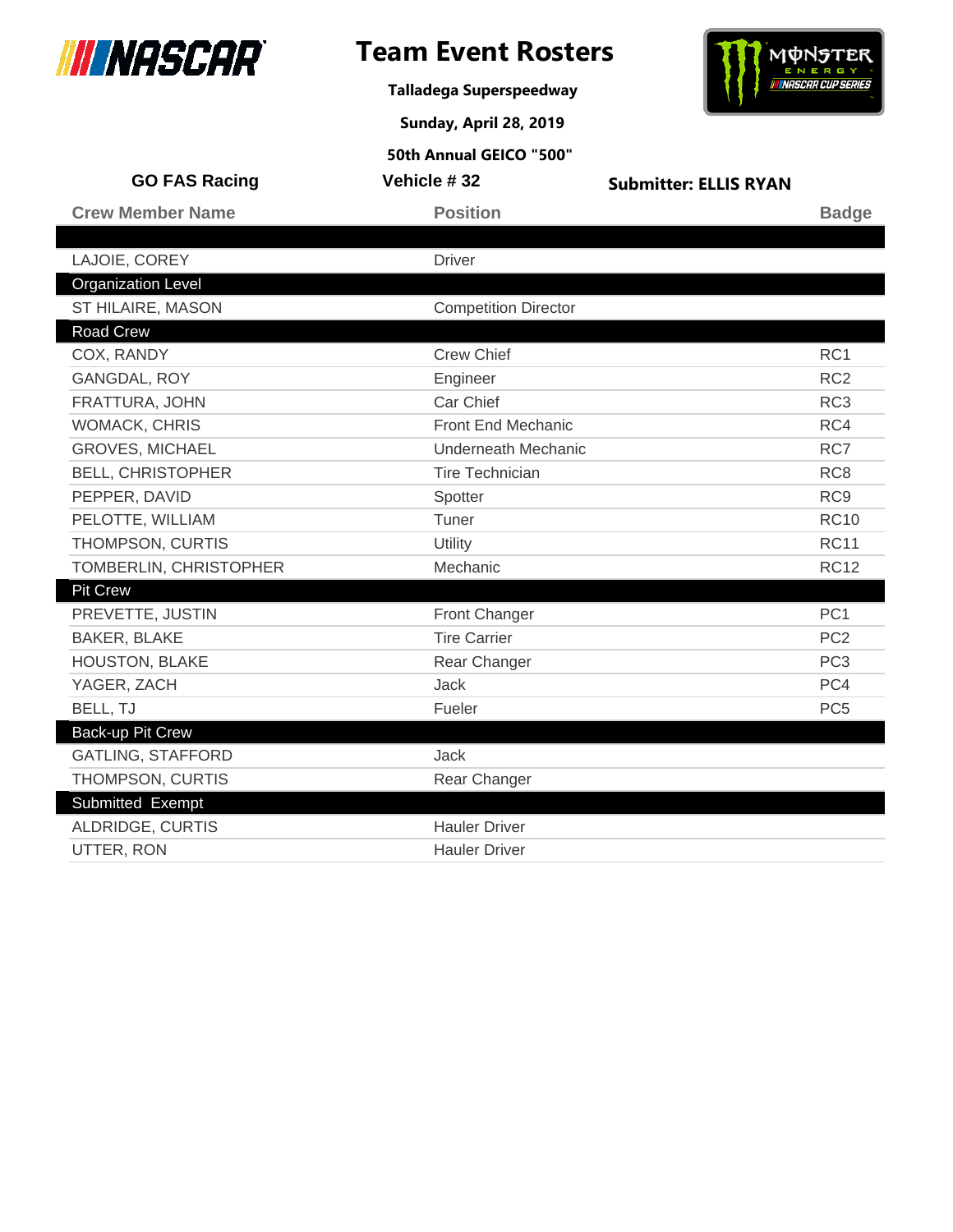

I

# **Team Event Rosters**

**Talladega Superspeedway**

**Sunday, April 28, 2019**



| <b>Front Row Motorsports</b> | Vehicle #34                 | <b>Submitter: ELDER DONNA</b> |                 |
|------------------------------|-----------------------------|-------------------------------|-----------------|
| <b>Crew Member Name</b>      | <b>Position</b>             |                               | <b>Badge</b>    |
| MCDOWELL, MICHAEL            | <b>Driver</b>               |                               |                 |
| <b>Organization Level</b>    |                             |                               |                 |
| WINGO, DONNIE                | <b>Competition Director</b> |                               |                 |
| <b>BRIDGES, BRANDON</b>      | <b>IT Support</b>           |                               |                 |
| FINLEY, DERRICK              | <b>Technical Director</b>   |                               |                 |
| <b>Road Crew</b>             |                             |                               |                 |
| <b>BLICKENSDERFER, DREW</b>  | <b>Crew Chief</b>           |                               | RC1             |
| DEINY JR, FRANK              | Spotter                     |                               | RC <sub>2</sub> |
| SHEETS, JASON                | Car Chief                   |                               | RC <sub>3</sub> |
| SCHALCH, JARRETT             | Engineer                    |                               | RC4             |
| PETERSON, GARETT             | Engineer                    |                               | RC <sub>5</sub> |
| DODSON, DARRELL              | Front End Mechanic          |                               | RC <sub>6</sub> |
| POPE, SKIP                   | <b>Shock Technician</b>     |                               | RC <sub>8</sub> |
| SNIDER, EVAN                 | Underneath Mechanic         |                               | RC <sub>9</sub> |
| MOTIL, MICHAEL               | Tire Technician             |                               | <b>RC10</b>     |
| FARRELL JR, TIMOTHY          | Tuner                       |                               | <b>RC11</b>     |
| <b>GRECO, AUSTIN</b>         | Utility                     |                               | <b>RC12</b>     |
| <b>Pit Crew</b>              |                             |                               |                 |
| HOUSTON, KENYATTA            | <b>Front Changer</b>        |                               | PC <sub>1</sub> |
| DAVENPORT, BROOK             | Fueler                      |                               | PC <sub>2</sub> |
| WILLARD, JONATHAN            | <b>Jack</b>                 |                               | PC <sub>3</sub> |
| POZEGA, KEN                  | Rear Changer                |                               | PC4             |
| JOHNSON, WILLIAM             | <b>Tire Carrier</b>         |                               | PC <sub>5</sub> |
| Back-up Pit Crew             |                             |                               |                 |
| JACOBSEN, BRYAN              | Front Changer               |                               |                 |
| MCFADDEN, MARSHALL           | Fueler                      |                               |                 |
| SIMMONS, MATTHEW             | Jack                        |                               |                 |
| MOORE, JOHN                  | Rear Changer                |                               |                 |
| KIMBROUGH, JEREMY            | <b>Tire Carrier</b>         |                               |                 |
| Submitted Exempt             |                             |                               |                 |
| DECKER, BOB                  | <b>Hauler Driver</b>        |                               |                 |
| STURM, DAROLD                | <b>Hauler Driver</b>        |                               |                 |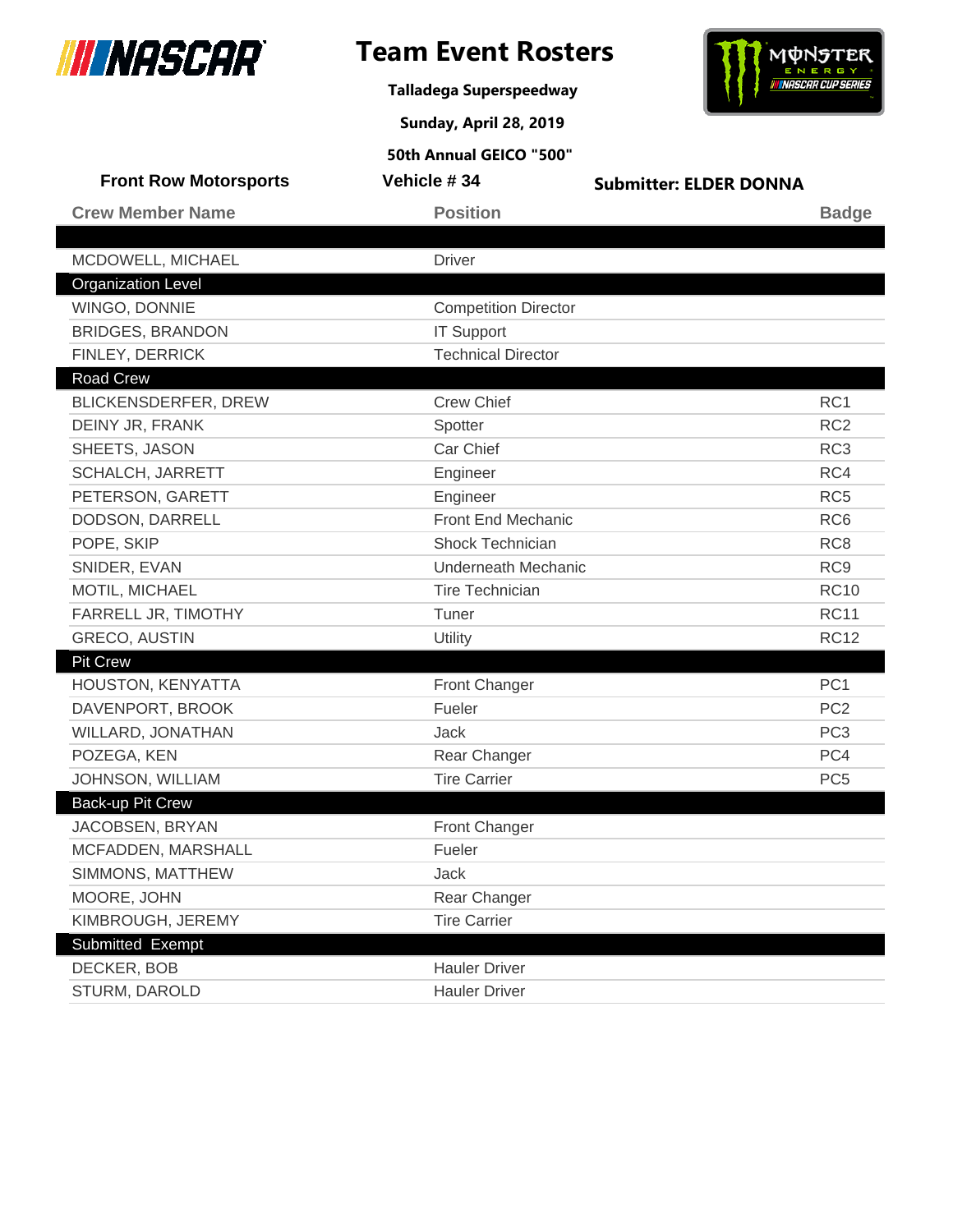

**Talladega Superspeedway**

**Sunday, April 28, 2019**



| <b>Front Row Motorsports</b>               | Vehicle #36                                    | <b>Submitter: ELDER DONNA</b> |                 |
|--------------------------------------------|------------------------------------------------|-------------------------------|-----------------|
| <b>Crew Member Name</b>                    | <b>Position</b>                                |                               | <b>Badge</b>    |
|                                            |                                                |                               |                 |
| TIFFT, MATT                                | <b>Driver</b>                                  |                               |                 |
| <b>Organization Level</b>                  |                                                |                               |                 |
| WINGO, DONNIE                              | <b>Competition Director</b>                    |                               |                 |
| <b>BRIDGES, BRANDON</b><br>FINLEY, DERRICK | <b>IT Support</b><br><b>Technical Director</b> |                               |                 |
| <b>Road Crew</b>                           |                                                |                               |                 |
| KELLEY, MICHAEL                            | <b>Crew Chief</b>                              |                               | RC1             |
| YERGES, CHRIS                              | Engineer                                       |                               | RC <sub>2</sub> |
| OSBORN, BOB                                | Engineer                                       |                               | RC <sub>3</sub> |
| LEE, BRANDON                               | Car Chief                                      |                               | RC4             |
| ARNOLD, ANTHONY                            | Front End Mechanic                             |                               | RC <sub>5</sub> |
| DIXON, JEFF                                | <b>Interior Mechanic</b>                       |                               | RC <sub>6</sub> |
| FREAR, ERIC                                | <b>Underneath Mechanic</b>                     |                               | RC7             |
| KELLER, JEFFREY                            | Shock Technician                               |                               | RC <sub>8</sub> |
| DAVIDSON, RUSTY                            | <b>Tire Technician</b>                         |                               | RC <sub>9</sub> |
| MONEZ, CHRIS                               | Spotter                                        |                               | <b>RC10</b>     |
| <b>IRVAN, SEAN</b>                         | Tuner                                          |                               | <b>RC11</b>     |
| <b>HORTON, MARCUS</b>                      | Utility                                        |                               | <b>RC12</b>     |
| <b>Pit Crew</b>                            |                                                |                               |                 |
| LESLIE, JOSH                               | Front Changer                                  |                               | PC <sub>1</sub> |
| HARRIS, MASON                              | <b>Tire Carrier</b>                            |                               | PC <sub>2</sub> |
| <b>JACKSON, CHRIS</b>                      | Rear Changer                                   |                               | PC <sub>3</sub> |
| SOBECKI, JOSH                              | Jack                                           |                               | PC4             |
| <b>EMMONS, CHAD</b>                        | Fueler                                         |                               | PC <sub>5</sub> |
| Back-up Pit Crew                           |                                                |                               |                 |
| <b>HORTON, MARCUS</b>                      | Front Changer                                  |                               |                 |
| COBB, CAMERON                              | Fueler                                         |                               |                 |
| COBB, CAMERON                              | Jack                                           |                               |                 |
| HORTON, MARCUS                             | Rear Changer                                   |                               |                 |
| COBB, CAMERON                              | <b>Tire Carrier</b>                            |                               |                 |
| Submitted Exempt                           |                                                |                               |                 |
| AMBROSE, JEFFREY                           | <b>Hauler Driver</b>                           |                               |                 |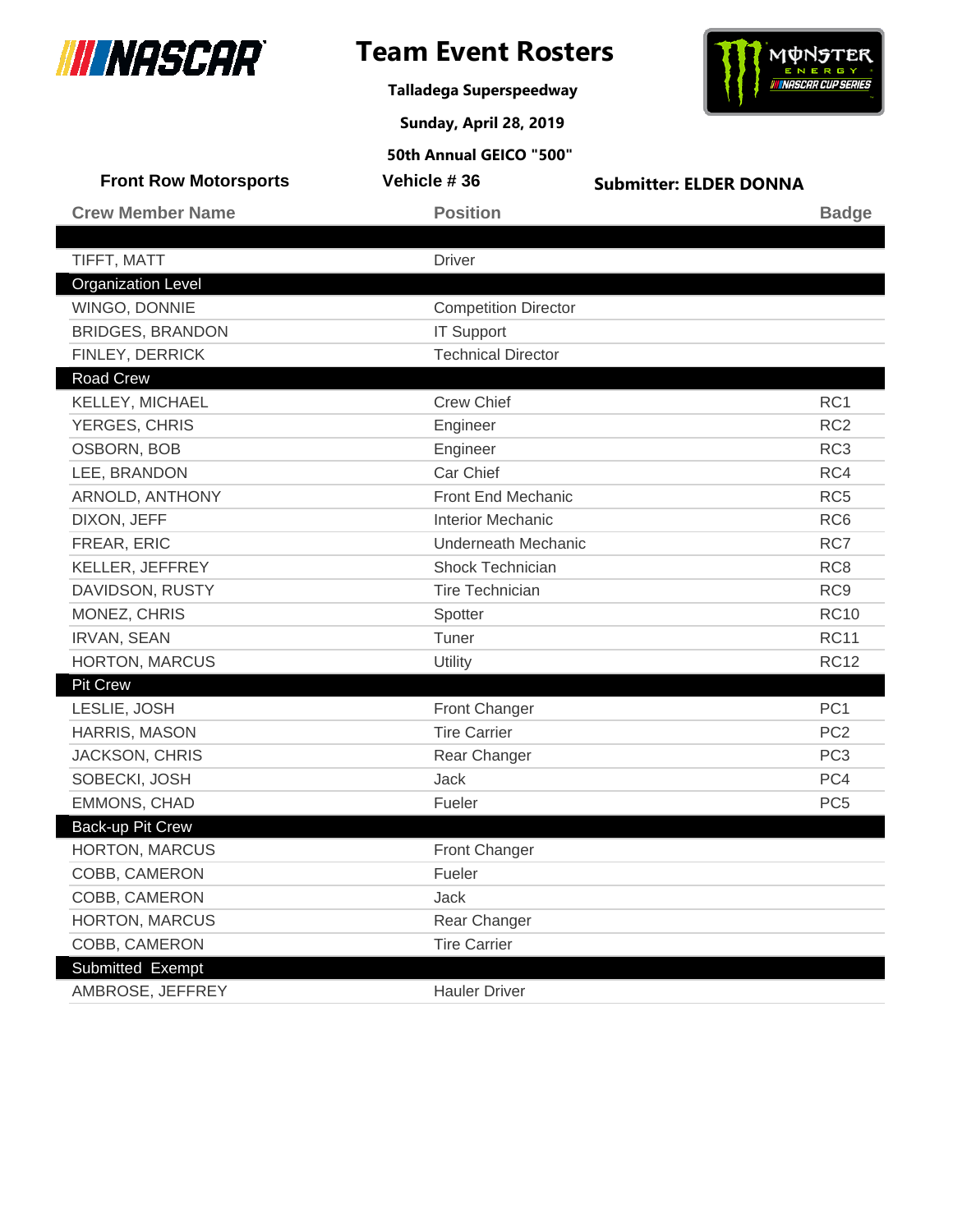

**Talladega Superspeedway**

**Sunday, April 28, 2019**



| <b>JTG Daugherty Racing</b> | Vehicle #37                 | <b>Submitter: MERRILL KINSLEY</b> |
|-----------------------------|-----------------------------|-----------------------------------|
| <b>Crew Member Name</b>     | <b>Position</b>             | <b>Badge</b>                      |
|                             |                             |                                   |
| <b>BUESCHER, CHRIS</b>      | <b>Driver</b>               |                                   |
| <b>Organization Level</b>   |                             |                                   |
| COPE, ERNIE                 | <b>Competition Director</b> |                                   |
| FLYNN, KEITH                | Other -                     |                                   |
| RADEL, SCOTT                | <b>Technical Director</b>   |                                   |
| Road Crew                   |                             |                                   |
| <b>OWENS, TRENT</b>         | <b>Crew Chief</b>           | RC <sub>1</sub>                   |
| <b>BURNS, BRIAN</b>         | Engineer                    | RC <sub>2</sub>                   |
| GWILT, JOE                  | Engineer                    | RC <sub>3</sub>                   |
| POWERS, DOUG                | Car Chief                   | RC4                               |
| SUMNER, DAVE                | Front End Mechanic          | RC <sub>5</sub>                   |
| MCHONE, JOE                 | <b>Interior Mechanic</b>    | RC <sub>6</sub>                   |
| RAUCH, HARLEY               | <b>Underneath Mechanic</b>  | RC7                               |
| LOFY, RICHARD               | Shock Technician            | RC <sub>8</sub>                   |
| PRESTELLA, LIZ              | <b>Tire Technician</b>      | RC <sub>9</sub>                   |
| <b>BENESCH, BRANDON</b>     | Spotter                     | <b>RC10</b>                       |
| FRASER III, BILLY           | Tuner                       | <b>RC11</b>                       |
| PATZACK, BRENT              | <b>Utility</b>              | <b>RC12</b>                       |
| <b>Pit Crew</b>             |                             |                                   |
| TASSER, DONNIE              | Front Changer               | PC <sub>1</sub>                   |
| COX, ROD                    | Rear Changer                | PC <sub>2</sub>                   |
| <b>GRIER, BRANDON</b>       | <b>Tire Carrier</b>         | PC <sub>3</sub>                   |
| <b>BISHOP, SPENCER</b>      | Jack                        | PC4                               |
| DHEEL, BRIAN                | Fueler                      | PC <sub>5</sub>                   |
| <b>Back-up Pit Crew</b>     |                             |                                   |
| <b>BARNETTE, RJ</b>         | <b>Front Changer</b>        |                                   |
| JOHNSON, BRANDON            | Fueler                      |                                   |
| JOHNSON, BRANDON            | <b>Jack</b>                 |                                   |
| BRIDGEFORTH, ANDREW         | Rear Changer                |                                   |
| BARNETTE, RJ                | <b>Tire Carrier</b>         |                                   |
| Submitted Exempt            |                             |                                   |
| HOLLAR JR, JR               | <b>Hauler Driver</b>        |                                   |
| KURTZNER, JACK              | <b>Hauler Driver</b>        |                                   |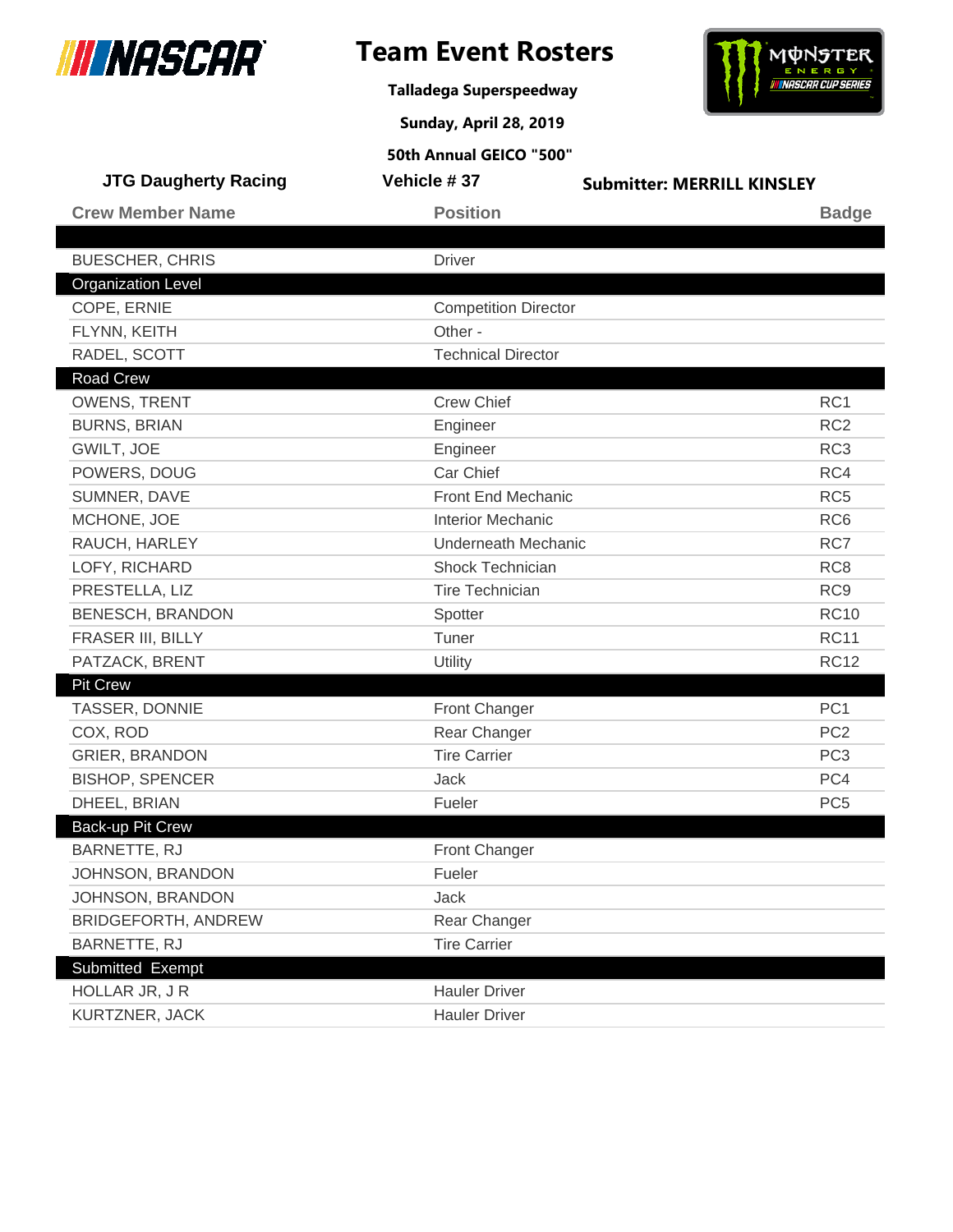

**Talladega Superspeedway**

**Sunday, April 28, 2019**



| <b>Front Row Motorsports</b> | Vehicle #38                 | <b>Submitter: ELDER DONNA</b> |                 |
|------------------------------|-----------------------------|-------------------------------|-----------------|
| <b>Crew Member Name</b>      | <b>Position</b>             |                               | <b>Badge</b>    |
|                              |                             |                               |                 |
| RAGAN, DAVID                 | <b>Driver</b>               |                               |                 |
| <b>Organization Level</b>    |                             |                               |                 |
| WINGO, DONNIE                | <b>Competition Director</b> |                               |                 |
| <b>BRIDGES, BRANDON</b>      | <b>IT Support</b>           |                               |                 |
| FINLEY, DERRICK              | <b>Technical Director</b>   |                               |                 |
| Road Crew                    |                             |                               |                 |
| <b>BARBOUR, SETH</b>         | <b>Crew Chief</b>           |                               | RC1             |
| RAKER, TROY                  | Engineer                    |                               | RC <sub>2</sub> |
| MARKHAM, DAVID               | Engineer                    |                               | RC <sub>3</sub> |
| MANZER, TONY                 | Car Chief                   |                               | RC4             |
| <b>MYRICK, CLINT</b>         | <b>Front End Mechanic</b>   |                               | RC <sub>5</sub> |
| TROSPER, TYLER               | <b>Interior Mechanic</b>    |                               | RC <sub>6</sub> |
| SANDLIN, TYLER               | Underneath Mechanic         |                               | RC7             |
| LIBBY, TROY                  | Shock Technician            |                               | RC <sub>8</sub> |
| <b>GROSSER, JUSTIN</b>       | <b>Tire Technician</b>      |                               | RC <sub>9</sub> |
| RYAN, ROCKY                  | Spotter                     |                               | <b>RC10</b>     |
| MEYER, TIM                   | Tuner                       |                               | <b>RC11</b>     |
| COBB, CAMERON                | <b>Utility</b>              |                               | <b>RC12</b>     |
| <b>Pit Crew</b>              |                             |                               |                 |
| UPHOFF, KALE                 | Front Changer               |                               | PC <sub>1</sub> |
| MCCLURKIN, TELVIN            | <b>Tire Carrier</b>         |                               | PC <sub>2</sub> |
| <b>GAJDORUS, SETH</b>        | Rear Changer                |                               | PC <sub>3</sub> |
| WILPS, MATTHEW               | <b>Jack</b>                 |                               | PC4             |
| <b>BROWN, MICHAEL</b>        | Fueler                      |                               | PC <sub>5</sub> |
| Back-up Pit Crew             |                             |                               |                 |
| HORTON, MARCUS               | Front Changer               |                               |                 |
| COBB, CAMERON                | Fueler                      |                               |                 |
| COBB, CAMERON                | Jack                        |                               |                 |
| HORTON, MARCUS               | Rear Changer                |                               |                 |
| COBB, CAMERON                | <b>Tire Carrier</b>         |                               |                 |
| Submitted Exempt             |                             |                               |                 |
| ALEXANDER, DAVID             | <b>Hauler Driver</b>        |                               |                 |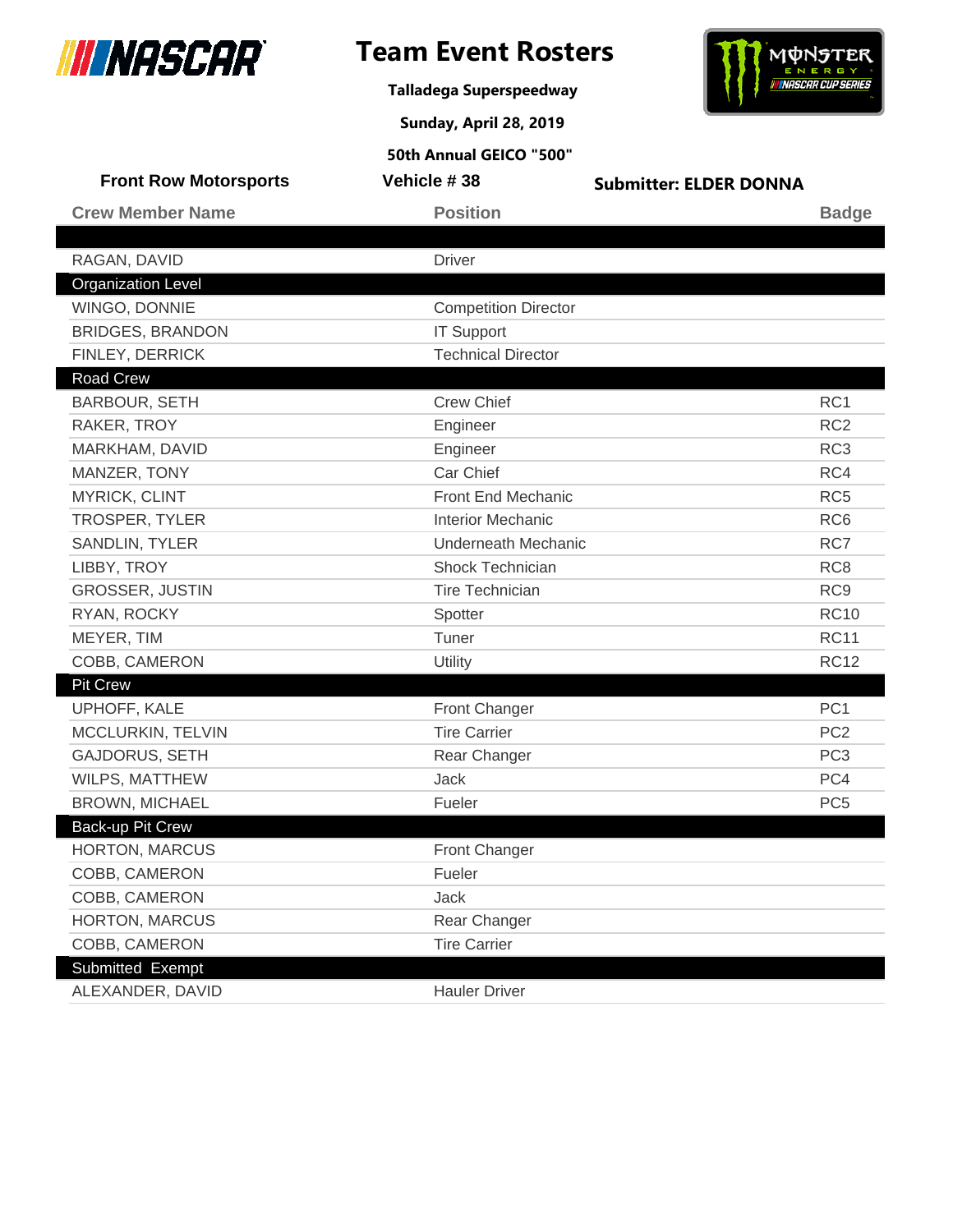

**Talladega Superspeedway**



**Sunday, April 28, 2019**

| <b>Stewart-Haas Racing</b> | Vehicle #4                  | <b>Submitter: STIMBERIS JENNIFER</b> |
|----------------------------|-----------------------------|--------------------------------------|
| <b>Crew Member Name</b>    | <b>Position</b>             | <b>Badge</b>                         |
|                            |                             |                                      |
| HARVICK, KEVIN             | <b>Driver</b>               |                                      |
| <b>Organization Level</b>  |                             |                                      |
| ZIPADELLI, GREG            | <b>Competition Director</b> |                                      |
| <b>JUSTICE, CHRIS</b>      | <b>IT Support</b>           |                                      |
| CAPETS, ZACK               | <b>Technical Director</b>   |                                      |
| <b>Road Crew</b>           |                             |                                      |
| CHILDERS, RODNEY           | <b>Crew Chief</b>           | RC1                                  |
| <b>GERRINGER, DAX</b>      | Engineer                    | RC <sub>2</sub>                      |
| KUEBLER, BILLY             | Engineer                    | RC <sub>3</sub>                      |
| SMITH, ROBERT              | Car Chief                   | RC4                                  |
| MINCEY, ALLEN              | Front End Mechanic          | RC <sub>5</sub>                      |
| <b>CUSTER, MATTHEW</b>     | <b>Interior Mechanic</b>    | RC <sub>6</sub>                      |
| <b>BEAN, RICHARD</b>       | <b>Underneath Mechanic</b>  | RC7                                  |
| MCCARVILLE, MICHAEL        | <b>Shock Technician</b>     | RC <sub>8</sub>                      |
| TURSKI, JAMIE              | <b>Tire Technician</b>      | RC <sub>9</sub>                      |
| FEDEWA, TIM                | Spotter                     | <b>RC10</b>                          |
| <b>BRANDT, ROBERT</b>      | Tuner                       | <b>RC11</b>                          |
| <b>KRIEG, CHRIS</b>        | Utility                     | <b>RC12</b>                          |
| Pit Crew                   |                             |                                      |
| PIPALA, SHAYNE             | Front Changer               | PC <sub>1</sub>                      |
| SMITH, DANIEL              | Rear Changer                | PC <sub>2</sub>                      |
| DOOLITTLE, STAN            | Jack                        | PC <sub>3</sub>                      |
| MORNEAU II, MICHAEL        | <b>Tire Carrier</b>         | PC4                                  |
| MARCHAL, EVAN              | Fueler                      | PC <sub>5</sub>                      |
| Back-up Pit Crew           |                             |                                      |
| LESLIE, JOSH               | Front Changer               |                                      |
| EMMONS, CHAD               | Fueler                      |                                      |
| SOBECKI, JOSH              | Jack                        |                                      |
| <b>JACKSON, CHRIS</b>      | Rear Changer                |                                      |
| HARRIS, MASON              | <b>Tire Carrier</b>         |                                      |
| Submitted Exempt           |                             |                                      |
| <b>HODGES, RICK</b>        | <b>Hauler Driver</b>        |                                      |
| MITCHELL, STEPHEN          | <b>Hauler Driver</b>        |                                      |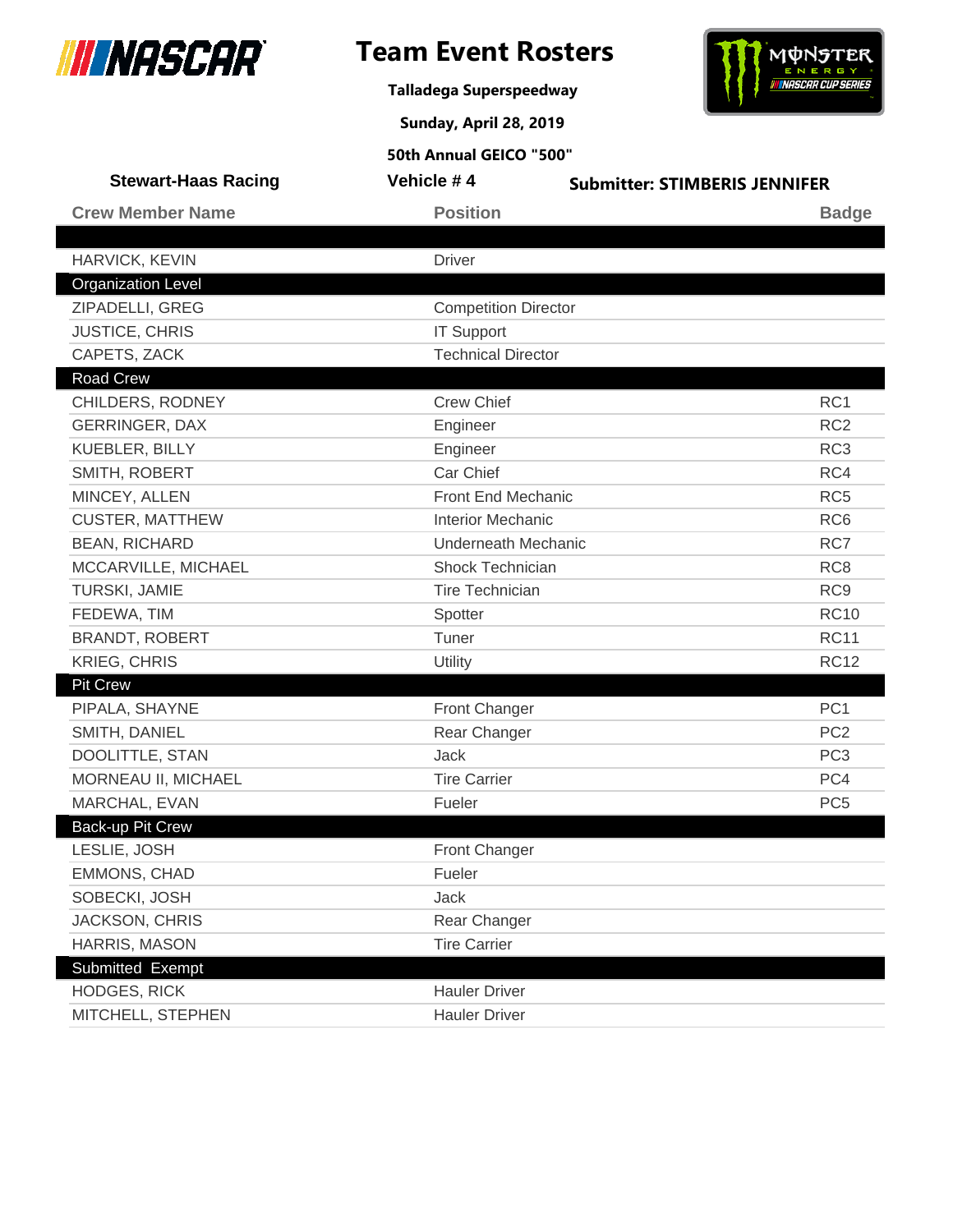

**Talladega Superspeedway**



**Sunday, April 28, 2019**

| <b>Stewart-Haas Racing</b> | Vehicle #41                 | <b>Submitter: STIMBERIS JENNIFER</b> |
|----------------------------|-----------------------------|--------------------------------------|
| <b>Crew Member Name</b>    | <b>Position</b>             | <b>Badge</b>                         |
|                            |                             |                                      |
| SUAREZ, DANIEL             | <b>Driver</b>               |                                      |
| <b>Organization Level</b>  |                             |                                      |
| ZIPADELLI, GREG            | <b>Competition Director</b> |                                      |
| <b>JUSTICE, CHRIS</b>      | <b>IT Support</b>           |                                      |
| CAPETS, ZACK               | <b>Technical Director</b>   |                                      |
| <b>Road Crew</b>           |                             |                                      |
| <b>SCOTT, BILLY</b>        | <b>Crew Chief</b>           | RC1                                  |
| CARDAMONE, ANTHONY         | Car Chief                   | RC <sub>2</sub>                      |
| MCINTOSH, NICK             | <b>Underneath Mechanic</b>  | RC <sub>3</sub>                      |
| KUEHN, AARON               | Shock Technician            | RC4                                  |
| ZANOLINI, JOE              | Front End Mechanic          | RC <sub>5</sub>                      |
| <b>GAGLIANO, THOMAS</b>    | <b>Tire Technician</b>      | RC <sub>6</sub>                      |
| ANDERSON, KYLE             | <b>Interior Mechanic</b>    | RC7                                  |
| <b>CUPPLES, EVAN</b>       | Tuner                       | RC <sub>8</sub>                      |
| RAINES, TONY               | Spotter                     | RC <sub>9</sub>                      |
| LEE, WILLIAM               | Engineer                    | <b>RC10</b>                          |
| <b>BINGHAM, SCOTT</b>      | Engineer                    | <b>RC11</b>                          |
| VER MEER, MATT             | Utility                     | <b>RC12</b>                          |
| <b>Pit Crew</b>            |                             |                                      |
| ROSSELLI, JOHN             | <b>Front Changer</b>        | PC <sub>1</sub>                      |
| PIGEON, RICK               | Fueler                      | PC <sub>2</sub>                      |
| JOHNSON, MICHAEL           | Rear Changer                | PC <sub>3</sub>                      |
| SCHLYTTER, MATTHEW         | <b>Jack</b>                 | PC4                                  |
| <b>BULLARD, TYLER</b>      | <b>Tire Carrier</b>         | PC <sub>5</sub>                      |
| Back-up Pit Crew           |                             |                                      |
| LESLIE, JOSH               | <b>Front Changer</b>        |                                      |
| EMMONS, CHAD               | Fueler                      |                                      |
| SOBECKI, JOSH              | Jack                        |                                      |
| <b>JACKSON, CHRIS</b>      | Rear Changer                |                                      |
| HARRIS, MASON              | <b>Tire Carrier</b>         |                                      |
| Submitted Exempt           |                             |                                      |
| DEGROOT, EDWARD            | <b>Hauler Driver</b>        |                                      |
| LUSH, LARRY                | <b>Hauler Driver</b>        |                                      |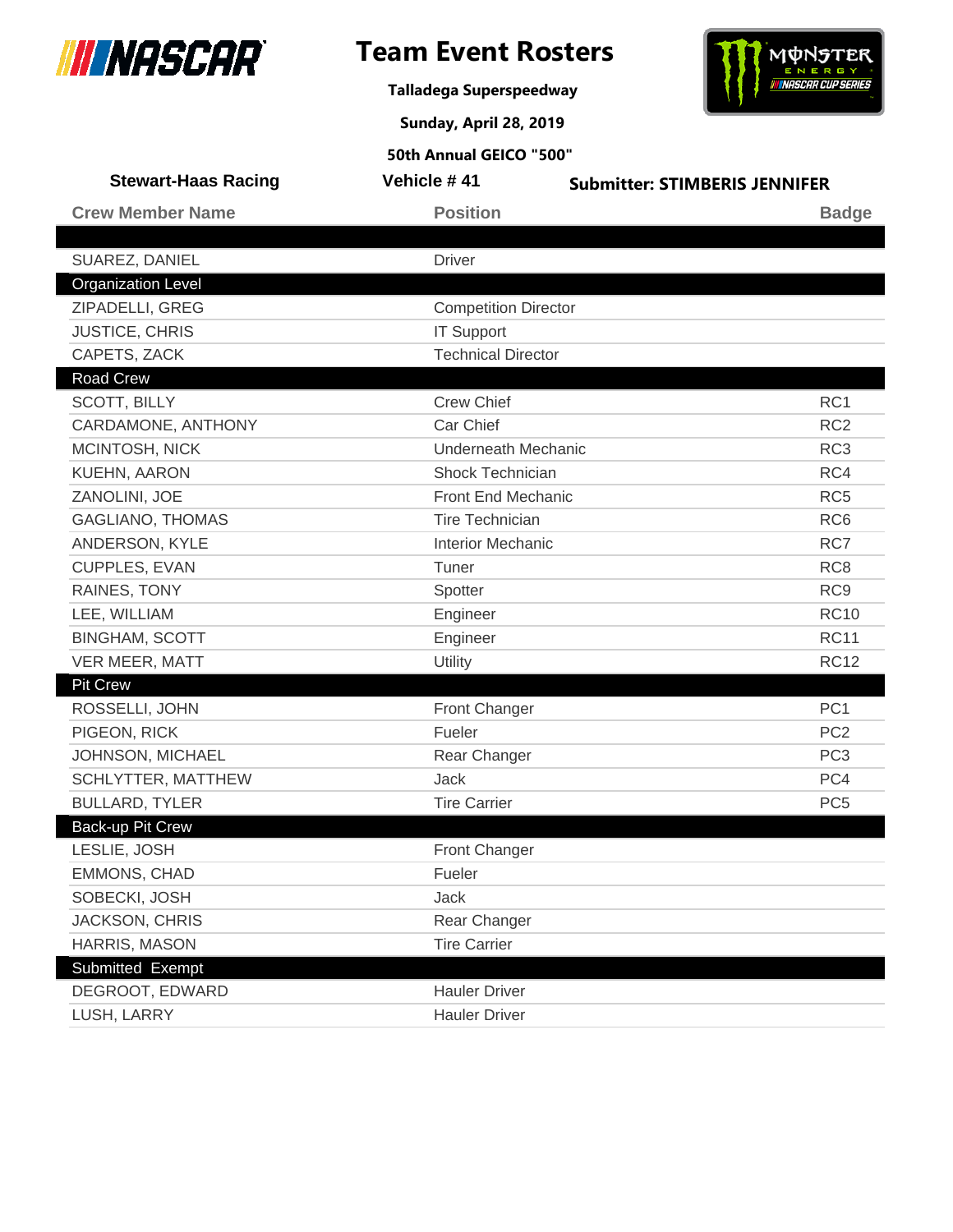

# **Team Event Rosters**

**Talladega Superspeedway**

**Sunday, April 28, 2019**



| <b>Chip Ganassi Racing</b> | Vehicle #42                 | <b>Submitter: ROWELL AMY</b> |                 |
|----------------------------|-----------------------------|------------------------------|-----------------|
| <b>Crew Member Name</b>    | <b>Position</b>             |                              | <b>Badge</b>    |
|                            |                             |                              |                 |
| LARSON, KYLE               | <b>Driver</b>               |                              |                 |
| <b>Organization Level</b>  |                             |                              |                 |
| LUNDERS, TONY              | <b>Competition Director</b> |                              |                 |
| MCCULLOUGH, MICHAEL        | <b>IT Support</b>           |                              |                 |
| PEET, SHAUN                | Other -                     |                              |                 |
| Road Crew                  |                             |                              |                 |
| JOHNSTON, CHAD             | <b>Crew Chief</b>           |                              | RC <sub>1</sub> |
| SURGEN, PHIL               | Engineer                    |                              | RC <sub>2</sub> |
| DONLEY, JERAME             | Engineer                    |                              | RC <sub>3</sub> |
| BRYANT, DAVID              | Car Chief                   |                              | RC4             |
| FERO, DAVID                | Front End Mechanic          |                              | RC <sub>5</sub> |
| HEIDKAMP, JOSHUA           | <b>Interior Mechanic</b>    |                              | RC <sub>6</sub> |
| <b>BENJAMIN, MATT</b>      | <b>Underneath Mechanic</b>  |                              | RC7             |
| COOKE, ADAM                | <b>Shock Technician</b>     |                              | RC <sub>8</sub> |
| FLYNN, ANDREW              | <b>Tire Technician</b>      |                              | RC <sub>9</sub> |
| KNEELAND, DEREK            | Spotter                     |                              | <b>RC10</b>     |
| HOLCOMB, HARRISON          | Tuner                       |                              | <b>RC11</b>     |
| <b>WEST, BRIAN</b>         | <b>Utility</b>              |                              | <b>RC12</b>     |
| <b>Pit Crew</b>            |                             |                              |                 |
| PRICE, STEVE               | Front Changer               |                              | PC <sub>1</sub> |
| ROBERTS, MICHAEL           | Rear Changer                |                              | PC <sub>2</sub> |
| FOSTER, PHIL               | <b>Tire Carrier</b>         |                              | PC <sub>3</sub> |
| <b>WILSON, SHANE</b>       | <b>Jack</b>                 |                              | PC4             |
| METCALF JR, MIKE           | Fueler                      |                              | PC <sub>5</sub> |
| Back-up Pit Crew           |                             |                              |                 |
| HOUSTON, KENYATTA          | Front Changer               |                              |                 |
| DAVENPORT, BROOK           | Fueler                      |                              |                 |
| WILLARD, JONATHAN          | Jack                        |                              |                 |
| MAYO, DAVID                | Rear Changer                |                              |                 |
| JOHNSON JR, WILBERT        | <b>Tire Carrier</b>         |                              |                 |
| Submitted Exempt           |                             |                              |                 |
| MILLER, ROY                | <b>Hauler Driver</b>        |                              |                 |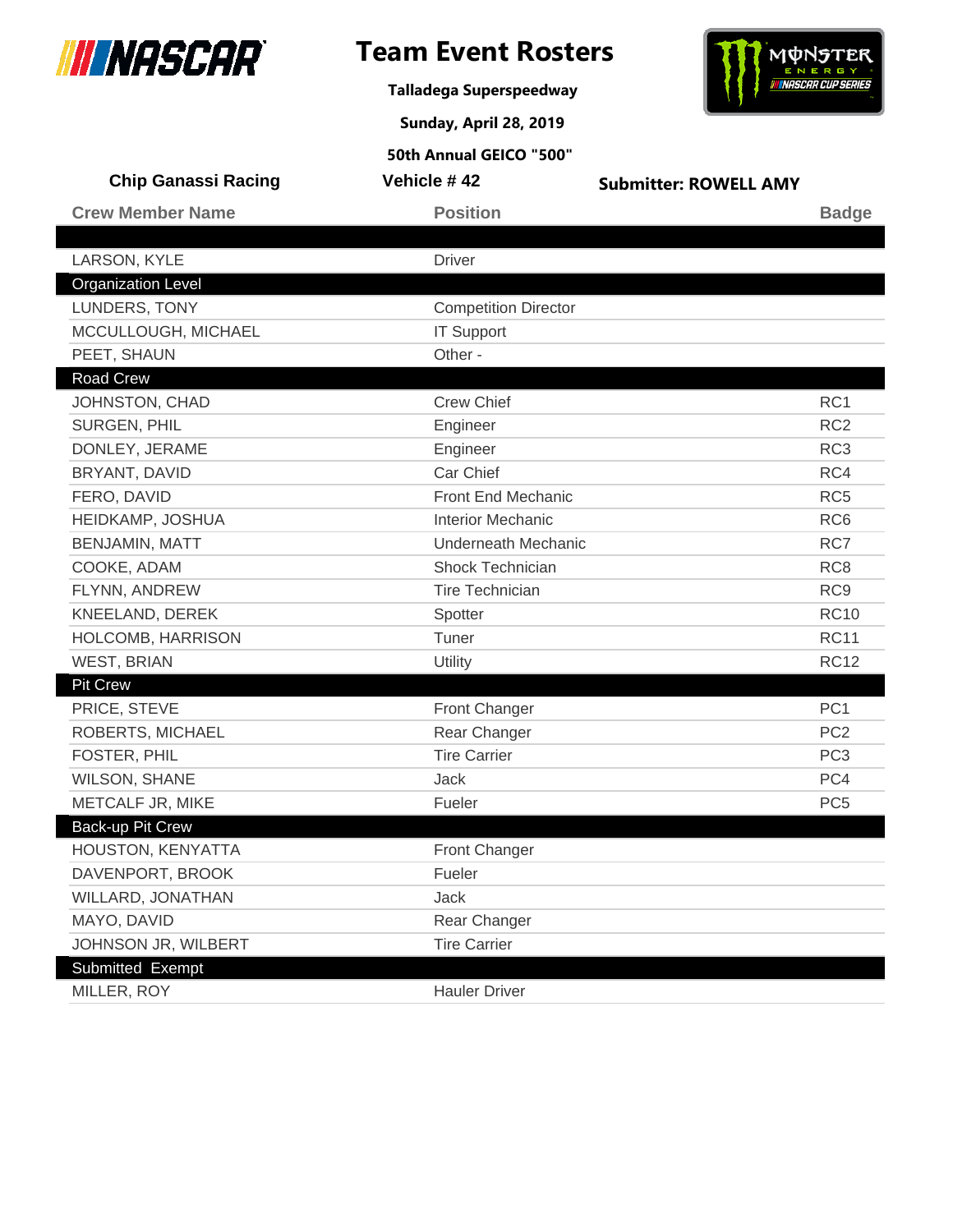

# **Team Event Rosters**

**Talladega Superspeedway**

**Sunday, April 28, 2019**

# **MUNSTER**

|                                  | 50th Annual GEICO "500"     |                                  |
|----------------------------------|-----------------------------|----------------------------------|
| <b>Richard Petty Motorsports</b> | Vehicle #43                 | <b>Submitter: LOPEZ PHILIPPE</b> |
| <b>Crew Member Name</b>          | <b>Position</b>             | <b>Badge</b>                     |
|                                  |                             |                                  |
| WALLACE, BUBBA                   | <b>Driver</b>               |                                  |
| <b>Organization Level</b>        |                             |                                  |
| LOPEZ, PHILIPPE                  | <b>Competition Director</b> |                                  |
| Road Crew                        |                             |                                  |
| <b>STAMETS, DEREK</b>            | <b>Crew Chief</b>           | RC <sub>1</sub>                  |
| <b>KRAFT, FREDDIE</b>            | Spotter                     | RC <sub>2</sub>                  |
| PATTERSON, TYLER                 | Engineer                    | RC <sub>3</sub>                  |
| <b>GASSMANN, STEVE</b>           | <b>Underneath Mechanic</b>  | RC4                              |
| RIGGS, MICHAEL                   | <b>Shock Technician</b>     | RC <sub>5</sub>                  |
| FORGETTE, JOEY                   | Car Chief                   | RC <sub>6</sub>                  |
| TIMM, COLE                       | <b>Front End Mechanic</b>   | RC7                              |
| YEOMANS, RICK                    | <b>Interior Mechanic</b>    | RC <sub>8</sub>                  |
| CROPPS, DAVID                    | Utility                     | RC <sub>9</sub>                  |
| DAVIS, JIM                       | <b>Tire Technician</b>      | <b>RC10</b>                      |
| THOMAS, JOSHUA                   | Mechanic                    | <b>RC11</b>                      |
| DAVIS, ERIK                      | Tuner                       | <b>RC12</b>                      |
| <b>Pit Crew</b>                  |                             |                                  |
| <b>ESSICK, BRODY</b>             | Front Changer               | PC <sub>1</sub>                  |
| FIEDLER, JUSTIN                  | Rear Changer                | PC <sub>2</sub>                  |
| HOUK, JAMES                      | <b>Tire Carrier</b>         | PC <sub>3</sub>                  |
| GOODNOW, WILL                    | Jack                        | PC4                              |
| ANDERSON, IAN                    | Fueler                      | PC <sub>5</sub>                  |
| Submitted Exempt                 |                             |                                  |
| ICENHOUR, JEFFREY                | <b>Hauler Driver</b>        |                                  |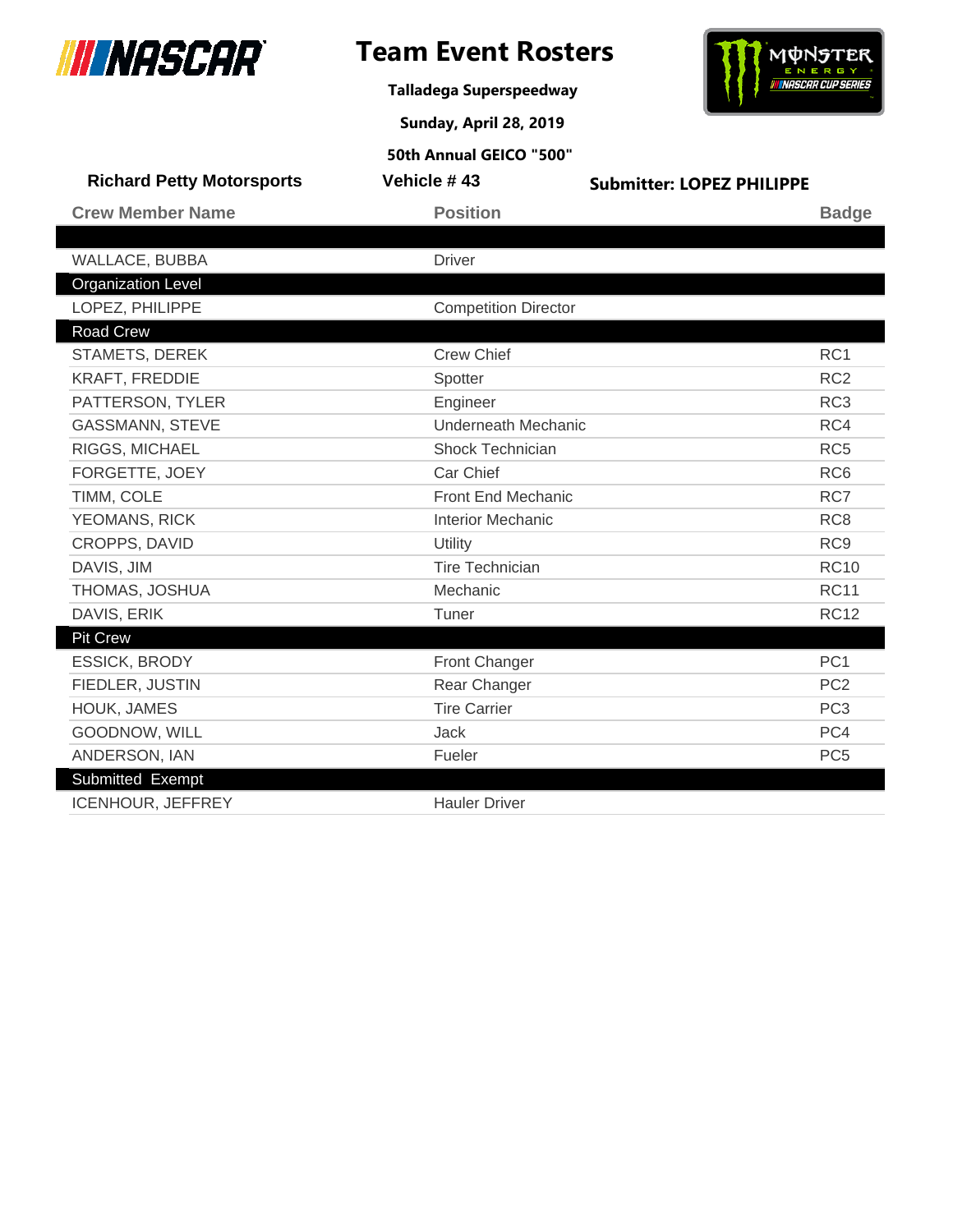

**Talladega Superspeedway**

**Sunday, April 28, 2019**



| <b>JTG Daugherty Racing</b>               | Vehicle #47                            | <b>Submitter: MERRILL KINSLEY</b> |
|-------------------------------------------|----------------------------------------|-----------------------------------|
| <b>Crew Member Name</b>                   | <b>Position</b>                        | <b>Badge</b>                      |
|                                           | <b>Driver</b>                          |                                   |
| PREECE, RYAN<br><b>Organization Level</b> |                                        |                                   |
| COPE, ERNIE                               |                                        |                                   |
| FLYNN, KEITH                              | <b>Competition Director</b><br>Other - |                                   |
| RADEL, SCOTT                              | <b>Technical Director</b>              |                                   |
| Road Crew                                 |                                        |                                   |
| SMITH, TRISTAN                            | <b>Crew Chief</b>                      | RC1                               |
| PARDUE, EDD                               | Engineer                               | RC <sub>2</sub>                   |
| ALBERT, JAMIE                             | Engineer                               | RC <sub>3</sub>                   |
| YOUNG, TRAVIS                             | Car Chief                              | RC4                               |
| HASKINS, DARRELL                          | Front End Mechanic                     | RC <sub>5</sub>                   |
| <b>GROVE, ERIC</b>                        | <b>Interior Mechanic</b>               | RC <sub>6</sub>                   |
| WITT, TONY                                | <b>Underneath Mechanic</b>             | RC7                               |
| <b>VALERIANO, VINCE</b>                   | Shock Technician                       | RC <sub>8</sub>                   |
| <b>CARRIGAN, BRIAN</b>                    | <b>Tire Technician</b>                 | RC <sub>9</sub>                   |
| REEVES, STEVIE                            | Spotter                                | <b>RC10</b>                       |
| HAMM, TODD                                | Tuner                                  | <b>RC11</b>                       |
| HOBSON, MICHAEL                           | Utility                                | <b>RC12</b>                       |
| <b>Pit Crew</b>                           |                                        |                                   |
| NOVAK, KEVIN                              | <b>Front Changer</b>                   | PC <sub>1</sub>                   |
| OSSOWSKI, ORANE                           | Rear Changer                           | PC <sub>2</sub>                   |
| PATTON, RYAN                              | <b>Tire Carrier</b>                    | PC <sub>3</sub>                   |
| COVEY, NICK                               | Jack                                   | PC4                               |
| LEHMAN, MATTHEW                           | Fueler                                 | PC <sub>5</sub>                   |
| Back-up Pit Crew                          |                                        |                                   |
| TASSER, DONNIE                            | <b>Front Changer</b>                   |                                   |
| DHEEL, BRIAN                              | Fueler                                 |                                   |
| <b>BISHOP, SPENCER</b>                    | Jack                                   |                                   |
| COX, ROD                                  | Rear Changer                           |                                   |
| <b>GRIER, BRANDON</b>                     | <b>Tire Carrier</b>                    |                                   |
| Submitted Exempt                          |                                        |                                   |
| GILLIS, ANDREW                            | <b>Hauler Driver</b>                   |                                   |
| SHANO, JEFF                               | <b>Hauler Driver</b>                   |                                   |
|                                           |                                        |                                   |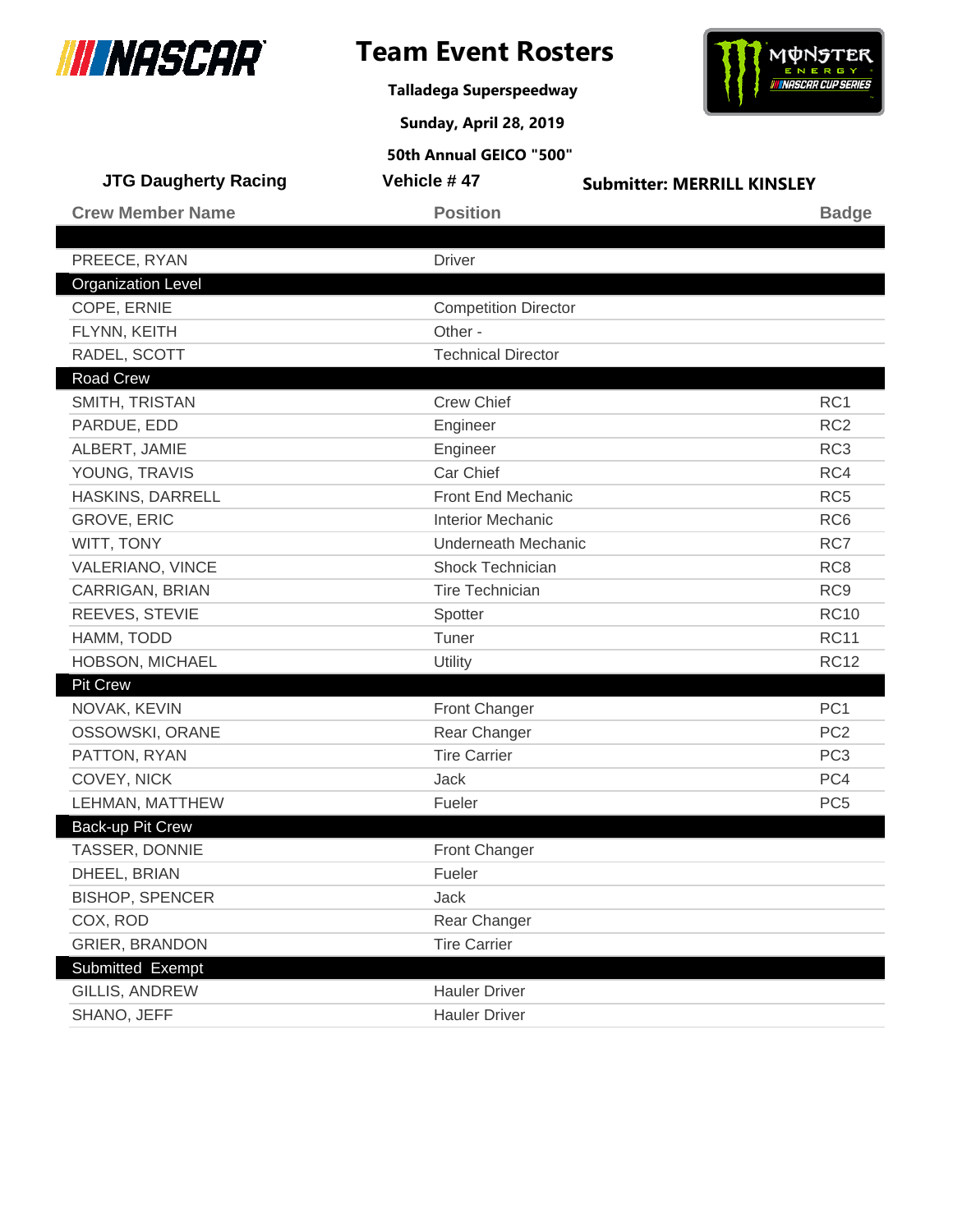

**Talladega Superspeedway**



**Sunday, April 28, 2019**

| <b>Hendrick Motorsports</b> | Vehicle #48                 | <b>Submitter: LANDIS MICHAEL</b> |
|-----------------------------|-----------------------------|----------------------------------|
| <b>Crew Member Name</b>     | <b>Position</b>             | <b>Badge</b>                     |
|                             |                             |                                  |
| JOHNSON, JIMMIE             | <b>Driver</b>               |                                  |
| <b>Organization Level</b>   |                             |                                  |
| ANDREWS, JEFF               | <b>Competition Director</b> |                                  |
| CABRERA, KON                | <b>IT Support</b>           |                                  |
| WALSH, BRIAN                | <b>IT Support</b>           |                                  |
| <b>GRUBB, DARIAN</b>        | <b>Technical Director</b>   |                                  |
| <b>Road Crew</b>            |                             |                                  |
| MEENDERING, KEVIN           | <b>Crew Chief</b>           | RC1                              |
| LEGENDRE, STEVEN            | Tuner                       | RC <sub>2</sub>                  |
| POIRIER, WILL               | <b>Tire Technician</b>      | RC <sub>3</sub>                  |
| ELIASON, CHAIS              | Shock Technician            | RC4                              |
| SAUNDERS, JESSE             | Car Chief                   | RC <sub>5</sub>                  |
| PENA, JULIAN                | Engineer                    | RC <sub>6</sub>                  |
| WALL, ADAM                  | Engineer                    | RC7                              |
| <b>HESLINK, THOMAS</b>      | <b>Underneath Mechanic</b>  | RC <sub>8</sub>                  |
| PHILPOTT, MATT              | <b>Interior Mechanic</b>    | RC <sub>9</sub>                  |
| YODER, MARLIN               | Front End Mechanic          | <b>RC10</b>                      |
| LEAMON, WAYNE               | Utility                     | <b>RC11</b>                      |
| <b>BARBAN, EARL</b>         | Spotter                     | <b>RC12</b>                      |
| <b>Pit Crew</b>             |                             |                                  |
| TEAGUE, CALVIN              | Rear Changer                | PC <sub>1</sub>                  |
| HARDER, BRANDON             | Fueler                      | PC <sub>2</sub>                  |
| TUDOR, KYLE                 | <b>Jack</b>                 | PC <sub>3</sub>                  |
| STALLINGS, ALLEN            | <b>Tire Carrier</b>         | PC4                              |
| ANDREWS, TANNER             | Front Changer               | PC <sub>5</sub>                  |
| Back-up Pit Crew            |                             |                                  |
| TASSER, DONNIE              | <b>Front Changer</b>        |                                  |
| LEHMAN, MATTHEW             | Fueler                      |                                  |
| <b>BISHOP, SPENCER</b>      | Jack                        |                                  |
| OSSOWSKI, ORANE             | Rear Changer                |                                  |
| PATTON, RYAN                | <b>Tire Carrier</b>         |                                  |
| Submitted Exempt            |                             |                                  |
| NEUENDORF, JEFF             | <b>Hauler Driver</b>        |                                  |
| SCOTT, LANCE                | <b>Hauler Driver</b>        |                                  |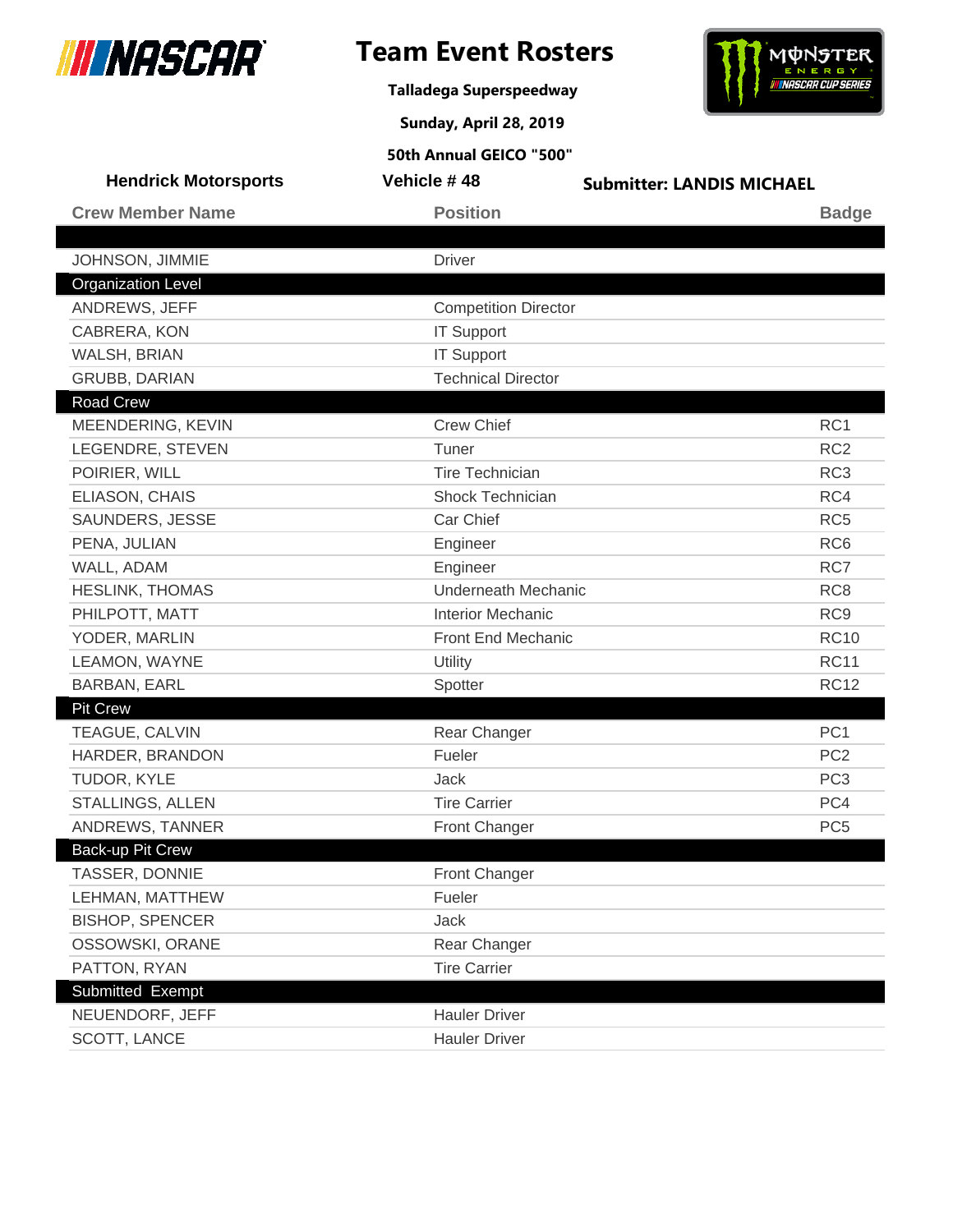

I

# **Team Event Rosters**

**Talladega Superspeedway**



**Sunday, April 28, 2019**

| <b>Petty Ware Racing</b> | <b>Vehicle #51</b>        | <b>Submitter: HINKLE SHARON</b> |
|--------------------------|---------------------------|---------------------------------|
| <b>Crew Member Name</b>  | <b>Position</b>           | <b>Badge</b>                    |
|                          |                           |                                 |
| WARE, CODY               | <b>Driver</b>             |                                 |
| <b>Road Crew</b>         |                           |                                 |
| HILLMAN, MICHAEL         | <b>Crew Chief</b>         | RC1                             |
| MONN, TYLER              | Spotter                   | RC <sub>2</sub>                 |
| <b>TYSKA, MIKE</b>       | <b>Front End Mechanic</b> | RC <sub>3</sub>                 |
| <b>GRAY, STEVEN</b>      | Engineer                  | RC4                             |
| <b>WEATHERMAN, KYLE</b>  | <b>Interior Mechanic</b>  | RC <sub>5</sub>                 |
| TINCHER JR, CURTIS       | <b>Tire Technician</b>    | RC <sub>6</sub>                 |
| CHANCE, MIKE             | Car Chief                 | RC7                             |
| <b>Pit Crew</b>          |                           |                                 |
| <b>BONDS, DAKOTA</b>     | Front Changer             | PC <sub>1</sub>                 |
| <b>COSENTINO, TONY</b>   | Jack                      | PC <sub>2</sub>                 |
| MIOLEN, ROBERT           | <b>Tire Carrier</b>       | PC <sub>3</sub>                 |
| MARTINEZ JR, PEDRO       | Rear Changer              | PC4                             |
| OBI, ARINZE              | Fueler                    | PC <sub>5</sub>                 |
|                          |                           |                                 |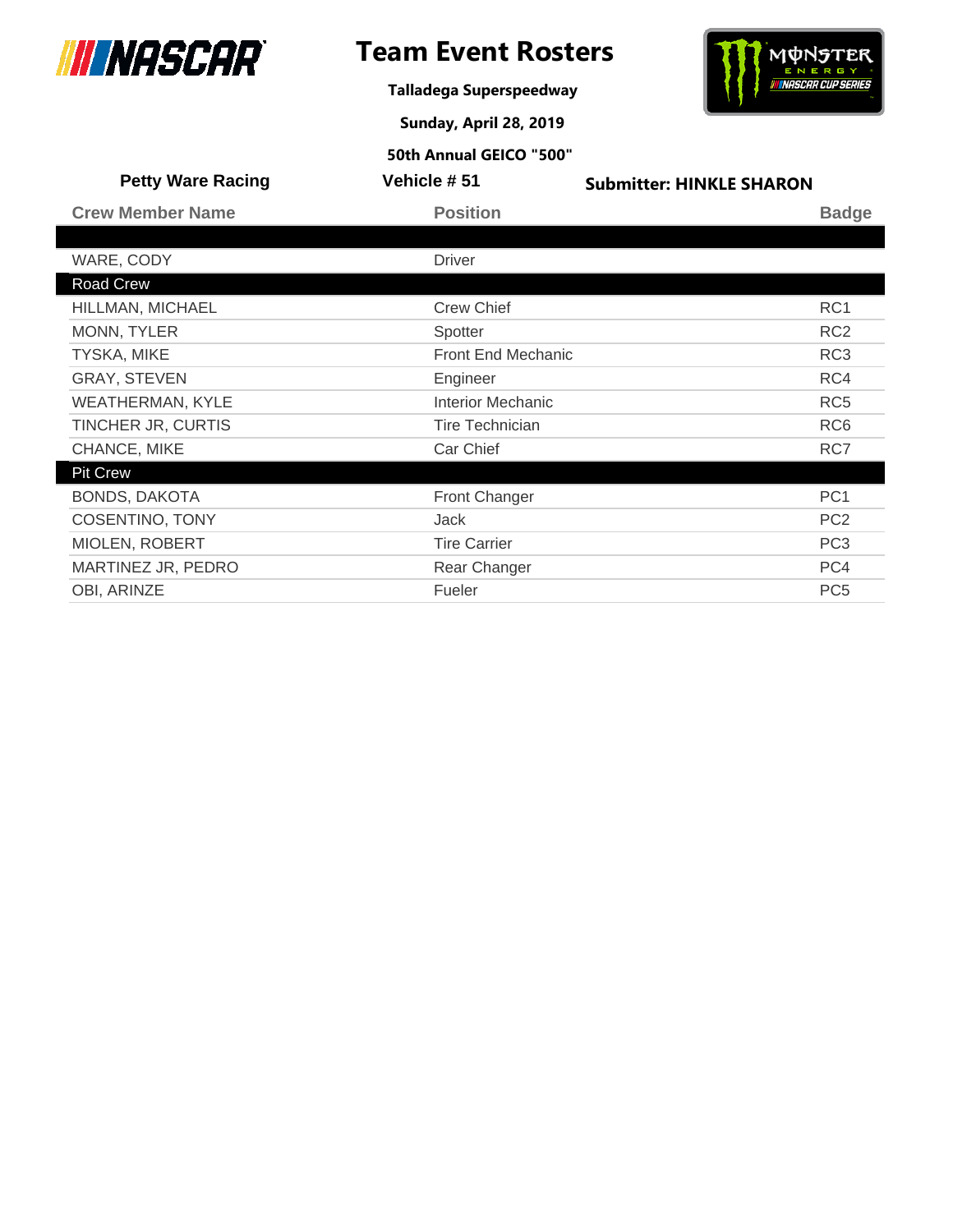

**Talladega Superspeedway**

**Sunday, April 28, 2019**



| <b>Rick Ware Racing</b>   | Vehicle #52                 | <b>Submitter: HINKLE SHARON</b> |
|---------------------------|-----------------------------|---------------------------------|
| <b>Crew Member Name</b>   | <b>Position</b>             | <b>Badge</b>                    |
|                           |                             |                                 |
| <b>BARRETT, STANTON</b>   | <b>Driver</b>               |                                 |
| <b>Organization Level</b> |                             |                                 |
| EVANS, KEN                | <b>Competition Director</b> |                                 |
| Road Crew                 |                             |                                 |
| CHURCH, GEORGE            | <b>Crew Chief</b>           | RC <sub>1</sub>                 |
| <b>GRAY, STEVEN</b>       | Engineer                    | RC <sub>2</sub>                 |
| HOUGHTALING, JASON        | Car Chief                   | RC <sub>3</sub>                 |
| POWER, DAVID              | Mechanic                    | RC <sub>5</sub>                 |
| <b>WEATHERMAN, KYLE</b>   | Front End Mechanic          | RC <sub>6</sub>                 |
| GRAYBEAL, JAMESON         | <b>Tire Technician</b>      | RC7                             |
| MICALE, TONY              | Spotter                     | RC <sub>8</sub>                 |
| PAYNE, QUENTIN            | <b>Interior Mechanic</b>    | RC <sub>9</sub>                 |
| NOWAK, JEREMY             | Tuner                       | <b>RC10</b>                     |
| LESLIE, LEE               | Mechanic                    | <b>RC11</b>                     |
| <b>Pit Crew</b>           |                             |                                 |
| <b>CASTERLIN, TODD</b>    | Front Changer               | PC <sub>1</sub>                 |
| <b>BANKS, BRANDON</b>     | <b>Jack</b>                 | PC <sub>2</sub>                 |
| <b>THOMAS, PHILLIP</b>    | <b>Tire Carrier</b>         | PC <sub>3</sub>                 |
| O'LEARY, BREANNA          | Rear Changer                | PC4                             |
| POWER, DAVID              | Fueler                      | PC <sub>5</sub>                 |
| Submitted Exempt          |                             |                                 |
| <b>CHURCH, STEPHEN</b>    | <b>Hauler Driver</b>        |                                 |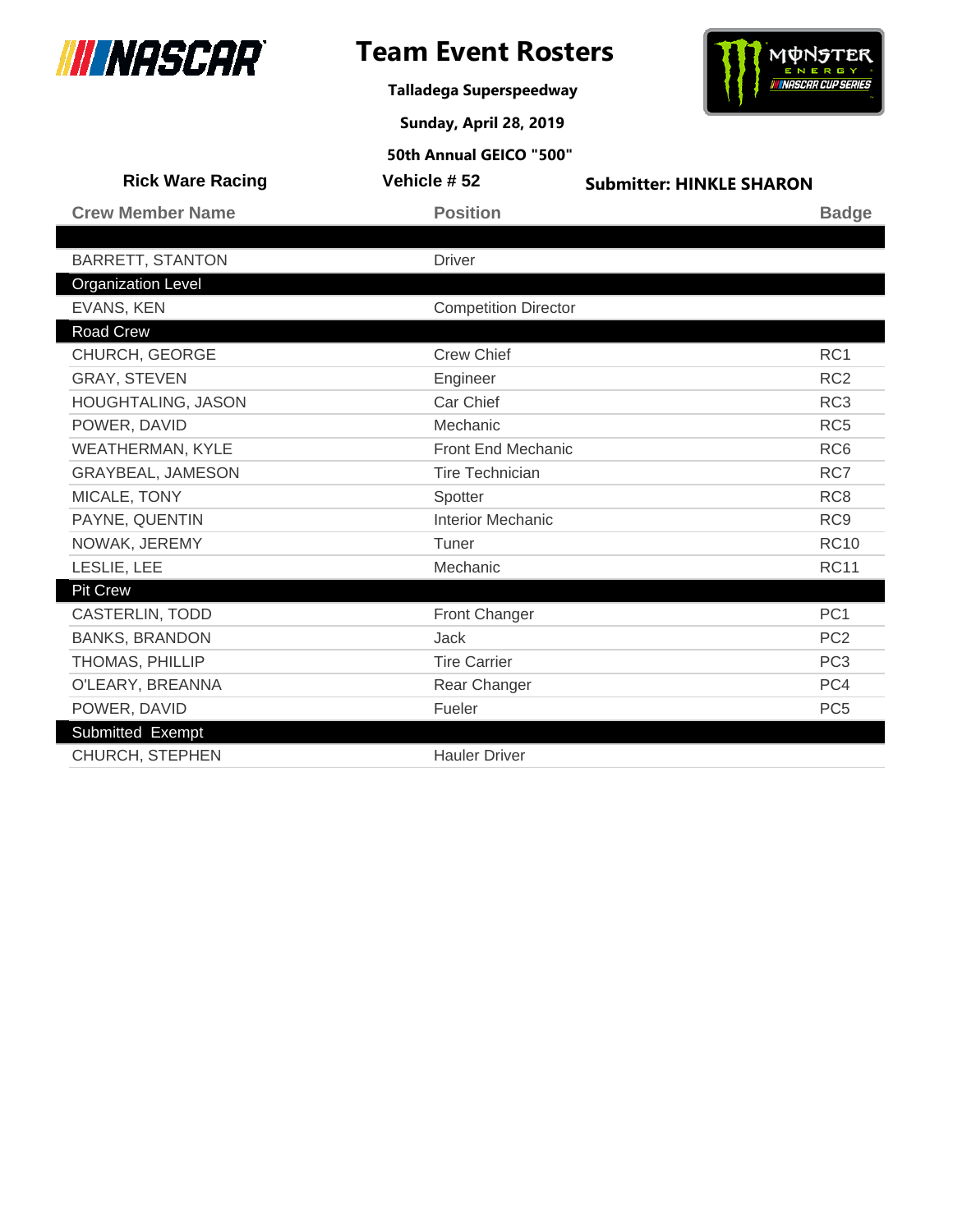

**Talladega Superspeedway**

**Sunday, April 28, 2019**



| <b>Roush Fenway Racing</b> | Vehicle #6                  | <b>Submitter: ALLEN KYLE</b> |                 |
|----------------------------|-----------------------------|------------------------------|-----------------|
| <b>Crew Member Name</b>    | <b>Position</b>             |                              | <b>Badge</b>    |
|                            |                             |                              |                 |
| NEWMAN, RYAN               | <b>Driver</b>               |                              |                 |
| <b>Organization Level</b>  |                             |                              |                 |
| KIDD, KEVIN                | <b>Competition Director</b> |                              |                 |
| <b>BRIDGES, BRANDON</b>    | <b>IT Support</b>           |                              |                 |
| FENNIG, JAMES              | <b>Technical Director</b>   |                              |                 |
| <b>Road Crew</b>           |                             |                              |                 |
| <b>GRAVES, SCOTT</b>       | <b>Crew Chief</b>           |                              | RC1             |
| PETERSON, TRAVIS           | Engineer                    |                              | RC <sub>2</sub> |
| <b>IVANCIC, BRIAN</b>      | Engineer                    |                              | RC <sub>3</sub> |
| BREWER, TODD               | Car Chief                   |                              | RC4             |
| JOHNS, JACEN               | Front End Mechanic          |                              | RC <sub>5</sub> |
| <b>BEST II, ROBERT</b>     | Mechanic                    |                              | RC <sub>6</sub> |
| LEINER, DAVID              | <b>Interior Mechanic</b>    |                              | RC7             |
| LOPES JR, ROBERT           | <b>Tire Technician</b>      |                              | RC <sub>8</sub> |
| <b>KRAMER, AARON</b>       | <b>Shock Technician</b>     |                              | RC <sub>9</sub> |
| <b>IMPSEN, DOUGLAS</b>     | Tuner                       |                              | <b>RC10</b>     |
| JARRETT, JASON             | Spotter                     |                              | <b>RC11</b>     |
| TUCKER, REGGIE             | Utility                     |                              | <b>RC12</b>     |
| <b>Pit Crew</b>            |                             |                              |                 |
| MOSER, DYLAN               | Jack                        |                              | PC <sub>1</sub> |
| LEWIS, ADAM                | Fueler                      |                              | PC <sub>2</sub> |
| SHUMAN, CHRIS              | Front Changer               |                              | PC <sub>3</sub> |
| <b>WALLACE, ERIC</b>       | <b>Tire Carrier</b>         |                              | PC4             |
| DIAZ, RAPHAEL              | Rear Changer                |                              | PC <sub>5</sub> |
| Back-up Pit Crew           |                             |                              |                 |
| UPHOFF, KALE               | Front Changer               |                              |                 |
| <b>BROWN, MICHAEL</b>      | Fueler                      |                              |                 |
| WILPS, MATTHEW             | Jack                        |                              |                 |
| <b>GAJDORUS, SETH</b>      | Rear Changer                |                              |                 |
| MCCLURKIN, TELVIN          | <b>Tire Carrier</b>         |                              |                 |
| Submitted Exempt           |                             |                              |                 |
| CLODFELTER, SCOTT          | <b>Hauler Driver</b>        |                              |                 |
| FUNDERBURK, GLENN          | <b>Hauler Driver</b>        |                              |                 |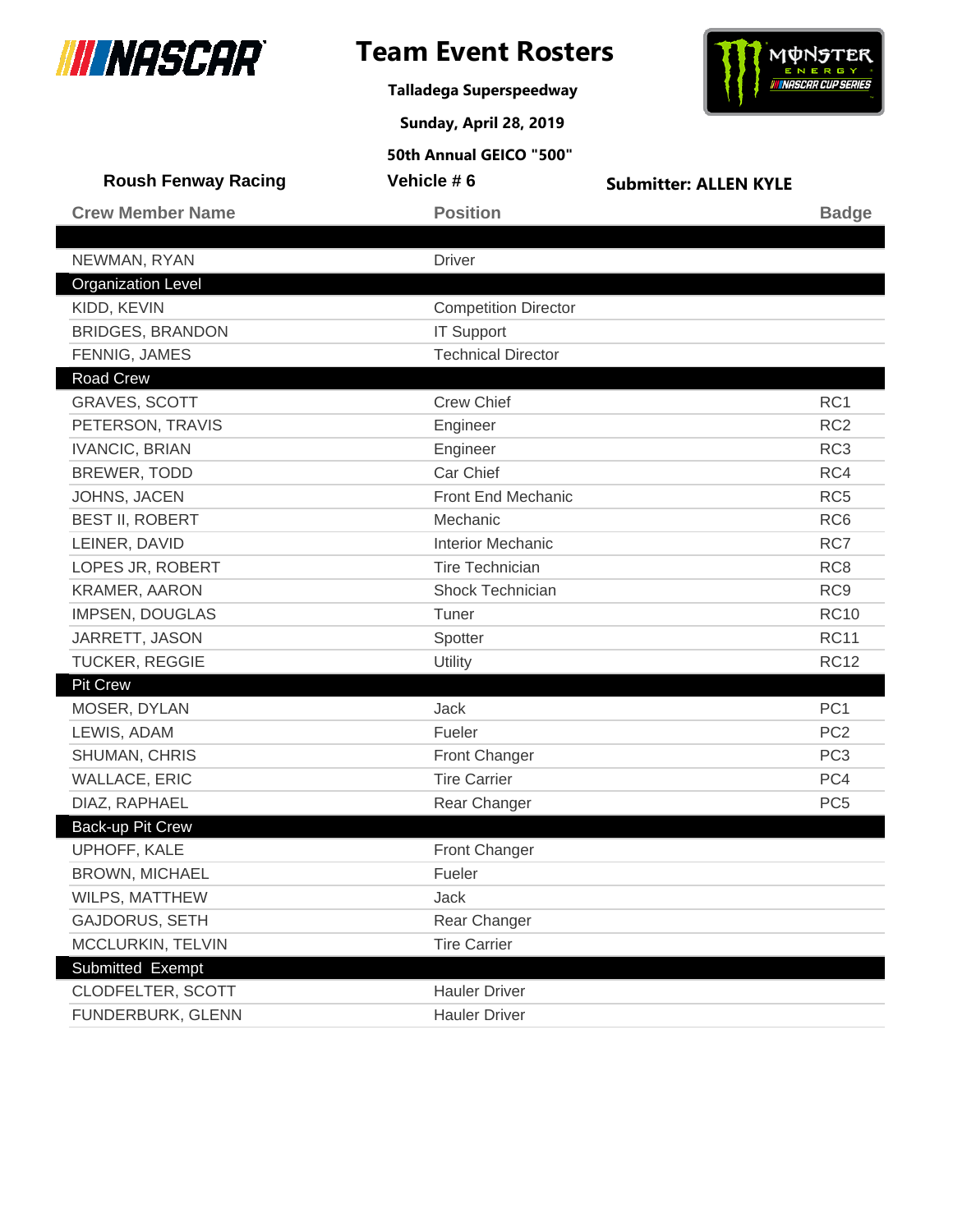

**Talladega Superspeedway**

**Sunday, April 28, 2019**



| 50th Annual GEICO "500"    |                             |                                    |  |
|----------------------------|-----------------------------|------------------------------------|--|
| <b>Spire Motorsports</b>   | Vehicle #77                 | <b>Submitter: DENNEWITZ JOSEPH</b> |  |
| <b>Crew Member Name</b>    | <b>Position</b>             | <b>Badge</b>                       |  |
|                            |                             |                                    |  |
| HALEY, JUSTIN              | <b>Driver</b>               |                                    |  |
| <b>Organization Level</b>  |                             |                                    |  |
| EGGLESTON, SCOTT           | <b>Competition Director</b> |                                    |  |
| <b>Road Crew</b>           |                             |                                    |  |
| SOSPENZO, PETER            | <b>Crew Chief</b>           | RC <sub>1</sub>                    |  |
| CALLIS, SHANE              | Car Chief                   | RC <sub>2</sub>                    |  |
| KRASZEWSKI, MATT           | <b>Interior Mechanic</b>    | RC <sub>3</sub>                    |  |
| KAZURA, SCOTT              | <b>Underneath Mechanic</b>  | RC4                                |  |
| HAWLEY, ANDREW             | <b>Tire Technician</b>      | RC <sub>5</sub>                    |  |
| <b>GARDNER JR, BUGS</b>    | Tuner                       | RC <sub>6</sub>                    |  |
| <b>BARNWELL, KEITH</b>     | RC7<br>Spotter              |                                    |  |
| EFAW II, CHUCK             | Pit Coach                   | RC <sub>8</sub>                    |  |
| STEBBINS, RICKY            | Utility                     | RC <sub>9</sub>                    |  |
| <b>Pit Crew</b>            |                             |                                    |  |
| DIEBOLD, ROGER             | <b>Front Changer</b>        | PC <sub>1</sub>                    |  |
| HAYDEN, MICHAEL            | <b>Tire Carrier</b>         | PC <sub>2</sub>                    |  |
| <b>GRIMALDO, OMAR JOSE</b> | Rear Changer                | PC <sub>3</sub>                    |  |
| YOUNG, ZACH                | Jack                        | PC4                                |  |
| <b>GARDNER JR, BUGS</b>    | Fueler                      | PC <sub>5</sub>                    |  |
| <b>Back-up Pit Crew</b>    |                             |                                    |  |
| MILLER, MIKE               | Front Changer               |                                    |  |
| CALLIS, SHANE              | Fueler                      |                                    |  |
| ROBINSON, JAY              | Jack                        |                                    |  |
| KRASZEWSKI, MATT           | Rear Changer                |                                    |  |
| KAZURA, SCOTT              | <b>Tire Carrier</b>         |                                    |  |
| Submitted Exempt           |                             |                                    |  |
| <b>LACROIX, DENNIS</b>     | <b>Hauler Driver</b>        |                                    |  |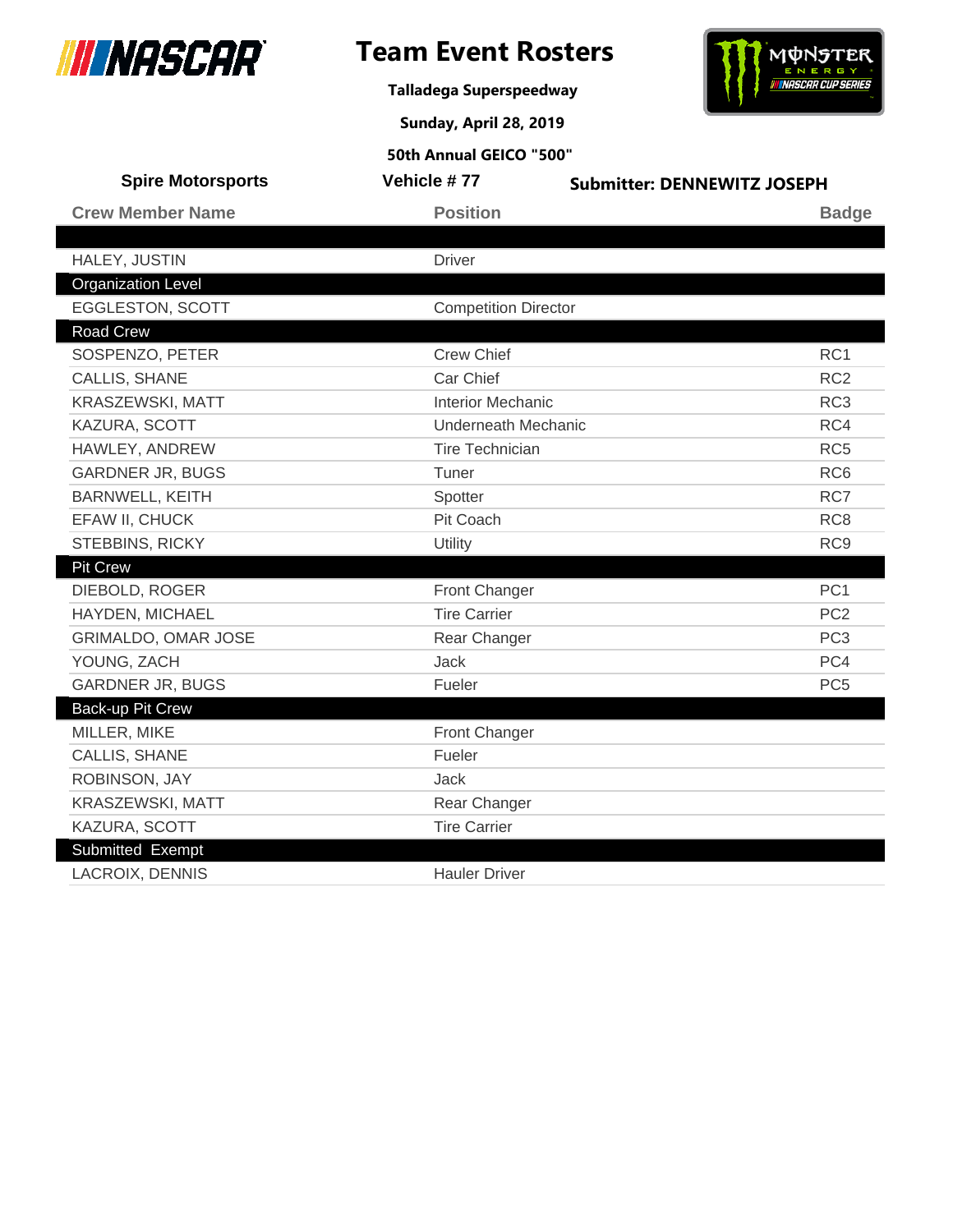

**Talladega Superspeedway**

**Sunday, April 28, 2019**



| 50th Annual GEICO "500"         |                            |                                  |                 |
|---------------------------------|----------------------------|----------------------------------|-----------------|
| <b>Richard Childress Racing</b> | Vehicle #8                 | <b>Submitter: MCDANIEL LAURA</b> |                 |
| <b>Crew Member Name</b>         | <b>Position</b>            |                                  | <b>Badge</b>    |
|                                 |                            |                                  |                 |
| HEMRIC, DANIEL                  | <b>Driver</b>              |                                  |                 |
| <b>Organization Level</b>       |                            |                                  |                 |
| <b>GREER, SHANE</b>             | <b>IT Support</b>          |                                  |                 |
| <b>WARREN, ERIC</b>             | <b>Technical Director</b>  |                                  |                 |
| <b>Road Crew</b>                |                            |                                  |                 |
| LAMBERT, LUKE                   | <b>Crew Chief</b>          |                                  | RC <sub>1</sub> |
| NESTLERODE, DARIN               | Car Chief                  |                                  | RC <sub>2</sub> |
| EFLAND III, THOMAS              | Engineer                   |                                  | RC <sub>3</sub> |
| BLASCO-FIGUEROA, JOSE           | Engineer                   |                                  | RC4             |
| <b>GUTEKUNST, MARK</b>          | Shock Technician           |                                  | RC <sub>5</sub> |
| LOMBARDI, MATTHEW               | Tuner                      |                                  | RC <sub>6</sub> |
| TIGERT, CHAD                    | <b>Interior Mechanic</b>   |                                  | RC7             |
| WIDENER, SCOTT                  | <b>Underneath Mechanic</b> |                                  | RC <sub>8</sub> |
| <b>KERN, LOREN</b>              | <b>Front End Mechanic</b>  |                                  | RC <sub>9</sub> |
| <b>BENDER, JAMES</b>            | <b>Tire Technician</b>     |                                  | <b>RC10</b>     |
| KELLEY, KYLE                    | Utility                    |                                  | <b>RC11</b>     |
| LINES, BRANDEN                  | Spotter                    |                                  | <b>RC12</b>     |
| <b>Pit Crew</b>                 |                            |                                  |                 |
| SPALDING, TERRY                 | Front Changer              |                                  | PC <sub>1</sub> |
| NEAL, LAMAR                     | <b>Tire Carrier</b>        |                                  | PC <sub>2</sub> |
| BOTTLEMY, BRIAN                 | Rear Changer               |                                  | PC <sub>3</sub> |
| <b>WARRICK, DOUG</b>            | Jack                       |                                  | PC4             |
| ABNEY, SAM                      | Fueler                     |                                  | PC <sub>5</sub> |
| <b>Back-up Pit Crew</b>         |                            |                                  |                 |
| LADYGA, TIMOTHY                 | Front Changer              |                                  |                 |
| <b>GUTEKUNST, MARK</b>          | Fueler                     |                                  |                 |
| THOMAS, JOSHUA                  | <b>Tire Carrier</b>        |                                  |                 |
| Submitted Exempt                |                            |                                  |                 |
| CRAVEN, JEFF                    | <b>Hauler Driver</b>       |                                  |                 |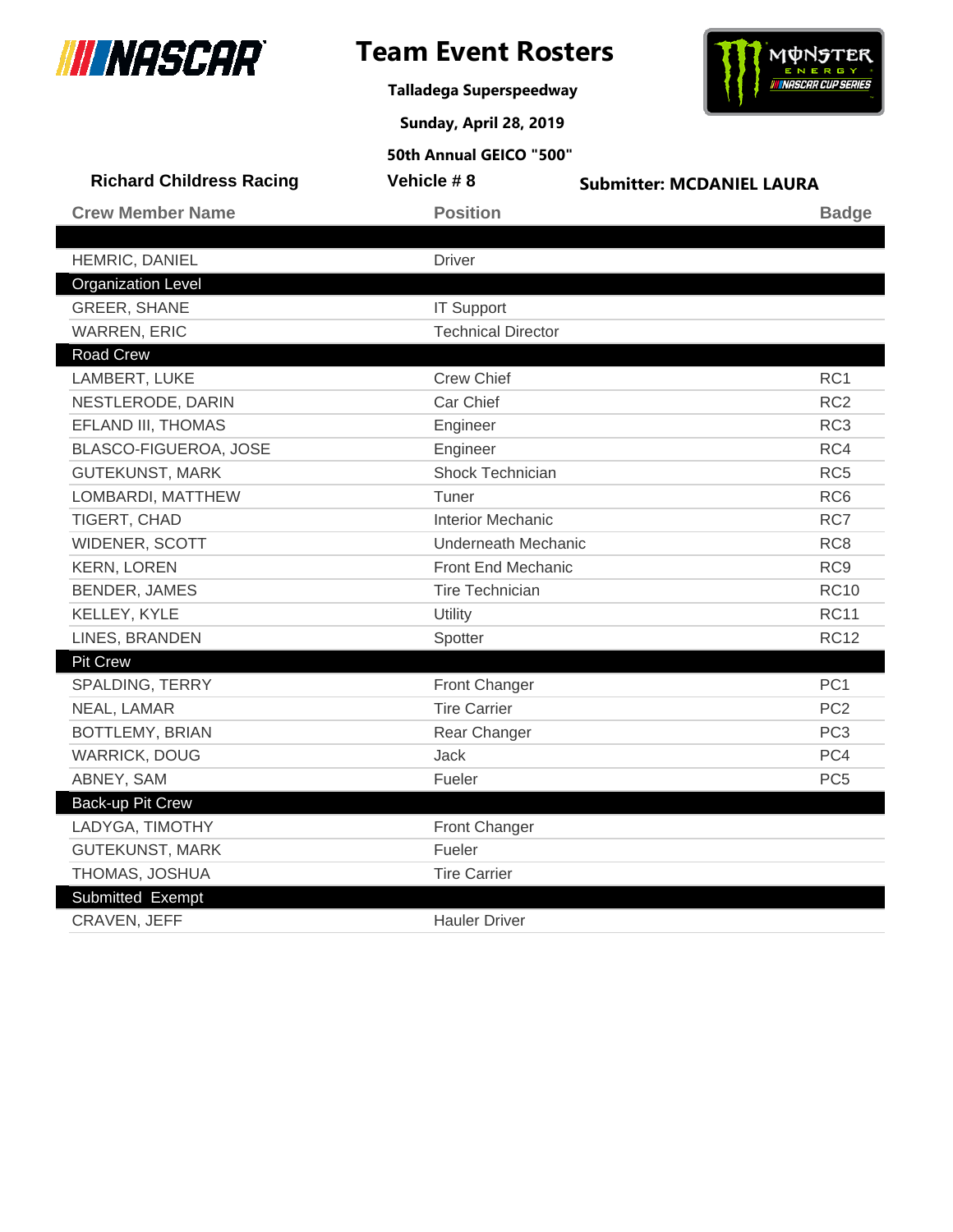

**Talladega Superspeedway**

**Sunday, April 28, 2019**



| <b>XCI Racing</b>         | Vehicle #81                | <b>Submitter: BENTON ROBBY</b> |
|---------------------------|----------------------------|--------------------------------|
| <b>Crew Member Name</b>   | <b>Position</b>            | <b>Badge</b>                   |
|                           |                            |                                |
| EARNHARDT, JEFFREY        | <b>Driver</b>              |                                |
| <b>Organization Level</b> |                            |                                |
| MUSTARD, RON              | <b>IT Support</b>          |                                |
| Road Crew                 |                            |                                |
| CANTER, JACOB             | <b>Crew Chief</b>          | RC <sub>1</sub>                |
| SHERRILL, WESLEY          | Car Chief                  | RC <sub>2</sub>                |
| SHAPIRO, JASON            | Front End Mechanic         | RC <sub>3</sub>                |
| PETERSON, TOM             | <b>Underneath Mechanic</b> | RC4                            |
| PORTER, LEVI              | Engineer                   | RC <sub>5</sub>                |
| FOSTER, LANDON            | Engineer                   | RC <sub>6</sub>                |
| MILLER, ZACHARY           | <b>Interior Mechanic</b>   | RC7                            |
| HANRAHAN, SEAN            | Shock Technician           | RC <sub>8</sub>                |
| FERRIS, KERRY             | <b>Tire Technician</b>     | RC <sub>9</sub>                |
| <b>GREEN, MARK</b>        | Spotter                    | <b>RC10</b>                    |
| BUTTERFIELD, KIRK         | Tuner                      | <b>RC11</b>                    |
| STIMBERIS, KEVIN          | Utility                    | <b>RC12</b>                    |
| <b>Pit Crew</b>           |                            |                                |
| MEAD, MIKE                | Front Changer              | PC <sub>1</sub>                |
| PULVER, JASON             | Rear Changer               | PC <sub>2</sub>                |
| MATTERN, MATTHEW          | <b>Tire Carrier</b>        | PC <sub>3</sub>                |
| DONAGHY, BRAD             | Jack                       | PC4                            |
| <b>WATKINS, ED</b>        | Fueler                     | PC <sub>5</sub>                |
| Back-up Pit Crew          |                            |                                |
| HARTMAN, ADAM             | Front Changer              |                                |
| EASTLAND, BRIAN           | Fueler                     |                                |
| WALKER, BAILEY            | Jack                       |                                |
| YOUKER, DEVEN             | Rear Changer               |                                |
| HALL, CHRIS               | <b>Tire Carrier</b>        |                                |
| Submitted Exempt          |                            |                                |
| CHAREST, DAVID            | <b>Hauler Driver</b>       |                                |
| <b>HESS, JERRY</b>        | <b>Hauler Driver</b>       |                                |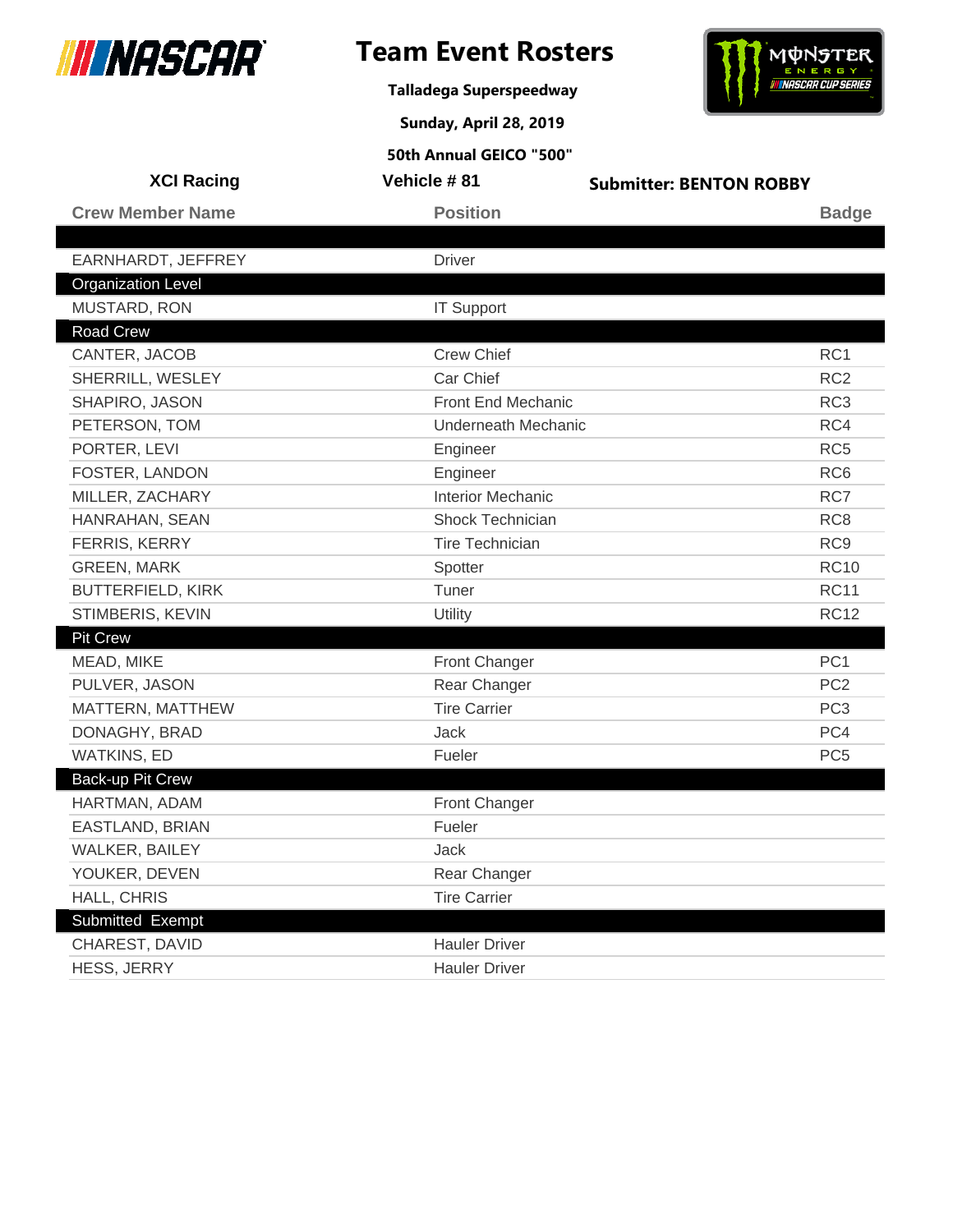

**Talladega Superspeedway**



**Sunday, April 28, 2019**

| <b>Hendrick Motorsports</b> | Vehicle #88                 | <b>Submitter: LANDIS MICHAEL</b> |
|-----------------------------|-----------------------------|----------------------------------|
| <b>Crew Member Name</b>     | <b>Position</b>             | <b>Badge</b>                     |
|                             |                             |                                  |
| BOWMAN, ALEX                | <b>Driver</b>               |                                  |
| <b>Organization Level</b>   |                             |                                  |
| ANDREWS, JEFF               | <b>Competition Director</b> |                                  |
| CABRERA, KON                | <b>IT Support</b>           |                                  |
| WALSH, BRIAN                | <b>IT Support</b>           |                                  |
| <b>GRUBB, DARIAN</b>        | <b>Technical Director</b>   |                                  |
| <b>Road Crew</b>            |                             |                                  |
| <b>IVES, GREG</b>           | <b>Crew Chief</b>           | RC1                              |
| O'BRIEN, TIM                | Engineer                    | RC <sub>2</sub>                  |
| WOJCIK, DOUG                | Engineer                    | RC <sub>3</sub>                  |
| KONETSKI, AUSTIN            | Car Chief                   | RC4                              |
| MARQUARDT, ZACH             | <b>Underneath Mechanic</b>  | RC <sub>5</sub>                  |
| SEAMANS, ANDREW             | <b>Interior Mechanic</b>    | RC <sub>6</sub>                  |
| SEITZINGER, JASON           | <b>Shock Technician</b>     | RC7                              |
| RAYNOR, STEPHEN             | Tuner                       | RC <sub>8</sub>                  |
| HAMLIN, KEVIN               | Spotter                     | RC <sub>9</sub>                  |
| GARDNER, RAY                | <b>Tire Technician</b>      | <b>RC10</b>                      |
| JOHNSON, CALE               | Front End Mechanic          | <b>RC11</b>                      |
| <b>BURKEY, CHRIS</b>        | Pit Coach                   | <b>RC12</b>                      |
| <b>Pit Crew</b>             |                             |                                  |
| LINEBACK, DUSTIN            | Jack                        | PC <sub>1</sub>                  |
| DELRICCO, DEVIN             | Rear Changer                | PC <sub>2</sub>                  |
| BRZOZOWSKI, SCOTT           | <b>Front Changer</b>        | PC <sub>3</sub>                  |
| HARRELL, WILLIAM            | <b>Tire Carrier</b>         | PC4                              |
| CONLEY, JACOB               | Fueler                      | PC <sub>5</sub>                  |
| Back-up Pit Crew            |                             |                                  |
| TASSER, DONNIE              | <b>Front Changer</b>        |                                  |
| LEHMAN, MATTHEW             | Fueler                      |                                  |
| <b>BISHOP, SPENCER</b>      | Jack                        |                                  |
| OSSOWSKI, ORANE             | Rear Changer                |                                  |
| PATTON, RYAN                | <b>Tire Carrier</b>         |                                  |
| Submitted Exempt            |                             |                                  |
| DENTON, SCOTT               | <b>Hauler Driver</b>        |                                  |
| QUILLAN, ANDY               | <b>Hauler Driver</b>        |                                  |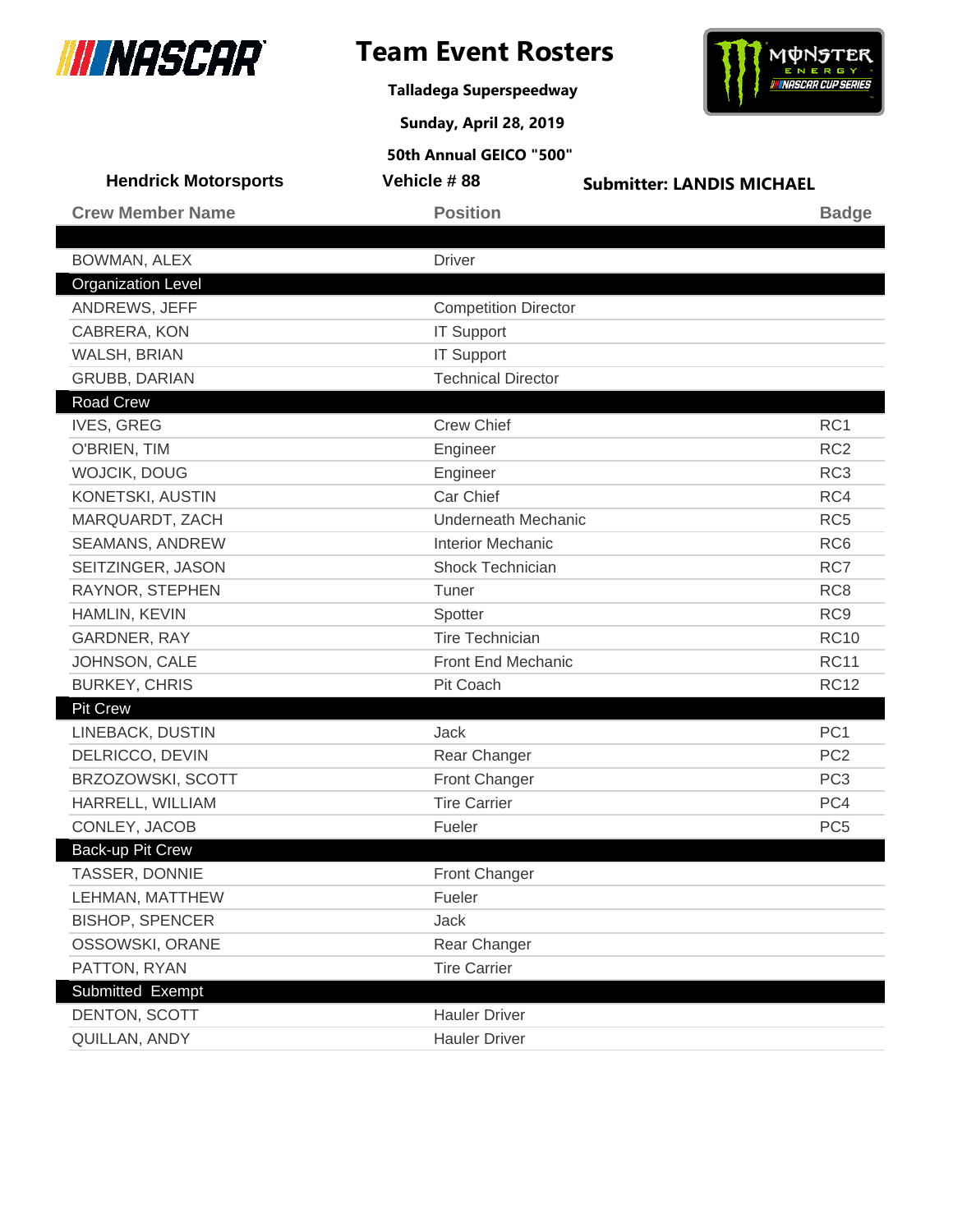

**Talladega Superspeedway**



**Sunday, April 28, 2019**

| <b>Hendrick Motorsports</b> | Vehicle #9                  | <b>Submitter: LANDIS MICHAEL</b> |
|-----------------------------|-----------------------------|----------------------------------|
| <b>Crew Member Name</b>     | <b>Position</b>             | <b>Badge</b>                     |
|                             |                             |                                  |
| ELLIOTT, CHASE              | <b>Driver</b>               |                                  |
| <b>Organization Level</b>   |                             |                                  |
| ANDREWS, JEFF               | <b>Competition Director</b> |                                  |
| CABRERA, KON                | <b>IT Support</b>           |                                  |
| WALSH, BRIAN                | <b>IT Support</b>           |                                  |
| <b>GRUBB, DARIAN</b>        | <b>Technical Director</b>   |                                  |
| <b>Road Crew</b>            |                             |                                  |
| <b>GUSTAFSON, ALAN</b>      | <b>Crew Chief</b>           | RC <sub>1</sub>                  |
| GRAY, TOM                   | Engineer                    | RC <sub>2</sub>                  |
| <b>BARNDT, MATT</b>         | Engineer                    | RC <sub>3</sub>                  |
| KIRK, JOSH                  | Car Chief                   | RC4                              |
| RUNGE, BEN                  | <b>Underneath Mechanic</b>  | RC <sub>5</sub>                  |
| CARBER, MICHAEL             | Front End Mechanic          | RC <sub>6</sub>                  |
| HONAN, SCOTT                | <b>Interior Mechanic</b>    | RC7                              |
| <b>JENNINGS, MASON</b>      | <b>Tire Technician</b>      | RC <sub>8</sub>                  |
| <b>BOVE, ANTHONY</b>        | Tuner                       | RC <sub>9</sub>                  |
| GOLDER, CHRIS               | Shock Technician            | <b>RC10</b>                      |
| D'HONDT, EDDIE              | Spotter                     | <b>RC11</b>                      |
| <b>BERGH, STEVE</b>         | Utility                     | <b>RC12</b>                      |
| Pit Crew                    |                             |                                  |
| O'DELL, NICK                | <b>Front Changer</b>        | PC <sub>1</sub>                  |
| AVRIT, CHAD                 | Rear Changer                | PC <sub>2</sub>                  |
| ERSPAMER, JARED             | <b>Tire Carrier</b>         | PC <sub>3</sub>                  |
| <b>SEMKE, TYLER</b>         | Jack                        | PC4                              |
| GIANNINOTO, JOHN            | Fueler                      | PC <sub>5</sub>                  |
| Back-up Pit Crew            |                             |                                  |
| TASSER, DONNIE              | Front Changer               |                                  |
| LEHMAN, MATTHEW             | Fueler                      |                                  |
| <b>BISHOP, SPENCER</b>      | Jack                        |                                  |
| OSSOWSKI, ORANE             | Rear Changer                |                                  |
| PATTON, RYAN                | <b>Tire Carrier</b>         |                                  |
| Submitted Exempt            |                             |                                  |
| EDLER, HEATH                | <b>Hauler Driver</b>        |                                  |
| OTT, DAVID                  | <b>Hauler Driver</b>        |                                  |
| HLINAK, STEVE               | Other - Spectator           |                                  |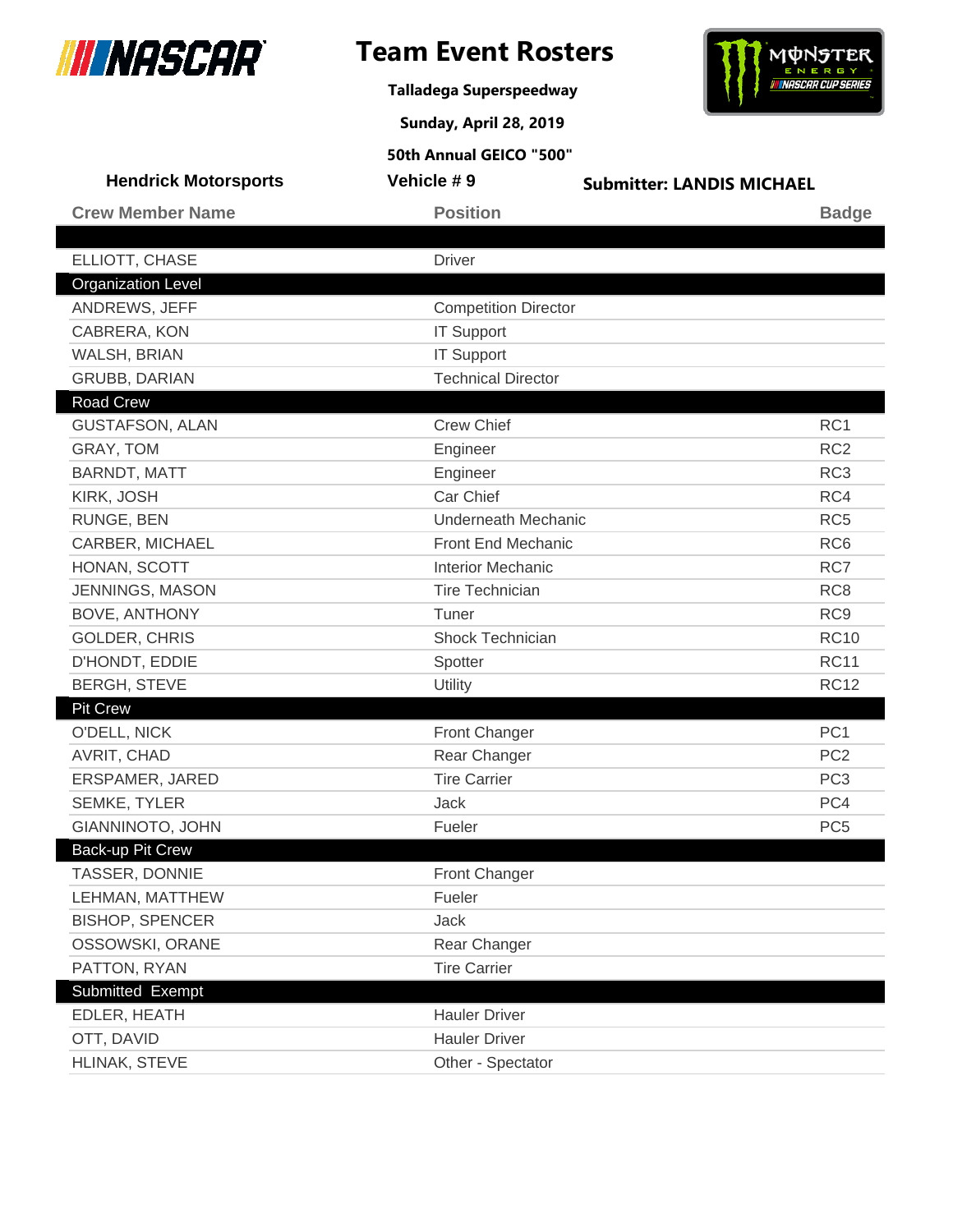

**Talladega Superspeedway**

**Sunday, April 28, 2019**



| <b>Leavine Family Racing</b> | Vehicle #95                 | <b>Submitter: LEAVINE MICHAEL</b> |
|------------------------------|-----------------------------|-----------------------------------|
| <b>Crew Member Name</b>      | <b>Position</b>             | <b>Badge</b>                      |
|                              |                             |                                   |
| DIBENEDETTO, MATT            | <b>Driver</b>               |                                   |
| <b>Organization Level</b>    |                             |                                   |
| LEAVINE, MICHAEL             | <b>Competition Director</b> |                                   |
| <b>GREENE, KEVIN</b>         | <b>IT Support</b>           |                                   |
| <b>Road Crew</b>             |                             |                                   |
| WHEELER, MICHAEL             | <b>Crew Chief</b>           | RC <sub>1</sub>                   |
| CLICHE, ETIENNE              | Engineer                    | RC <sub>2</sub>                   |
| HOUSTON, VICTOR              | Engineer                    | RC <sub>3</sub>                   |
| <b>EMMER, GREG</b>           | Car Chief                   | RC4                               |
| KIMBALL, MATT                | <b>Front End Mechanic</b>   | RC <sub>5</sub>                   |
| LAMBERT, TIMOTHY             | <b>Shock Technician</b>     | RC <sub>6</sub>                   |
| DEXTRAZE, RYAN               | <b>Underneath Mechanic</b>  | RC7                               |
| CAMPBELL, DOUG               | Spotter                     | RC <sub>8</sub>                   |
| RAMIREZ, TONY                | <b>Tire Technician</b>      | RC <sub>9</sub>                   |
| <b>MARES, BILL</b>           | <b>Interior Mechanic</b>    | <b>RC10</b>                       |
| RITCHIE, STEVE               | Tuner                       | <b>RC11</b>                       |
| <b>EASTLAND, BRIAN</b>       | Utility                     | <b>RC12</b>                       |
| <b>Pit Crew</b>              |                             |                                   |
| HALL, CHRIS                  | <b>Tire Carrier</b>         | PC <sub>1</sub>                   |
| DEXTRAZE, RYAN               | Fueler                      | PC <sub>2</sub>                   |
| HARTMAN, ADAM                | Front Changer               | PC <sub>3</sub>                   |
| YOUKER, DEVEN                | Rear Changer                | PC4                               |
| WALKER, BAILEY               | Jack                        | PC <sub>5</sub>                   |
| Back-up Pit Crew             |                             |                                   |
| EASTLAND, BRIAN              | Front Changer               |                                   |
| Submitted Exempt             |                             |                                   |
| LOPEZ, DAMON                 | <b>Hauler Driver</b>        |                                   |